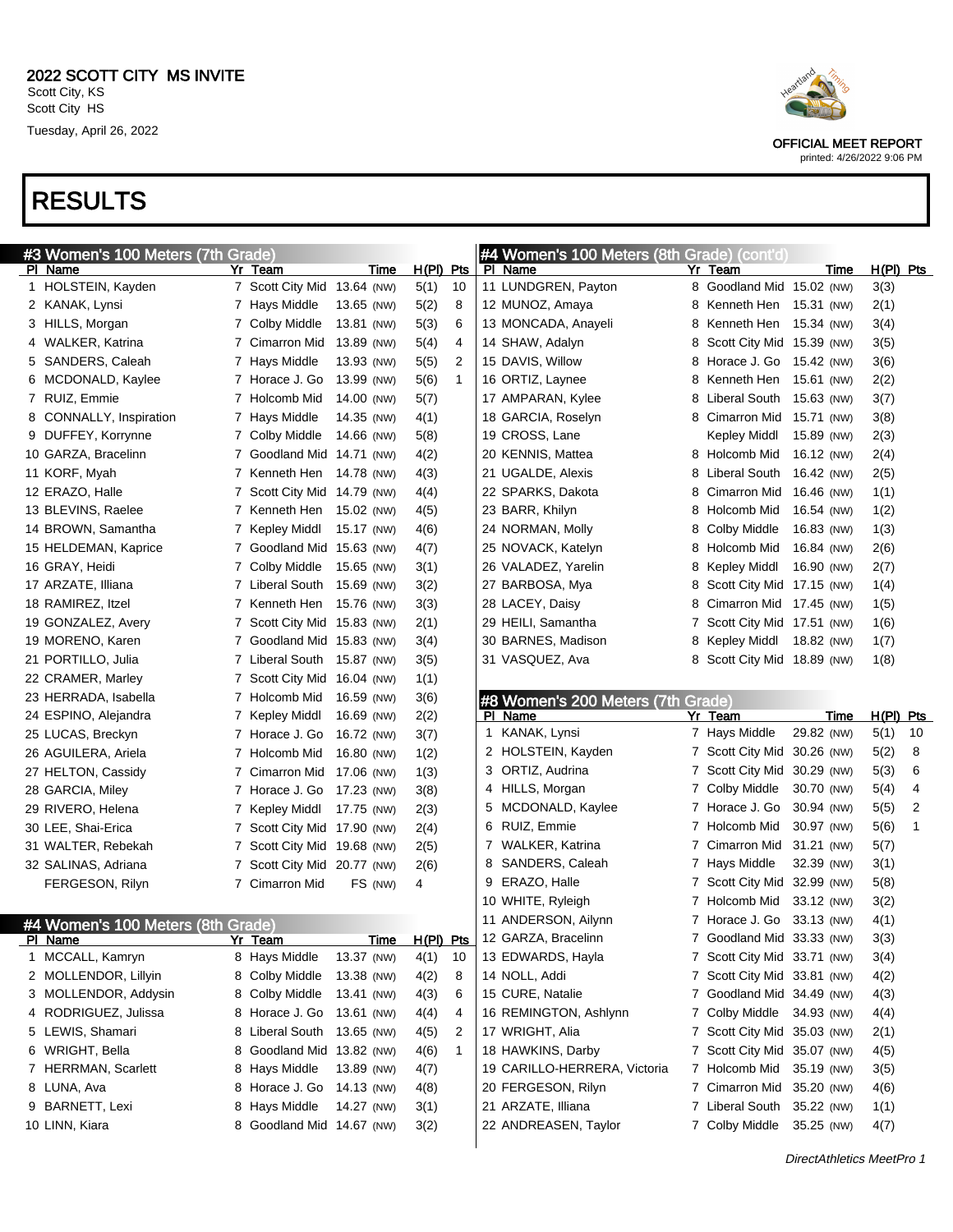| #8 Women's 200 Meters (7th Grade) (cont'd) |   |                             |             |             |    |   | #12 Women's 400 Meters (7th Grade) (cont'd) |   |                     |         |             |                |
|--------------------------------------------|---|-----------------------------|-------------|-------------|----|---|---------------------------------------------|---|---------------------|---------|-------------|----------------|
| PI Name                                    |   | Yr Team                     | <b>Time</b> | $H(PI)$ Pts |    |   | PI Name                                     |   | Yr Team             | Time    | H(PI) Pts   |                |
| 23 MCCORMICK, Corley                       |   | 7 Kepley Middl              | 35.98 (NW)  | 3(6)        |    |   | 4 KORF, Myah                                |   | 7 Kenneth Hen       | 1:10.52 | 4(4)        | 4              |
| 24 RUEDA, Giselle                          |   | 7 Kenneth Hen               | 36.01 (NW)  | 2(2)        |    |   | 5 SAVOLT, Brooke                            |   | 7 Kenneth Hen       | 1:10.81 | 4(5)        | $\overline{2}$ |
| 25 MILLER, McCall                          |   | 7 Scott City Mid            | 36.90 (NW)  | 1(2)        |    |   | 6 WEATHERS, Katie                           |   | 7 Scott City Mid    | 1:11.08 | 4(6)        | 1              |
| 26 GONZALEZ, Avery                         |   | 7 Scott City Mid            | 37.19 (NW)  | 2(3)        |    |   | 7 HOLSTEIN, Kayden                          |   | 7 Scott City Mid    | 1:11.15 | 1(1)        |                |
| 27 CARTER, Khloe                           |   | 7 Kepley Middl              | 37.46 (NW)  | 3(7)        |    |   | 8 POWERS, ThayLee                           |   | 7 Horace J. Go      | 1:12.22 | 2(1)        |                |
| 28 CATANIN, Lily                           |   | 7 Kenneth Hen               | 38.89 (NW)  | 2(4)        |    |   | 9 MCDONALD, Kaylee                          |   | 7 Horace J. Go      | 1:12.65 | 4(7)        |                |
| 29 HELTON, Cassidy                         |   | 7 Cimarron Mid              | 39.73 (NW)  | 1(3)        |    |   | 10 VEHIGE, Kenlee                           |   | 7 Hays Middle       | 1:12.77 | 3(1)        |                |
| 30 LEATHERMAN, Allison                     |   | 7 Kenneth Hen               | 40.14 (NW)  | 1(4)        |    |   | 11 ANDERSON, Ailynn                         |   | 7 Horace J. Go      | 1:14.56 | 3(2)        |                |
| 31 RIVERO, Helena                          |   | 7 Kepley Middl              | 40.84 (NW)  | 2(5)        |    |   | 12 SOEHNER, Libby                           |   | 7 Colby Middle      | 1:15.28 | 3(3)        |                |
|                                            |   |                             |             |             |    |   | 13 RANDA, Ashlynn                           |   | 7 Cimarron Mid      | 1:16.56 | 3(4)        |                |
| #7 Women's 200 Meters (8th Grade)          |   |                             |             |             |    |   | 14 HAYES, Myranda                           |   | 7 Scott City Mid    | 1:17.41 | 3(5)        |                |
| PI Name                                    |   | Yr Team                     | Time        | $H(PI)$ Pts |    |   | 15 LOPEZ, Brilynn                           | 7 | Scott City Mid      | 1:17.47 | 3(6)        |                |
| 1 MOLLENDOR, Addysin                       |   | 8 Colby Middle              | 29.99 (NW)  | 4(1)        | 10 |   | 16 FERGESON, Rilyn                          |   | 7 Cimarron Mid      | 1:17.78 | 3(7)        |                |
| 2 MCCALL, Kamryn                           |   | 8 Hays Middle               | 30.27 (NW)  | 4(2)        | 8  |   | 17 BASHAM, Brooke                           |   | 7 Holcomb Mid       | 1:18.93 | 2(2)        |                |
| 3 MOLLENDOR, Lillyin                       |   | 8 Colby Middle              | 30.50 (NW)  | 4(3)        | 6  |   | 18 CURE, Natalie                            |   | 7 Goodland Mid      | 1:21.36 | 3(8)        |                |
| 4 LEWIS, Shamari                           |   | 8 Liberal South             | 30.80 (NW)  | 4(4)        | 4  |   | 19 MACIAS, Keyla                            |   | 7 Hays Middle       | 1:21.46 | 2(3)        |                |
| 5 DESPAIGNE, Jhany                         |   | 8 Horace J. Go              | 30.93 (NW)  | 4(5)        | 2  |   | 20 DIAZDELEON, Jessica                      |   | 7 Liberal South     | 1:22.02 | 1(2)        |                |
| 6 RODRIGUEZ, Julissa                       |   | 8 Horace J. Go              | 31.31 (NW)  | 4(6)        | 1  |   | 21 GONZALEZ, Avery                          |   | 7 Scott City Mid    | 1:23.38 | 2(4)        |                |
| 7 LUNA, Ava                                |   | 8 Horace J. Go              | 31.43 (NW)  | 4(7)        |    |   | 22 COFER, Isabella                          |   | <b>Cimarron Mid</b> | 1:24.65 | 1(3)        |                |
| 8 WRIGHT, Bella                            | 8 | Goodland Mid 32.15 (NW)     |             | 3(1)        |    |   | 23 WARREN, Lakyn                            |   | 7 Kenneth Hen       | 1:26.51 | 4(8)        |                |
| 9 HALLAM, Moriah                           | 8 | Hays Middle                 | 32.29 (NW)  | 3(2)        |    |   | 24 RODRIGUEZ, Mya                           |   | 7 Holcomb Mid       | 1:26.70 | 1(4)        |                |
| 10 VEHIGE, Reese                           |   | 8 Hays Middle               | 32.52 (NW)  | 3(3)        |    |   | 25 WHITE, Gala                              |   | 7 Colby Middle      | 1:27.52 | 2(5)        |                |
| 11 CURE, Allison                           | 8 | Goodland Mid 32.85 (NW)     |             | 4(8)        |    |   | 26 PENA, Audriana                           |   | 7 Kepley Middl      | 1:36.39 | 2(6)        |                |
| 12 ORONIA, Ruby                            | 8 | Scott City Mid 33.25 (NW)   |             | 2(1)        |    |   | 27 ESPINO, Alejandra                        |   | 7 Kepley Middl      | 1:44.79 | 2(7)        |                |
| 13 ORTIZ, Elly                             |   | 8 Kenneth Hen               | 33.62 (NW)  | 3(4)        |    |   | 28 RODRIGUEZ, Payton                        |   | 7 Kepley Middl      | 1:46.59 | 2(8)        |                |
| 14 MUNOZ, Amaya                            | 8 | Kenneth Hen                 | 33.93 (NW)  | 2(2)        |    |   |                                             |   |                     |         |             |                |
| 15 CERVANTES, Miroslava                    |   | 8 Kenneth Hen               | 34.67 (NW)  | 2(3)        |    |   | #11 Women's 400 Meters (8th Grade)          |   |                     |         |             |                |
| 16 FRANCO, Camille                         |   | 8 Scott City Mid            | 34.82 (NW)  | 2(4)        |    |   | PI Name                                     |   | Yr Team             | Time    | $H(PI)$ Pts |                |
| 17 KENNIS, Mattea                          |   | 8 Holcomb Mid               | 34.94 (NW)  | 2(5)        |    |   | 1 MAUPIN, Aralen                            |   | 8 Hays Middle       | 1:03.58 | 4(1)        | 10             |
| 18 MILLER, Zoe                             |   | 8 Holcomb Mid               | 35.21 (NW)  | 1(1)        |    |   | 2 WREN, Kinleigh                            | 8 | Scott City Mid      | 1:07.18 | 3(1)        | 8              |
| 19 GOMEZ, Jazmin                           | 8 | Liberal South               | 35.28 (NW)  | 1(2)        |    |   | 3 MOLLENDOR, Addysin                        | 8 | Colby Middle        | 1:07.74 | 4(2)        | 6              |
| 20 GARCIA, Roselyn                         | 8 | Cimarron Mid                | 36.10 (NW)  | 3(5)        |    |   | 4 LUNA, Ava                                 | 8 | Horace J. Go        | 1:08.78 | 4(3)        | 4              |
| 21 GUILLEN, Briana                         | 8 | Kepley Middl                | 36.58 (NW)  | 3(6)        |    | 5 | CUNNINGHAM, Cara                            | 8 | Hays Middle         | 1:10.27 | 3(2)        | 2              |
| 22 RICKARD, Alyssa                         | 8 | Goodland Mid                | 36.70 (NW)  | 3(7)        |    |   | 6 MOLLENDOR, Lillyin                        | 8 | Colby Middle        | 1:11.46 | 4(4)        | 1              |
| 23 OZUNA, Carissa                          | 8 | <b>Liberal South</b>        | 37.00 (NW)  | 1(3)        |    |   | 7 DAUTEL, Danica                            | 8 | Goodland Mid        | 1:12.88 | 4(5)        |                |
| 24 GONZALEZ, Ale                           |   | 8 Scott City Mid 37.07 (NW) |             | 3(8)        |    | 8 | MAGANA, Sammie                              |   | 8 Holcomb Mid       | 1:14.74 | 3(3)        |                |
| 25 BARBOSA, Mya                            |   | 8 Scott City Mid 37.89 (NW) |             | 1(4)        |    |   | 9 DAVIS, Zoe                                |   | 8 Kenneth Hen       | 1:16.29 | 3(4)        |                |
| 26 NOVACK, Katelyn                         |   | 8 Holcomb Mid               | 39.58 (NW)  | 1(5)        |    |   | 10 POWELSON, Emma                           |   | 8 Scott City Mid    | 1:16.49 | 3(5)        |                |
| 27 LACEY, Daisy                            |   | 8 Cimarron Mid              | 43.36 (NW)  | 1(6)        |    |   | 11 PTACEK, Chloe                            |   | 8 Kenneth Hen       | 1:16.86 | 4(6)        |                |
| 28 JANOUSEK, Taydon                        |   | 8 Colby Middle              | 45.10 (NW)  | 1(7)        |    |   | 12 MAY, Emery                               |   | 8 Cimarron Mid      | 1:17.12 | 2(1)        |                |
|                                            |   |                             |             |             |    |   | 13 FRANCO, Camille                          |   | 8 Scott City Mid    | 1:17.27 | 3(6)        |                |
| #12 Women's 400 Meters (7th Grade)         |   |                             |             |             |    |   | 14 GARCIA, Bekah                            |   | 8 Kenneth Hen       | 1:17.69 | 4(7)        |                |
| PI Name                                    |   | Yr Team                     | <b>Time</b> | H(PI) Pts   |    |   | 15 ORONIA, Ruby                             |   | 8 Scott City Mid    | 1:18.58 | 3(7)        |                |
| 1 LIGHTNER, Lily                           |   | 7 Scott City Mid            | 1:07.20     | 4(1)        | 10 |   | 16 SHAW, Adalyn                             |   | 8 Scott City Mid    | 1:20.19 | 2(2)        |                |
| 2 MCCARTY, Maddie                          |   | 7 Colby Middle              | 1:10.20     | 4(2)        | 8  |   | 17 RAMOS, Saida                             |   | 8 Horace J. Go      | 1:25.67 | 1(1)        |                |
| 3 RUIZ, Emmie                              |   | 7 Holcomb Mid               | 1:10.29     | 4(3)        | 6  |   | 18 GALLEGOS, Alexa                          |   | 8 Kepley Middl      | 1:25.70 | 1(2)        |                |
|                                            |   |                             |             |             |    |   |                                             |   |                     |         |             |                |



OFFICIAL MEET REPORT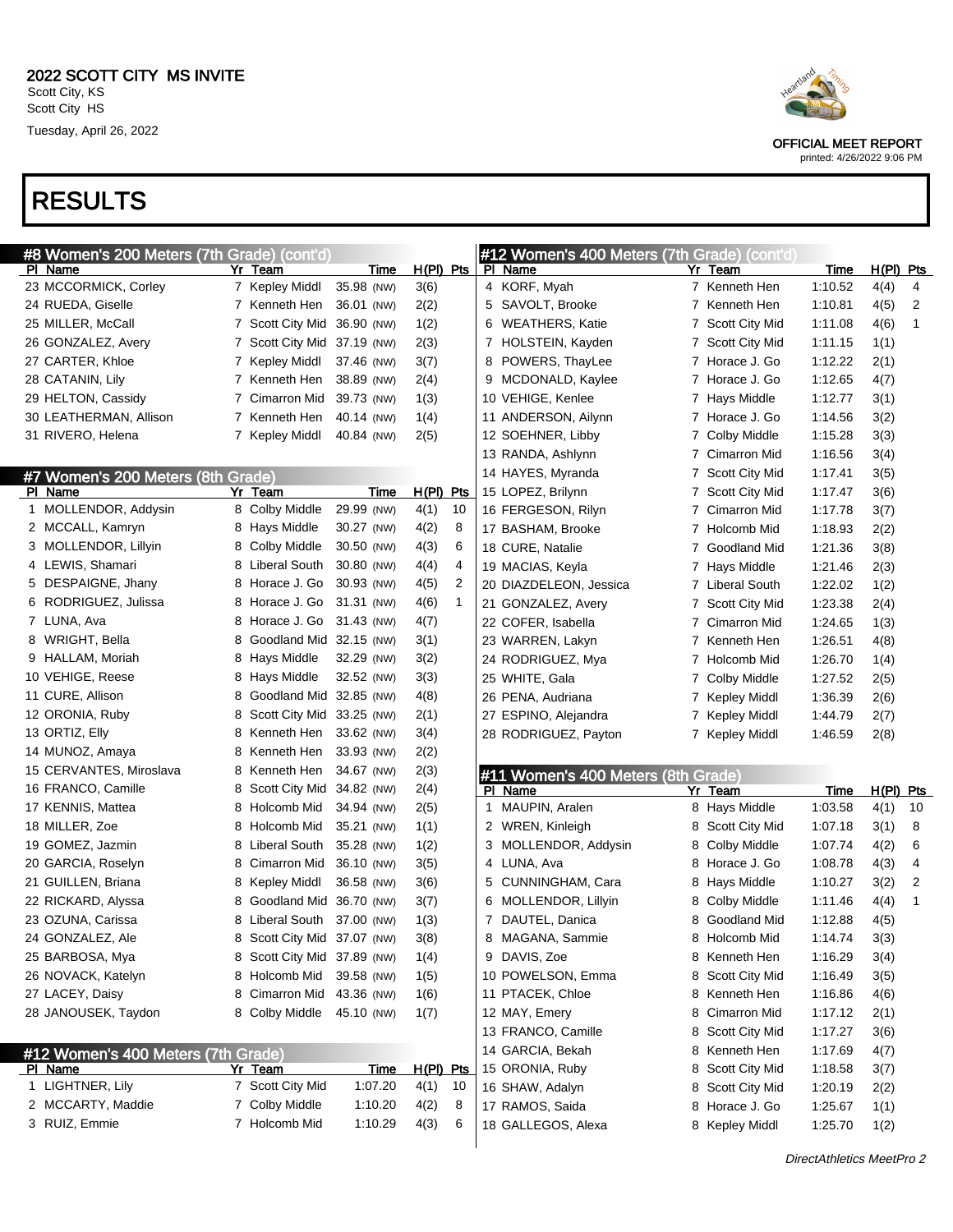| #11 Women's 400 Meters (8th Grade) (cont'd) |                  |             |              | #16 Women's 800 Meters (8th Grade) (cont'd) |                     |                           |            |
|---------------------------------------------|------------------|-------------|--------------|---------------------------------------------|---------------------|---------------------------|------------|
| PI Name                                     | Yr Team          | <b>Time</b> | H(PI) Pts    | PI Name                                     | Yr Team             | Time                      | <u>Pts</u> |
| 19 CARO, Karla                              | 8 Kepley Middl   | 1:26.01     | 1(3)         | 17 BALBUENA, Anjali                         | 8 Colby Middle      | 3:45.10                   |            |
| 20 SCOBY, Kate                              | 8 Hays Middle    | 1:27.14     | 2(3)         | 18 GARZA, Alex                              | 8 Kepley Middl      | 4:05.33                   |            |
| 21 JIMENEZ, Geraldy                         | 8 Horace J. Go   | 1:27.32     | 2(4)         |                                             |                     |                           |            |
| 22 SPARKS, Dakota                           | 8 Cimarron Mid   | 1:28.55     | 2(5)         | #20 Women's 1600 Meters (7th Grade)         |                     |                           |            |
| 23 BARRIGA, Yaretzi                         | 8 Liberal South  | 1:33.92     | 1(4)         | PI Name                                     | Yr Team             | Time                      | <u>Pts</u> |
| GOMEZ, Jazmin                               | 8 Liberal South  | <b>NT</b>   | 3            | 1 LEWALLEN, Makayla                         | 7 Hays Middle       | 6:19.77                   | 10         |
|                                             |                  |             |              | 2 DEGOOD, Cora                              | 7 Colby Middle      | 6:24.45                   | 8          |
| #15 Women's 800 Meters (7th Grade)          |                  |             |              | 3 SMITH, Jara                               | 7 Holcomb Mid       | 6:27.33                   | 6          |
| PI Name                                     | Yr Team          | Time        | Pts          | 4 ARDERY, Jade                              | 7 Holcomb Mid       | 6:28.04                   | 4          |
| 1 LIGHTNER, Lily                            | 7 Scott City Mid | 2:47.91     | 10           | 5 SANTOS, Katie                             | 7 Holcomb Mid       | 6:32.85                   | 2          |
| 2 BROWN, Natalie                            | 7 Horace J. Go   | 2:55.71     | 8            | 6 MCDANIEL, Haylie                          | 7 Scott City Mid    | 6:43.86                   | 1          |
| 3 DEGOOD, Cora                              | 7 Colby Middle   | 2:56.17     | 6            | 7 WIESE, Cara                               | 7 Kenneth Hen       | 7:07.59                   |            |
| 4 MCDANIEL, Haylie                          | 7 Scott City Mid | 2:58.64     | 4            | 8 BROWN, Natalie                            | 7 Horace J. Go      | 7:16.24                   |            |
| 5 SMITH, Jara                               | 7 Holcomb Mid    | 3:01.32     | 2            | 9 MILLER, Aletheia                          | 7 Horace J. Go      | 7:23.28                   |            |
| 6 ARDERY, Jade                              | 7 Holcomb Mid    | 3:02.79     | $\mathbf{1}$ | 10 MURRAY, Twila                            | 7 Horace J. Go      | 7:28.05                   |            |
| 7 NOVACK, Lausyn                            | 7 Holcomb Mid    | 3:03.34     |              | 11 JAMES, Karly                             | 7 Kenneth Hen       | 7:35.47                   |            |
| 8 RANDA, Ashlynn                            | 7 Cimarron Mid   | 3:04.81     |              | 12 HAWKINS, Darby                           | 7 Scott City Mid    | 7:42.66                   |            |
| 9 WIESE, Cara                               | 7 Kenneth Hen    | 3:06.37     |              | 13 CARTER, Khloe                            | 7 Kepley Middl      | 8:18.15                   |            |
| 10 WILLIS, Chloe                            | 7 Goodland Mid   | 3:10.53     |              | 14 RODRIGUEZ, Payton                        | 7 Kepley Middl      | 9:09.59                   |            |
| 11 HINEMAN, Maggie                          | 7 Scott City Mid | 3:12.49     |              |                                             |                     |                           |            |
| 12 DUNLAP, Olivia                           | 7 Kenneth Hen    | 3:12.53     |              | #19 Women's 1600 Meters (8th Grade)         |                     |                           |            |
| 13 LEIKER, Katelynn                         | 7 Hays Middle    | 3:20.43     |              | PI Name                                     | Yr Team             | Time                      | <b>Pts</b> |
| 14 VAZQUEZ, Miranda                         | 7 Kepley Middl   | 3:21.26     |              | 1 MAUPIN, Aralen                            | 8 Hays Middle       | 6:15.48                   | 10         |
| 15 EDDIE, Layla                             | 7 Kepley Middl   | 3:21.29     |              | 2 NANNIGA, Quincy                           | 8 Kenneth Hen       | 6:17.50                   | 8          |
| 16 PATTON, Addison                          | 7 Colby Middle   | 3:34.21     |              | 3 TROUT, Belle                              | Scott City Mid<br>8 | 6:24.87                   | 6          |
| 17 VALENZUELA, Alejandra                    | 7 Horace J. Go   | 3:37.19     |              | 4 BHEND, Halle                              | Goodland Mid<br>8   | 6:33.33                   | 4          |
| 18 ESPINO, Alejandra                        | 7 Kepley Middl   | 4:27.00     |              | 5 VALDEZ, Angelina                          | Holcomb Mid<br>8    | 6:36.50                   | 2          |
|                                             |                  |             |              | 6 SANTANA, Xitlali                          | Holcomb Mid<br>8    | 6:54.05                   | 1          |
| #16 Women's 800 Meters (8th Grade)          |                  |             |              | 7 GABEL, Jayslin                            | Goodland Mid<br>8   | 6:58.33                   |            |
| PI Name                                     | Yr Team          | Time        | Pts          | 8 WINDERLIN, Kami                           | Scott City Mid<br>8 | 7:11.71                   |            |
| 1 NANNIGA, Quincy                           | 8 Kenneth Hen    | 2:48.44     | 10           | 9 NOEL, Jazlyn                              | Horace J. Go<br>8   | 7:25.88                   |            |
| 2 BHEND, Halle                              | 8 Goodland Mid   | 2:51.03     | 8            | 10 HILL, Cheyanne                           | Colby Middle<br>8   | 7:33.60                   |            |
| 3 DAUTEL, Danica                            | 8 Goodland Mid   | 2:52.50     | 6            | 11 DEWALD, Breckan                          | Hays Middle<br>8    | 7:38.42                   |            |
| 4 BIERMANN, Hope                            | 8 Goodland Mid   | 2:53.29     | 4            | 12 SCOBY, Kate                              | Hays Middle         | 8:06.07                   |            |
| 5 WREN, Kinleigh                            | 8 Scott City Mid | 2:55.19     | 2            | 13 GOODMAN, Tressa                          | 8 Scott City Mid    | 8:09.36                   |            |
| 6 PTACEK, Chloe                             | 8 Kenneth Hen    | 3:02.88     |              | 14 O'BRIEN, Jayden                          | 8 Scott City Mid    | 8:29.06                   |            |
| 7 BECKER, Lanie                             | 8 Hays Middle    | 3:03.63     |              |                                             |                     |                           |            |
| 8 FRANCO, Camille                           | 8 Scott City Mid | 3:06.63     |              | #24 Women's 3200 Meters (7th Grade)         |                     |                           |            |
| 9 VILLEGAS, Alexis                          | 8 Horace J. Go   | 3:07.54     |              | PI Name                                     | Yr Team             | <b>Time</b>               | <u>Pts</u> |
| 10 BETTS, Callie                            | 8 Hays Middle    | 3:08.61     |              | 1 SANTOS, Katie                             | 7 Holcomb Mid       | 14:09.79                  | 10         |
| 11 NAVARRETE, Hannah                        | 8 Scott City Mid | 3:10.21     |              | 2 LOPEZ, Jalyssa                            | 7 Holcomb Mid       | 15:51.61                  | 8          |
| 12 WINDERLIN, Kami                          | 8 Scott City Mid | 3:11.09     |              | 3 VAZQUEZ, Miranda                          | 7 Kepley Middl      | 16:19.60                  | 6          |
| 13 PARKER, Ella                             | 8 Holcomb Mid    | 3:18.86     |              |                                             |                     |                           |            |
| 14 ORONIA, Ruby                             | 8 Scott City Mid | 3:20.28     |              | #23 Women's 3200 Meters (8th Grade)         |                     |                           |            |
| 15 CARR, Chloe                              | 8 Horace J. Go   | 3:40.26     |              | PI Name                                     | Yr Team             | <u>Time</u>               | <u>Pts</u> |
| 16 RODRIGUEZ, Adriana                       | 8 Kepley Middl   | 3:42.64     |              | GABEL, Jayslin<br>$\mathbf{1}$              | 8 Goodland Mid      | 14:08.63                  | 10         |
|                                             |                  |             |              | 2 TROUT, Belle                              | 8 Scott City Mid    | 14:12.65                  | 8          |
|                                             |                  |             |              |                                             |                     | DirectAthletics MeetPro 3 |            |



printed: 4/26/2022 9:06 PM

OFFICIAL MEET REPORT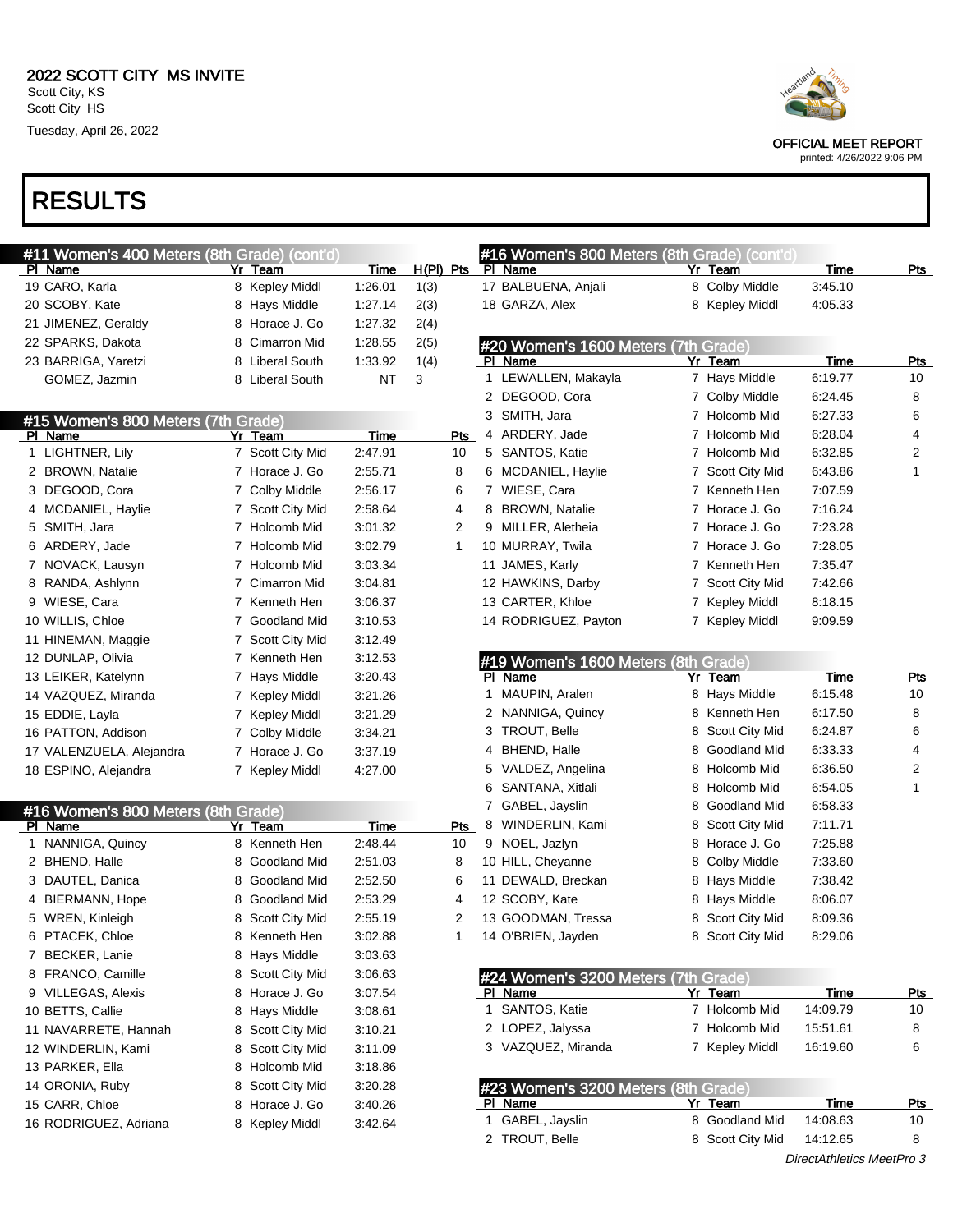| #23 Women's 3200 Meters (8th Grade) (cont'd) |                             |                    |             |              |   | #28 Women's 100m Hurdles (8th Grade) (cont'd)   |   |                                        |            |             |                     |                |
|----------------------------------------------|-----------------------------|--------------------|-------------|--------------|---|-------------------------------------------------|---|----------------------------------------|------------|-------------|---------------------|----------------|
| PI Name                                      | Yr Team                     | <b>Time</b>        |             | Pts          |   | PI Name                                         |   | Yr Team                                |            | <u>Time</u> | $H(PI)$ Pts         |                |
| 3 JONES, Tori                                | 8 Goodland Mid              | 15:56.59           |             | 6            |   | 16 PERCIVAL, Brekkyn                            |   | 8 Kenneth Hen                          | 22.05 (NW) |             | 1(2)                |                |
| 4 O'BRIEN, Jayden                            | 8 Scott City Mid            | 16:24.16           |             | 4            |   | 17 UGALDE, Alexis                               |   | 8 Liberal South                        | 24.55 (NW) |             | 1(3)                |                |
| 5 KOENIGSMAN, Kynli                          | 8 Hays Middle               | 16:29.40           |             | 2            |   | 18 MALDONADO, Magdalena                         | 8 | Kepley Middl                           | 24.71 (NW) |             | 1(4)                |                |
| 6 CARR, Chloe                                | 8 Horace J. Go              | 17:10.27           |             | 1            |   | ASCHENBRENNER, Raeden                           |   | 8 Colby Middle                         |            | FS (NW)     | 2                   |                |
| 7 ZWEIFEL, Brynn                             | 8 Hays Middle               | 17:15.94           |             |              |   |                                                 |   |                                        |            |             |                     |                |
| 8 MCCLURE, Ani                               | 8 Hays Middle               | 18:14.38           |             |              |   | #32 Women's 200m Hurdles (7th Grade)            |   |                                        |            |             |                     |                |
| 9 LEYVA, Gennesis                            | 8 Liberal South             | 20:29.85           |             |              | 1 | PI Name<br>ORTIZ, Audrina                       |   | Yr Team<br>7 Scott City Mid 32.45 (NW) |            | Time        | $H(PI)$ Pts<br>3(1) | 10             |
|                                              |                             |                    |             |              |   | 2 MCCARTY, Maddie                               |   | 7 Colby Middle                         | 33.40 (NW) |             | 3(2)                | 8              |
| #27 Women's 100m Hurdles (7th Grade)         |                             |                    |             |              |   |                                                 |   |                                        |            |             |                     | 6              |
| PI Name                                      | Yr Team                     | Time<br>17.14 (NW) | $H(PI)$ Pts |              |   | 3 CONNALLY, Inspiration                         |   | 7 Hays Middle                          | 33.66 (NW) |             | 3(3)                |                |
| 1 MCCARTY, Maddie                            | 7 Colby Middle              |                    | 3(1)        | 10           |   | 4 LEWALLEN, Makayla                             |   | 7 Hays Middle                          | 33.76 (NW) |             | 3(4)                | 4              |
| 2 ORTIZ, Audrina                             | 7 Scott City Mid 17.34 (NW) |                    | 3(2)        | 8            |   | 5 SAVOLT, Brooke                                |   | 7 Kenneth Hen                          | 34.55 (NW) |             | 3(5)                | $\overline{2}$ |
| 3 LEWALLEN, Makayla                          | 7 Hays Middle               | 17.73 (NW)         | 3(3)        | 6            |   | 6 WEATHERS, Katie                               |   | 7 Scott City Mid 35.13 (NW)            |            |             | 3(6)                | 1              |
| 4 CONNALLY, Inspiration                      | 7 Hays Middle               | 17.91 (NW)         | 3(4)        | 4            |   | 7 POWERS, ThayLee                               |   | 7 Horace J. Go                         | 35.57 (NW) |             | 2(1)                |                |
| 5 GENTRY, Peyton                             | 7 Scott City Mid 18.35 (NW) |                    | 3(5)        | 2            |   | 8 GENTRY, Peyton                                |   | 7 Scott City Mid 36.24 (NW)            |            |             | 3(7)                |                |
| 6 NOVACK, Lausyn                             | 7 Holcomb Mid               | 19.53 (NW)         | 3(6)        | $\mathbf{1}$ |   | 9 SANCHEZ, Bella                                |   | 7 Kepley Middl                         | 36.42 (NW) |             | 3(8)                |                |
| 7 JOHNSON, Abby                              | 7 Goodland Mid 20.33 (NW)   |                    | 1(1)        |              |   | 10 SCHULTZ, Piper                               |   | 7 Kepley Middl                         | 38.20 (NW) |             | 2(2)                |                |
| 8 WERTH, Allie                               | 7 Hays Middle               | 20.33 (NW)         | 2(1)        |              |   | 11 FINCH, Erin                                  |   | 7 Horace J. Go                         | 39.04 (NW) |             | 2(3)                |                |
| 9 ANDREASEN, Taylor                          | 7 Colby Middle              | 20.59 (NW)         | 3(7)        |              |   | 12 DONOVAN, Denee                               |   | 7 Holcomb Mid                          | 39.95 (NW) |             | 2(4)                |                |
| 10 SHORT, Hayden                             | 7 Goodland Mid 20.61 (NW)   |                    | 2(2)        |              |   | 13 SHORT, Hayden                                |   | 7 Goodland Mid 40.56 (NW)              |            |             | 2(5)                |                |
| 11 REMINGTON, Ashlynn                        | 7 Colby Middle              | 20.66 (NW)         | 2(3)        |              |   | 14 STOCKING, Jencie                             |   | 7 Horace J. Go                         | 40.87 (NW) |             | 2(6)                |                |
| 12 STOCKING, Jencie                          | 7 Horace J. Go              | 20.68 (NW)         | 2(4)        |              |   | 15 ACOSTA, Kaylen                               |   | 7 Hays Middle                          | 41.08 (NW) |             | 1(1)                |                |
| 13 SANCHEZ, Bella                            | 7 Kepley Middl              | 21.16 (NW)         | 2(5)        |              |   | 16 BUCHHOLZ, Morgan                             |   | 7 Holcomb Mid                          | 41.88 (NW) |             | 2(7)                |                |
| 14 BUCHHOLZ, Morgan                          | 7 Holcomb Mid               | 21.18 (NW)         | 1(2)        |              |   | 17 GONZALEZ BARNETT, Mariss                     |   | 7 Colby Middle                         | 43.94 (NW) |             | 1(2)                |                |
| 15 FINCH, Erin                               | 7 Horace J. Go              | 21.26 (NW)         | 3(8)        |              |   | 18 BURR, Megan                                  |   | 7 Kenneth Hen                          | 45.34 (NW) |             | 1(3)                |                |
| 16 BURR, Megan                               | 7 Kenneth Hen               | 22.81 (NW)         | 1(3)        |              |   | 19 ARMENTA, Yaneli                              |   | 7 Kenneth Hen                          | 46.06 (NW) |             | 1(4)                |                |
| 17 RODRIGUEZ, Mya                            | 7 Holcomb Mid               | 22.89 (NW)         | 2(6)        |              |   |                                                 |   |                                        |            |             |                     |                |
| 18 ARMENTA, Yaneli                           | 7 Kenneth Hen 23.68 (NW)    |                    | 1(4)        |              |   | #31 Women's 200m Hurdles (8th Grade)<br>PI Name |   | Yr Team                                |            | Time        | $H(PI)$ Pts         |                |
| #28 Women's 100m Hurdles (8th Grade)         |                             |                    |             |              |   | 1 DESPAIGNE, Jhany                              |   | 8 Horace J. Go                         | 33.06 (NW) |             | 2(1)                | 10             |
| PI Name                                      | Yr Team                     | Time               | $H(PI)$ Pts |              |   | 2 BACA, Julianne                                |   | 8 Horace J. Go                         | 33.33 (NW) |             | 3(1)                | 8              |
| 1 DYE, Brooklyn                              | 8 Cimarron Mid              | 18.06 (NW)         | 3(1)        | 10           |   | 3 ESKAM, Taegan                                 | 8 | Cimarron Mid                           | 34.29 (NW) |             | 3(2)                | 6              |
| 2 LUNDGREN, Payton                           | 8 Goodland Mid 18.48 (NW)   |                    | 3(2)        | 8            |   | 4 FRINK, Kynlee                                 | 8 | Cimarron Mid                           | 34.50 (NW) |             | 3(3)                | 4              |
| 3 TOLBERT, Makayla                           | 8 Holcomb Mid               | 18.65 (NW)         | 3(3)        | 6            |   | 5 CUNNINGHAM, Cara                              | 8 | Hays Middle                            | 34.62 (NW) |             | 2(2)                | 2              |
| 4 LINN, Kiara                                | 8 Goodland Mid 18.66 (NW)   |                    | 3(4)        | 4            |   | 6 JEWETT, JaNaye                                |   | 8 Holcomb Mid                          | 35.28 (NW) |             | 3(4)                | 1              |
| 5 CURE, Libby                                | 8 Goodland Mid 18.66 (NW)   |                    | 3(5)        | 2            |   | 7 MAREZ, Emjay                                  |   | 8 Horace J. Go                         | 35.45 (NW) |             | 2(3)                |                |
| 6 CUNNINGHAM, Cara                           | 8 Hays Middle               | 18.80 (NW)         | 3(6)        | $\mathbf{1}$ |   | 8 CURE, Libby                                   |   | 8 Goodland Mid 35.71 (NW)              |            |             | 3(5)                |                |
| 7 DESPAIGNE, Jhany                           | 8 Horace J. Go              | 18.98 (NW)         | 3(7)        |              |   | 9 TOLBERT, Makayla                              | 8 | Holcomb Mid                            | 35.74 (NW) |             | 3(6)                |                |
| 8 FRANK, Ella                                | 8 Scott City Mid 19.45 (NW) |                    | 3(8)        |              |   | 10 CUNNINGHAM, Liz                              | 8 | Hays Middle                            | 35.79 (NW) |             | 2(4)                |                |
| 9 LEGLEITER, Addie                           | 8 Hays Middle               | 20.12 (NW)         | 2(1)        |              |   | 11 DYE, Brooklyn                                | 8 | Cimarron Mid                           | 35.84 (NW) |             | 3(7)                |                |
| 10 LERMA, Yoselyn                            | 8 Kepley Middl              | 20.81 (NW)         | 2(2)        |              |   | 12 MEYER, Kamryn                                | 8 | Scott City Mid 36.94 (NW)              |            |             | 2(5)                |                |
| 11 MAREZ, Emjay                              | 8 Horace J. Go              | 20.87 (NW)         | 2(3)        |              |   | 13 LINN, Kiara                                  | 8 | Goodland Mid 37.62 (NW)                |            |             | 3(8)                |                |
| 12 VILLEGAS, Alexis                          | 8 Horace J. Go              | 20.96 (NW)         | 2(4)        |              |   | 14 ASCHENBRENNER, Raeden                        | 8 | Colby Middle                           | 38.54 (NW) |             | 2(6)                |                |
| 13 GERSTBERGER, Austin                       | 8 Colby Middle              | 21.53 (NW)         | 2(5)        |              |   | 15 FOX, Piper                                   | 8 | Scott City Mid 38.92 (NW)              |            |             |                     |                |
| 14 DINKEL, Kaylee                            | 8 Hays Middle               | 21.77 (NW)         | 2(6)        |              |   | 16 LUNDGREN, Payton                             | 8 | Goodland Mid 39.04 (NW)                |            |             | 2(7)<br>2(8)        |                |
| 15 STEPHEN, Ruby                             | 8 Colby Middle              | 21.80 (NW)         | 1(1)        |              |   | 17 DINKEL, Kaylee                               |   | 8 Hays Middle                          | 41.41 (NW) |             | 1(1)                |                |
|                                              |                             |                    |             |              |   |                                                 |   |                                        |            |             |                     |                |



OFFICIAL MEET REPORT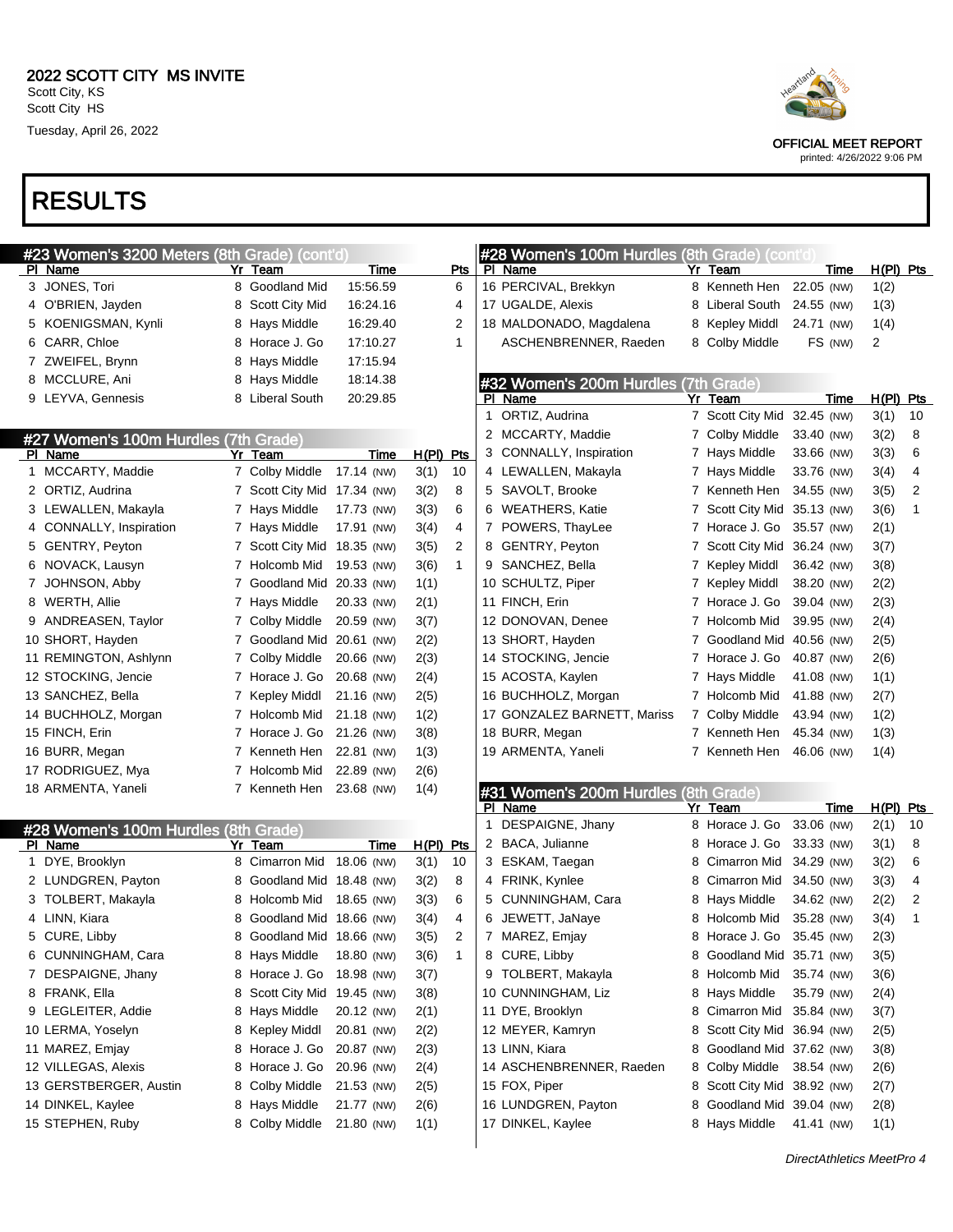| #31 Women's 200m Hurdles (8th Grade) (cont'd |                 |             |             |              |   | #39 Women's 4 x 200m Relay (8th Grade) (con |             |             |            |
|----------------------------------------------|-----------------|-------------|-------------|--------------|---|---------------------------------------------|-------------|-------------|------------|
| PI Name                                      | Yr Team         | Time        |             | $H(PI)$ Pts  |   | PI Team                                     | Time        | $H(PI)$ Pts |            |
| 18 GERSTBERGER, Austin                       | 8 Colby Middle  | 42.13 (NW)  | 1(2)        |              |   | 3 Scott City Middle School (A)              | 2:09.36     | 2(3)        | 6          |
| 19 RIVAS, Evelyn                             | 8 Liberal South | 44.35 (NW)  | 1(3)        |              |   | 4 Goodland Middle School (A)                | 2:10.68     | 2(4)        | 4          |
| 20 RAIGOZA, Jovanna                          | 8 Liberal South | 45.53 (NW)  | 1(4)        |              |   | 5 Colby Middle School (A)                   | 2:11.18     | 2(5)        | 2          |
| 21 BARRIGA, Yaretzi                          | 8 Liberal South | 46.56 (NW)  | 1(5)        |              |   | 6 Kenneth Henderson Middle School (A)       | 2:12.35     | 1(1)        |            |
| 22 STEPHEN, Ruby                             | 8 Colby Middle  | 47.41 (NW)  | 1(6)        |              |   | 7 Horace J. Good Middle School (A)          | 2:19.83     | 2(6)        |            |
|                                              |                 |             |             |              |   | 8 Liberal South Middle School - Se (A)      | 2:19.83     | 1(2)        |            |
| #35 Women's 4 x 100m Relay (7th Grade)       |                 |             |             |              |   | 9 Kepley Middle School (A)                  | 2:26.04     | 1(3)        |            |
| PI Team                                      |                 | <b>Time</b> | H(PI) Pts   |              |   | 10 Cimarron Middle School (A)               | 2:31.45     | 1(4)        |            |
| 1 Hays Middle School (A)                     |                 | 56.23       | 2(1)        | 10           |   |                                             |             |             |            |
| 2 Scott City Middle School (A)               |                 | 58.31       | 1(1)        | 8            |   | #43 Women's 4 x 400m Relay (7th Grade)      |             |             |            |
| 3 Kepley Middle School (A)                   |                 | 58.90       | 2(2)        | 6            |   | PI Team                                     | <u>Time</u> | H(PI) Pts   |            |
| 4 Colby Middle School (A)                    |                 | 59.36       | 2(3)        | 4            | 1 | Scott City Middle School (A)                | 4:44.78     | 2(1)        | 10         |
| 5 Goodland Middle School (A)                 |                 | 1:01.19     | 2(4)        | 2            |   | 2 Holcomb Middle School (A)                 | 5:04.42     | 2(2)        | 8          |
| 6 Cimarron Middle School (A)                 |                 | 1:01.28     | 2(5)        | $\mathbf{1}$ |   | 3 Kepley Middle School (A)                  | 5:06.82     | 1(1)        | 6          |
| 7 Holcomb Middle School (A)                  |                 | 1:01.52     | 2(6)        |              |   | 4 Hays Middle School (A)                    | 5:07.69     | 2(3)        | 4          |
| 8 Kenneth Henderson Middle School (A)        |                 | 1:02.45     | 1(2)        |              |   | 5 Horace J. Good Middle School (A)          | 5:09.45     | 1(2)        | 2          |
| 9 Liberal South Middle School - Se (A)       |                 | 1:03.86     | 1(3)        |              |   | 6 Colby Middle School (A)                   | 5:10.22     | 2(4)        | 1          |
| 10 Horace J. Good Middle School (A)          |                 | 1:06.66     | 1(4)        |              | 7 | Kenneth Henderson Middle School (A)         | 5:14.48     | 1(3)        |            |
|                                              |                 |             |             |              | 8 | Goodland Middle School (A)                  | 5:32.76     | 2(5)        |            |
| #36 Women's 4 x 100m Relay (8th Grade)       |                 |             |             |              |   | Liberal South Middle School - Se (A)        | 5:34.07     | 1(4)        |            |
| PI Team                                      |                 | Time        | $H(PI)$ Pts |              |   |                                             |             |             |            |
| 1 Hays Middle School (A)                     |                 | 55.62       | 2(1)        | 10           |   | #44 Women's 4 x 400m Relay (8th Grade)      |             |             |            |
| 2 Cimarron Middle School (A)                 |                 | 56.70       | 2(2)        | 8            |   | PI Team                                     | Time        | $H(PI)$ Pts |            |
| 3 Holcomb Middle School (A)                  |                 | 58.57       | 2(3)        | 6            | 1 | Hays Middle School (A)                      | 4:39.30     | 2(1)        | 10         |
| 4 Scott City Middle School (A)               |                 | 59.40       | 2(4)        | 4            |   | 2 Goodland Middle School (A)                | 4:45.09     | 2(2)        | 8          |
| 5 Goodland Middle School (A)                 |                 | 59.80       | 2(5)        | 2            |   | 3 Holcomb Middle School (A)                 | 4:46.21     | 2(3)        | 6          |
| 6 Horace J. Good Middle School (A)           |                 | 1:00.35     | 2(6)        | $\mathbf{1}$ |   | 4 Scott City Middle School (A)              | 4:50.24     | 2(4)        | 4          |
| 7 Kenneth Henderson Middle School (A)        |                 | 1:01.58     | 1(1)        |              | 5 | Cimarron Middle School (A)                  | 5:00.23     | 2(5)        | 2          |
| 8 Liberal South Middle School - Se (A)       |                 | 1:04.14     | 1(2)        |              | 6 | Kenneth Henderson Middle School (A)         | 5:06.06     | 1(1)        | 1          |
| 9 Kepley Middle School (A)                   |                 | 1:05.01     | 1(3)        |              | 7 | Colby Middle School (A)                     | 5:08.46     | 2(6)        |            |
|                                              |                 |             |             |              | 8 | Horace J. Good Middle School (A)            | 5:26.65     | 1(2)        |            |
| #40 Women's 4 x 200m Relay (7th Grade)       |                 |             |             |              |   | 9 Liberal South Middle School - Se (A)      | 5:28.94     | 1(3)        |            |
| PI Team                                      |                 | Time        | $H(PI)$ Pts |              |   |                                             |             |             |            |
| 1 Hays Middle School (A)                     |                 | 2:04.84     | 2(1)        | 10           |   | #47 Women's 4 x 800m Relay (7th Grade)      |             |             |            |
| 2 Scott City Middle School (A)               |                 | 2:10.85     | 2(2)        | 8            |   | PI Team                                     | Time        |             | Pts        |
| 3 Colby Middle School (A)                    |                 | 2:12.33     | 2(3)        | 6            | 1 | Holcomb Middle School (A)                   | 12:25.66    |             | 10         |
| 4 Kepley Middle School (A)                   |                 | 2:16.75     | 1(1)        | 4            |   | 2 Scott City Middle School (A)              | 12:27.90    |             | 8          |
| 5 Holcomb Middle School (A)                  |                 | 2:16.84     | 2(4)        | 2            |   | 3 Hays Middle School (A)                    | 12:47.16    |             | 6          |
| 6 Liberal South Middle School - Se (A)       |                 | 2:18.13     | 1(2)        | 1            |   | 4 Colby Middle School (A)                   | 13:25.36    |             | 4          |
| 7 Kenneth Henderson Middle School (A)        |                 | 2:24.71     | 1(3)        |              |   | 5 Liberal South Middle School - Se (A)      | 13:37.09    |             | 2          |
| 8 Horace J. Good Middle School (A)           |                 | 2:25.67     | 2(5)        |              |   | 6 Horace J. Good Middle School (A)          | 13:57.24    |             | 1          |
| 9 Cimarron Middle School (A)                 |                 | 2:26.09     | 1(4)        |              |   | 7 Kepley Middle School (A)                  | 13:59.82    |             |            |
|                                              |                 |             |             |              |   |                                             |             |             |            |
| #39 Women's 4 x 200m Relay (8th Grade)       |                 |             |             |              |   | #48 Women's 4 x 800m Relay (8th Grade)      |             |             |            |
| PI Team                                      |                 | <u>Time</u> | H(PI) Pts   |              |   | PI Team                                     | <b>Time</b> |             | <b>Pts</b> |
| 1 Hays Middle School (A)                     |                 | 2:01.08     | 2(1)        | 10           |   | 1 Hays Middle School (A)                    | 11:58.41    |             | 10         |
| 2 Holcomb Middle School (A)                  |                 | 2:04.44     | 2(2)        | 8            |   | 2 Holcomb Middle School (A)                 | 11:59.31    |             | 8          |
|                                              |                 |             |             |              |   |                                             |             |             |            |



OFFICIAL MEET REPORT

printed: 4/26/2022 9:06 PM

DirectAthletics MeetPro 5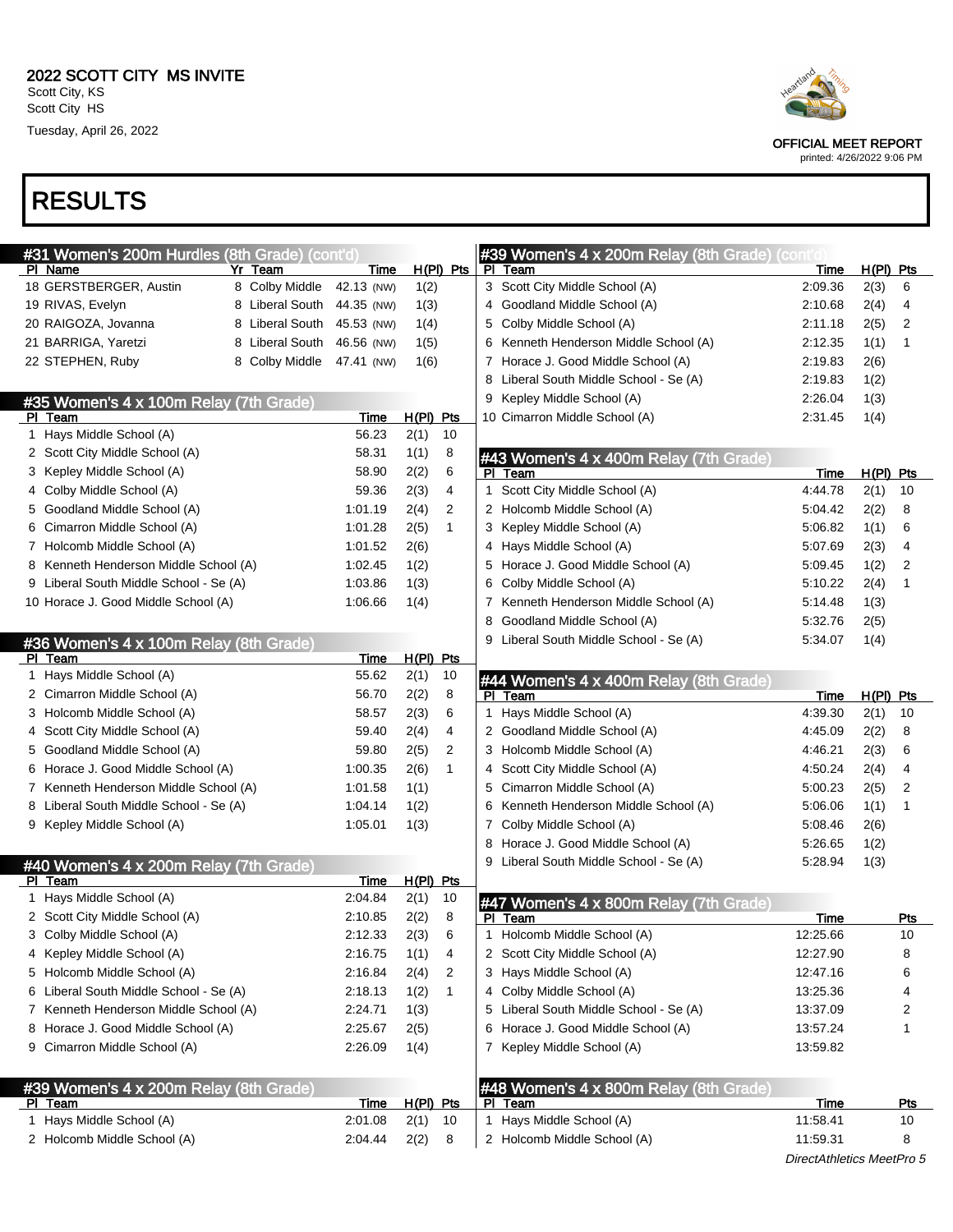





OFFICIAL MEET REPORT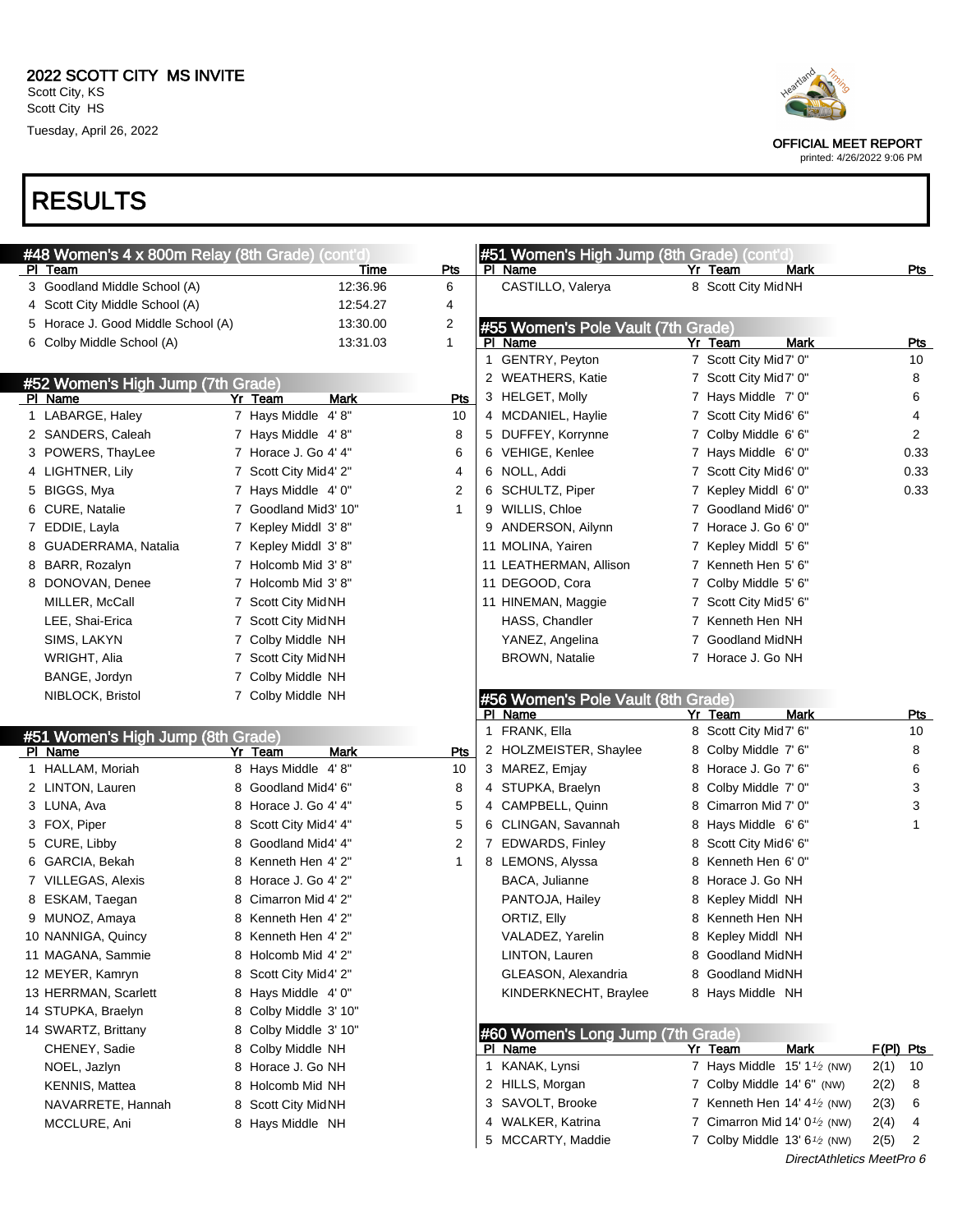| #60 Women's Long Jump (7th Grade) (cont'd)   |   |                                                       |                      | #59 Women's Long Jump (8th Grade) (cont'd) |   |                                                                          |                   |                |
|----------------------------------------------|---|-------------------------------------------------------|----------------------|--------------------------------------------|---|--------------------------------------------------------------------------|-------------------|----------------|
| PI Name                                      |   | Mark<br>Yr Team                                       | $F(PI)$ Pts          | PI Name                                    |   | Mark<br>Yr Team                                                          | F(PI) Pts         |                |
| 6 ALVARADO, Erisbelie                        |   | 7 Kepley Middl 13' $1\frac{1}{2}$ (NW)                | 2(6)<br>$\mathbf{1}$ | 24 FRANCO, Camille                         |   | 8 Scott City Mid 11' 3 <sup>1</sup> / <sub>2</sub> (NW)                  | 1(10)             |                |
| 7 VEHIGE, Kenlee                             |   | 7 Hays Middle 13' 1" (NW)                             | 2(7)                 | 25 LERMA, Yoselyn                          |   | 8 Kepley Middl 11' 3 <sup>1</sup> / <sub>4</sub> (NW)                    | 1(11)             |                |
| 8 VITOLAS, Devany                            |   | 7 Kepley Middl 12' 4" (NW)                            | 1(1)                 | 26 GOODMAN, Tressa                         | 8 | Scott City Mid 11' $2\frac{1}{2}$ (NW)                                   | 1(12)             |                |
| 9 JOHNSON, Dayton                            |   | 7 Colby Middle 12' 2" (NW)                            | 2(8)                 | 27 CASTILLO, Anabelle                      |   | 8 Horace J. Go 11' $0\frac{1}{2}$ (NW)                                   | 1(13)             |                |
| 10 BOGNER, Alyssa                            |   | 7 Cimarron Mid 11' $91$ (NW)                          | 1(2)                 | 28 ORTIZ, Laynee                           | 8 | Kenneth Hen 10' 4" (NW)                                                  | 2(15)             |                |
| 10 WERTH, Allie                              |   | 7 Hays Middle 11' 9 <sup>1</sup> / <sub>2</sub> (NW)  | 2(9)                 | 29 CARSWELL, Lexi                          | 8 | Liberal South 9' $9\frac{1}{2}$ (NW)                                     | 1(14)             |                |
| 12 ROGERS, Kynslee                           |   | 7 Kenneth Hen 11' $7\frac{1}{2}$ (NW)                 | 2(10)                | 30 CORREA, Noeli                           | 8 | Kepley Middl $9'6\frac{1}{2}$ (NW)                                       | 2(16)             |                |
| 13 MILLER, McCall                            |   | 7 Scott City Mid11' 2" (NW)                           | 1(3)                 | 31 AGUILAR, Guendi                         |   | Liberal South 9' $4\frac{3}{4}$ (NW)                                     | 1(15)             |                |
| 14 WRIGHT, Alia                              |   | 7 Scott City Mid 11' $0\frac{1}{2}$ (NW)              | 1(4)                 |                                            |   |                                                                          |                   |                |
| 15 REYES-OLIVAS, Diana                       |   | 7 Horace J. Go 10' 11" (NW)                           | 2(11)                | #63 Women's Triple Jump (7th Grade)        |   |                                                                          |                   |                |
| 16 HAYES, Myranda                            |   | 7 Scott City Mid 10' $10\frac{1}{2}$ (NW)             | 1(5)                 | PI Name                                    |   | Mark<br>Yr Team                                                          | F(PI) Pts         |                |
| 17 CARILLO-HERRERA, Victoria                 |   | 7 Holcomb Mid 10' $9\frac{1}{2}$ (NW)                 | 2(12)                | 1 SAVOLT, Brooke                           |   | 7 Kenneth Hen 28' 7" (NW)                                                | 2(1)              | 10             |
| 18 MORENO, Karen                             |   | 7 Goodland Mid10' 9" (NW)                             | 1(6)                 | 2 MCDONALD, Kaylee                         |   | 7 Horace J. Go 28' 1" (NW)                                               | 2(2)              | - 8            |
| 19 RUEDA, Giselle                            |   | 7 Kenneth Hen 10' 6" (NW)                             | 1(7)                 | 3 LABARGE, Haley                           |   | 7 Hays Middle $27'$ 10 <sup>1</sup> / <sub>2</sub> (NW)                  | 2(3)              | 6              |
| 20 COFER, Isabella                           |   | 7 Cimarron Mid 10' $3\frac{1}{2}$ (NW)                | 2(13)                | 4 FILAK, Abigail                           |   | 7 Hays Middle $26'7'$ (NW)                                               | 2(4)              | $\overline{4}$ |
| 21 LOPEZ, Jalyssa                            |   | 7 Holcomb Mid 10' 0" (NW)                             | 1(8)                 | 5 KORF, Myah                               |   | 7 Kenneth Hen 26' 5" (NW)                                                | 2(5)              | $\overline{2}$ |
| 22 CORPUS, Genesis                           |   | 7 Holcomb Mid 9' 5" (NW)                              | 1(9)                 | 6 FINCH, Erin                              |   | 7 Horace J. Go 26' 4" (NW)                                               | 2(6)              | $\mathbf{1}$   |
| 23 GONZALEZ, Avery                           |   | 7 Scott City Mid9' 4" (NW)                            | 1(10)                | 7 BIEKER, Brooke                           |   | 7 Hays Middle 25' 10" (NW)                                               | 1(1)              |                |
| 24 LEE, Shai-Erica                           |   | 7 Scott City Mid8' 3" (NW)                            | 1(11)                | 8 MCCORMICK, Corley                        |   | 7 Kepley Middl 24' 8" (NW)                                               | 1(2)              |                |
| 25 RIVERO, Helena                            |   | 7 Kepley Middl 7' 6" (NW)                             | 1(12)                | 9 GARZA, Bracelinn                         |   | 7 Goodland Mid24' 7" (NW)                                                | 1(3)              |                |
|                                              |   |                                                       |                      | 10 RAMSEY, Kynadee                         |   | 7 Holcomb Mid 24' 3" (NW)                                                | 1(4)              |                |
|                                              |   |                                                       |                      | 11 SHORT, Hayden                           |   | Goodland Mid23' 11" (NW)                                                 | 2(7)              |                |
| #59 Women's Long Jump (8th Grade)<br>PI Name |   | Mark<br>Yr Team                                       | $F(PI)$ Pts          | 12 JOHNSON, Abby                           |   | Goodland Mid23' 9" (NW)                                                  | 2(8)              |                |
| 1 MOLLENDOR, Addysin                         |   | 8 Colby Middle 15' 0" (NW)                            | 2(1)<br>10           | 13 ANDREASEN, Taylor                       |   | 7 Colby Middle 23' 6" (NW)                                               | 2(9)              |                |
| 2 MOLLENDOR, Lillyin                         |   | 8 Colby Middle 14' 5" (NW)                            | 8<br>2(2)            | 14 NIBLOCK, Bristol                        |   | 7 Colby Middle 23' 5" (NW)                                               | 1(5)              |                |
| 3 HOLZMEISTER, Shaylee                       |   | 8 Colby Middle 14' 5" (NW)                            | 6<br>2(2)            | 15 WIESE, Cara                             |   | 7 Kenneth Hen 22' 1" (NW)                                                | 1(6)              |                |
| 4 LEWIS, Shamari                             |   | 8 Liberal South 14' $4\frac{1}{2}$ (NW)               | 4<br>2(4)            | 16 VAZQUEZ, Miranda                        |   | 7 Kepley Middl 21'8" (NW)                                                | 1(7)              |                |
| 5 VEHIGE, Reese                              |   | 8 Hays Middle $14'3^{3/4}$ (NW)                       | 2<br>2(5)            | 17 BROWN, Samantha                         |   | 7 Kepley Middl 21' 1" (NW)                                               | 1(8)              |                |
| 6 MCCALL, Kamryn                             |   | 8 Hays Middle 13' 11" (NW)                            | 2(6)<br>1            | 18 HELTON, Cassidy                         |   | Cimarron Mid 20' $0\frac{1}{2}$ (NW)                                     | 1(9)              |                |
| 7 DESPAIGNE, Jhany                           |   | 8 Horace J. Go 13' 4 <sup>1</sup> / <sub>2</sub> (NW) |                      | JOHNSON, Dayton                            |   |                                                                          | 1                 |                |
|                                              |   | 8 Goodland Mid13' 2 <sup>1</sup> / <sub>2</sub> (NW)  | 2(7)                 |                                            |   | 7 Colby Middle FOUL (NW)                                                 |                   |                |
| 8 BHEND, Halle                               |   |                                                       | 2(8)                 |                                            |   |                                                                          |                   |                |
| 9 RODRIGUEZ, Julissa                         |   | 8 Horace J. Go 13' 2" (NW)                            | 2(9)                 | #64 Women's Triple Jump (8th Grade)        |   |                                                                          |                   |                |
| 10 CASTILLO, Valerya                         |   | 8 Scott City Mid 12' 11" (NW)                         | 1(1)                 | PI Name<br>1 SWARTZ, Brittany              |   | Mark<br>Yr Team<br>8 Colby Middle 30' 2 <sup>1</sup> / <sub>2</sub> (NW) | F(PI) Pts<br>2(1) | - 10           |
| 11 GALLIART, Bella                           |   | 8 Holcomb Mid 12' 10" (NW)                            | 1(2)                 | 2 HOLZMEISTER, Shaylee                     |   |                                                                          |                   | - 8            |
| 12 RICKARD, Alyssa                           |   | 8 Goodland Mid12' $9\frac{1}{2}$ (NW)                 | 1(3)                 | 3 LEWIS, Shamari                           |   | 8 Colby Middle 29' 11 $\frac{1}{2}$ (NW)                                 | 2(2)              |                |
| 13 FRINK, Kynlee                             |   | Cimarron Mid 12' 8 $1/2$ (NW)                         | 2(10)                |                                            |   | 8 Liberal South 29' 6 <sup>1</sup> / <sub>2</sub> (NW)                   | 2(3)              | - 6            |
| 14 VALDEZ, Angelina                          |   | 8 Holcomb Mid 12' 8" (NW)                             | 2(11)                | 4 LINTON, Lauren                           |   | 8 Goodland Mid29' 0" (NW)                                                | 2(4)              | 4              |
| 15 DAUTEL, Danica                            |   | 8 Goodland Mid12' $6\frac{3}{4}$ (NW)                 | 2(12)                | 5 WREN, Kinleigh                           |   | 8 Scott City Mid28' 2" (NW)                                              | 2(5)              | 2              |
| 16 MONCADA, Anayeli                          |   | 8 Kenneth Hen 12' 1" (NW)                             | 1(4)                 | 6 CUNNINGHAM, Liz                          |   | 8 Hays Middle 28' 1" (NW)                                                | 2(6)              | $\mathbf{1}$   |
| 17 DAVIS, Zoe                                |   | 8 Kenneth Hen 12' 0" (NW)                             | 1(5)                 | 7 HULL, Madison                            |   | 8 Colby Middle 28' 0 <sup>1</sup> / <sub>2</sub> (NW)                    | 2(7)              |                |
| 17 CAMPBELL, Quinn                           |   | 8 Cimarron Mid 12' 0" (NW)                            | 1(5)                 | 8 PINCHON, KJ                              |   | 8 Horace J. Go 27' 11" (NW)                                              | 2(8)              |                |
| 19 GARCIA, Roselyn                           | 8 | Cimarron Mid 11' 10" (NW)                             | 1(7)                 | 9 BECKER, Lanie                            |   | 8 Hays Middle 27' 10" (NW)                                               | 2(9)              |                |
| 20 SHAW, Adalyn                              |   | 8 Scott City Mid11' 8 <sup>1/4</sup> (NW)             | 1(8)                 | 10 RODRIGUEZ, Julissa                      |   | 8 Horace J. Go 27' 7" (NW)                                               | 1(1)              |                |
| 21 TURNER, Kallyn                            |   | 8 Scott City Mid11' 6" (NW)                           | 1(9)                 | 11 FRANK, Ella                             | 8 | Scott City Mid26' 11" (NW)                                               | 1(2)              |                |
| 21 TOLBERT, Makayla                          |   | 8 Holcomb Mid 11' 6" (NW)                             | 2(13)                | 11 BIERMANN, Hope                          | 8 | Goodland Mid26' 11" (NW)                                                 | 1(2)              |                |
| 23 KLEIN, Katherine                          |   | 8 Hays Middle $11'5\frac{1}{4}$ (NW)                  | 2(14)                | 13 VILLEGAS, Alexis                        |   | 8 Horace J. Go 25' 11" (NW)                                              | 1(4)              |                |

OFFICIAL MEET REPORT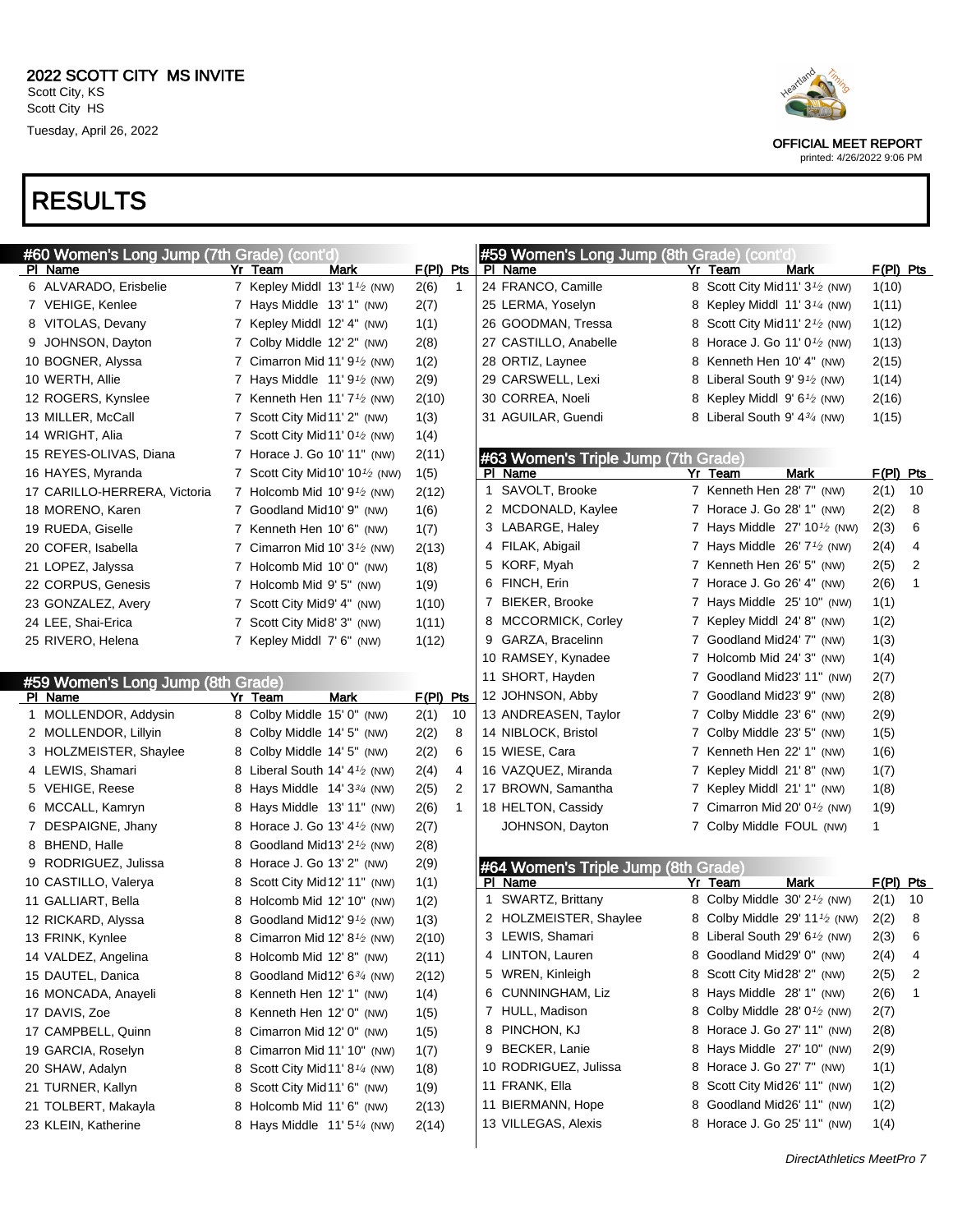| #64 Women's Triple Jump (8th Grade) (cont'd) |  |                                                        |             |                | #68 Women's Shot Put (8th Grade) |                                |   |                                                   |             |             |     |
|----------------------------------------------|--|--------------------------------------------------------|-------------|----------------|----------------------------------|--------------------------------|---|---------------------------------------------------|-------------|-------------|-----|
| PI Name                                      |  | Yr Team<br>Mark                                        | F(PI) Pts   |                |                                  | PI Name                        |   | Yr Team                                           | Mark        | $F(PI)$ Pts |     |
| 14 LERMA, Yoselyn                            |  | 8 Kepley Middl 25' 6" (NW)                             | 1(5)        |                |                                  | 1 BANDY, Kalyssa               |   | 8 Colby Middle 35' 7 <sup>1/4</sup>               |             | 2(1)        | 10  |
| 15 MAY, Emery                                |  | 8 Cimarron Mid 25' 2" (NW)                             | 1(6)        |                |                                  | 2 PINCHON, KJ                  |   | 8 Horace J. Go 35' 3 <sup>1/4</sup>               |             | 2(2)        | 8   |
| 16 SMITH, Cassidy                            |  | 8 Hays Middle $24' 10^{1/2}$ (NW)                      | 2(10)       |                |                                  | 3 BUCKLES, Molly               |   | 8 Hays Middle $32'5\frac{1}{2}$                   |             | 2(3)        | 6   |
| 17 PTACEK, Chloe                             |  | 8 Kenneth Hen 24' 4" (NW)                              | 2(11)       |                |                                  | 4 WINTER, Zoe                  |   | 8 Hays Middle 32' 0"                              |             | 2(4)        | 4   |
| 18 GUILLEN, Briana                           |  | 8 Kepley Middl 22' $91$ (NW)                           | 1(7)        |                |                                  | 5 SMITH, Cassidy               |   | 8 Hays Middle 30'3"                               |             | 2(5)        | 2   |
| 19 MILLER, Zoe                               |  | 8 Holcomb Mid 21' 9" (NW)                              | 1(8)        |                |                                  | 6 FELKER, Kaylee               | 8 | Scott City Mid29' 9"                              |             | 2(6)        | 1   |
| 20 MESTA, Gissele                            |  | 8 Liberal South 19' 1 <sup><math>1/2</math></sup> (NW) | 1(9)        |                |                                  | 7 BELTRAN, Karyme              |   | 8 Liberal South 29' 0"                            |             | 2(7)        |     |
| 21 CARO, Karla                               |  | 8 Kepley Middl 16' 10" (NW)                            | 1(10)       |                |                                  | 8 SCHILLING, Jaylee            | 8 | Cimarron Mid 28' 10 $\frac{1}{4}$                 |             | 2(8)        |     |
|                                              |  |                                                        |             |                | 9                                | JIMENEZ, Dayanara              | 8 | Scott City Mid28' $7\frac{1}{2}$                  |             | 2(9)        |     |
| #67 Women's Shot Put (7th Grade)             |  |                                                        |             |                |                                  | 10 BARRAZA, Yatzhira           | 8 | Colby Middle 28' $5\frac{1}{2}$                   |             | 2(10)       |     |
| PI Name                                      |  | <b>Mark</b><br>Yr Team                                 | $F(PI)$ Pts |                |                                  | 11 CHENEY, Sadie               |   | 8 Colby Middle 28' $3\frac{1}{2}$                 |             | 2(11)       |     |
| 1 VAUGHN, Harper                             |  | 7 Colby Middle 31' 9 <sup>1</sup> /2                   | 2(1)        | 10             |                                  | 12 GONZALEZ, Ale               | 8 | Scott City Mid27' $5\frac{1}{2}$                  |             | 1(1)        |     |
| 2 HILLS, Morgan                              |  | 7 Colby Middle 31' 4 <sup>1</sup> / <sub>2</sub>       | 2(2)        | 8              |                                  | 13 BARRON, Azul                | 8 | Goodland Mid27' 2 <sup>1/4</sup>                  |             | 2(12)       |     |
| 3 BLEVINS, Raelee                            |  | 7 Kenneth Hen $31'$ 4 $\frac{1}{4}$                    | 2(3)        | 6              |                                  | 14 RUDA, Malia                 |   | 8 Holcomb Mid 25' $3\frac{1}{2}$                  |             | 2(13)       |     |
| 4 STROMBERG, Shannon                         |  | 7 Scott City Mid 30' 6 <sup>1/4</sup>                  | 2(4)        | 4              |                                  | 15 BECKER, Abby                | 8 | Cimarron Mid 24' 8"                               |             | 1(2)        |     |
| 5 WATSON, Brooklyn                           |  | 7 Hays Middle 30' 5"                                   | 2(5)        | $\overline{2}$ |                                  | 15 SHELLENBERGER, Kambri       |   | 8 Holcomb Mid 24' 8"                              |             | 2(14)       |     |
| 6 BROUS, Brynlee                             |  | 7 Hays Middle $28'6\frac{3}{4}$                        | 2(6)        | $\mathbf{1}$   |                                  | 17 CORNELSEN, Ali              |   | 8 Holcomb Mid 23' $7\frac{1}{2}$                  |             | 2(15)       |     |
| 7 HOPPE, Emily                               |  | 7 Goodland Mid27' $8\frac{3}{4}$                       | 2(7)        |                |                                  | 18 QUINTERO, Allayah           |   | 8 Liberal South 22' 7 <sup>3</sup> / <sub>4</sub> |             | 1(3)        |     |
| 8 SOEHNER, Libby                             |  | 7 Colby Middle 27' 5"                                  | 2(8)        |                |                                  | 19 FRANZ, Ashlyn               | 8 | Goodland Mid22' 5"                                |             | 1(4)        |     |
| 9 EDWARDS, Hayla                             |  | 7 Scott City Mid26' 8 <sup><math>1/2</math></sup>      | 2(9)        |                |                                  | 20 WELKER, Bailey              | 8 | Scott City Mid21' 11"                             |             | 1(5)        |     |
| 10 ESTRELLA, Kaylyn                          |  | 7 Scott City Mid26' 4"                                 | 2(10)       |                |                                  | 21 HOLGUIN, Olivai             | 8 | Kenneth Hen 21' 10 $\frac{1}{4}$                  |             | 1(6)        |     |
| 11 MURRY, Alexis                             |  | 7 Holcomb Mid 26' $3\frac{3}{4}$                       | 2(11)       |                |                                  | 22 VILLANUEVA, Abigale         |   | 8 Kepley Middl 21' 2 $\frac{1}{2}$                |             | 1(7)        |     |
| 12 RIOS, Ali                                 |  | 7 Hays Middle $25'8\frac{1}{2}$                        | 1(1)        |                |                                  | 23 VASQUEZ, Jaylynn            |   | 8 Kenneth Hen 20' 5 <sup>1</sup> /2               |             | 1(8)        |     |
| 13 KOKSAL, Lily                              |  | 7 Horace J. Go 25' 4 <sup>1</sup> / <sub>2</sub>       | 2(12)       |                |                                  | 24 CASAS, Judith               | 8 | Cimarron Mid 20' $0\frac{3}{4}$                   |             | 1(9)        |     |
| 14 DEAN, Kamora                              |  | 7 Liberal South 25' 3 <sup>1</sup> / <sub>2</sub>      | 1(2)        |                |                                  | 25 BARBOSA, Mya                | 8 | Scott City Mid 19' 11 <sup><math>1/2</math></sup> |             | 1(10)       |     |
| 15 LARA, Ava                                 |  | 7 Kepley Middl 24' $6\frac{3}{4}$                      | 2(13)       |                |                                  | 26 VASQUEZ, Ava                | 8 | Scott City Mid 18' 11' $\frac{1}{2}$              |             | 1(11)       |     |
| 16 MORENO, Marisol                           |  | 7 Liberal South 23' 7 <sup>1</sup> / <sub>2</sub>      | 1(3)        |                |                                  | 27 FRIAS, Ariana               | 8 | Kepley Middl 18' $9\frac{3}{4}$                   |             | 1(12)       |     |
| 17 KITCH, Aubree                             |  | 7 Kenneth Hen 23' $3\frac{1}{2}$                       | 1(4)        |                |                                  | 28 BARNES, Madison             |   | 8 Kepley Middl 18' $9\frac{1}{2}$                 |             | 1(13)       |     |
| 18 ALMARAZ, Nayeli                           |  | 7 Holcomb Mid 23' 1"                                   | 2(14)       |                |                                  | 29 CADAVID, Isabella           |   | 8 Goodland Mid17' 7 <sup>1/4</sup>                |             | 1(14)       |     |
| 19 LUCAS, Breckyn                            |  | 7 Horace J. Go 21' 10 <sup>1</sup> /2                  | 1(5)        |                |                                  | 30 GARZONA, Linette            |   | 8 Liberal South 15' 3"                            |             | 1(15)       |     |
| 20 CRAMER, Marley                            |  | 7 Scott City Mid21' 7"                                 | 1(6)        |                |                                  |                                |   |                                                   |             |             |     |
| 21 WALTER, Rebekah                           |  | 7 Scott City Mid21' 6"                                 | 1(7)        |                |                                  | #72 Women's Discus (7th Grade) |   |                                                   |             |             |     |
| 22 MENG, Livi                                |  | 7 Horace J. Go 21' 4 <sup>1</sup> / <sub>2</sub>       | 1(8)        |                |                                  | PI Name                        |   | Yr Team                                           | <b>Mark</b> | $F(PI)$ Pts |     |
| 23 MARTIN, Rylea                             |  | 7 Goodland Mid20' 8 <sup>1</sup> / <sub>2</sub>        | 1(9)        |                |                                  | 1 BROUS, Brynlee               |   | 7 Hays Middle 74' 10"                             |             | 2(1)        | 10  |
| 24 EVERT, Audreana                           |  | 7 Holcomb Mid 20' $7\frac{1}{2}$                       | 2(15)       |                |                                  | 2 LUCAS, Breckyn               |   | 7 Horace J. Go 72' 5"                             |             | 2(2)        | 8   |
| 25 SALINAS, Adriana                          |  | 7 Scott City Mid20' $6\frac{1}{2}$                     | 1(10)       |                |                                  | 3 HOPPE, Emily                 |   | 7 Goodland Mid69' 10"                             |             | 2(3)        | 6   |
| 26 PEITZ, Alexis                             |  | 7 Kenneth Hen 20' 3"                                   | 1(11)       |                |                                  | 4 HUGHES, Jaylen               |   | 7 Hays Middle 63' 0"                              |             | 2(4)        | 4   |
| 27 KITE, Amelie                              |  | 7 Cimarron Mid 19' 61/2                                | 1(12)       |                |                                  | 5 MURGUIA, Yarazeth            |   | 7 Holcomb Mid 61' 1"                              |             | 1(1)        | 1.5 |
| 28 HELDEMAN, Kaprice                         |  | 7 Goodland Mid18' 103/4                                | 1(13)       |                |                                  | 5 ESTRELLA, Kaylyn             |   | 7 Scott City Mid61' 1"                            |             | 2(5)        | 1.5 |
| 29 GLENN, Presley                            |  | 7 Cimarron Mid 18' 9"                                  | 1(14)       |                |                                  | 7 PADILLA, Kayleen             |   | 7 Holcomb Mid 54' 4"                              |             | 1(2)        |     |
| 30 GARAY, Lizbeth                            |  | 7 Kepley Middl 18' 2 <sup>1</sup> /2                   | 1(15)       |                |                                  | 8 KITCH, Aubree                |   | 7 Kenneth Hen 53' 11"                             |             | 1(3)        |     |
| 31 PENA, Audriana                            |  | 7 Kepley Middl 17' 10"                                 | 1(16)       |                |                                  | 9 BLEVINS, Raelee              |   | 7 Kenneth Hen 53' 7"                              |             | 2(6)        |     |
| 32 ULTRERAS, Brianna                         |  | 7 Liberal South 17' 9"                                 | 2(16)       |                |                                  | 10 KOKSAL, Lily                |   | 7 Horace J. Go 52' 8"                             |             | 1(4)        |     |
| 33 DWYER, Ava                                |  | 7 Cimarron Mid 17' 41/2                                | 2(17)       |                |                                  | 11 FLANAGIN, Emily             |   | 7 Colby Middle 52' 2"                             |             | 2(7)        |     |
|                                              |  |                                                        |             |                |                                  | 12 CRAMER, Marley              |   | 7 Scott City Mid51' 10"                           |             | 2(8)        |     |
|                                              |  |                                                        |             |                |                                  | 13 LILLY, Aubri                |   | 7 Colby Middle 51' 8"                             |             | 2(9)        |     |
|                                              |  |                                                        |             |                |                                  |                                |   |                                                   |             |             |     |



OFFICIAL MEET REPORT

printed: 4/26/2022 9:06 PM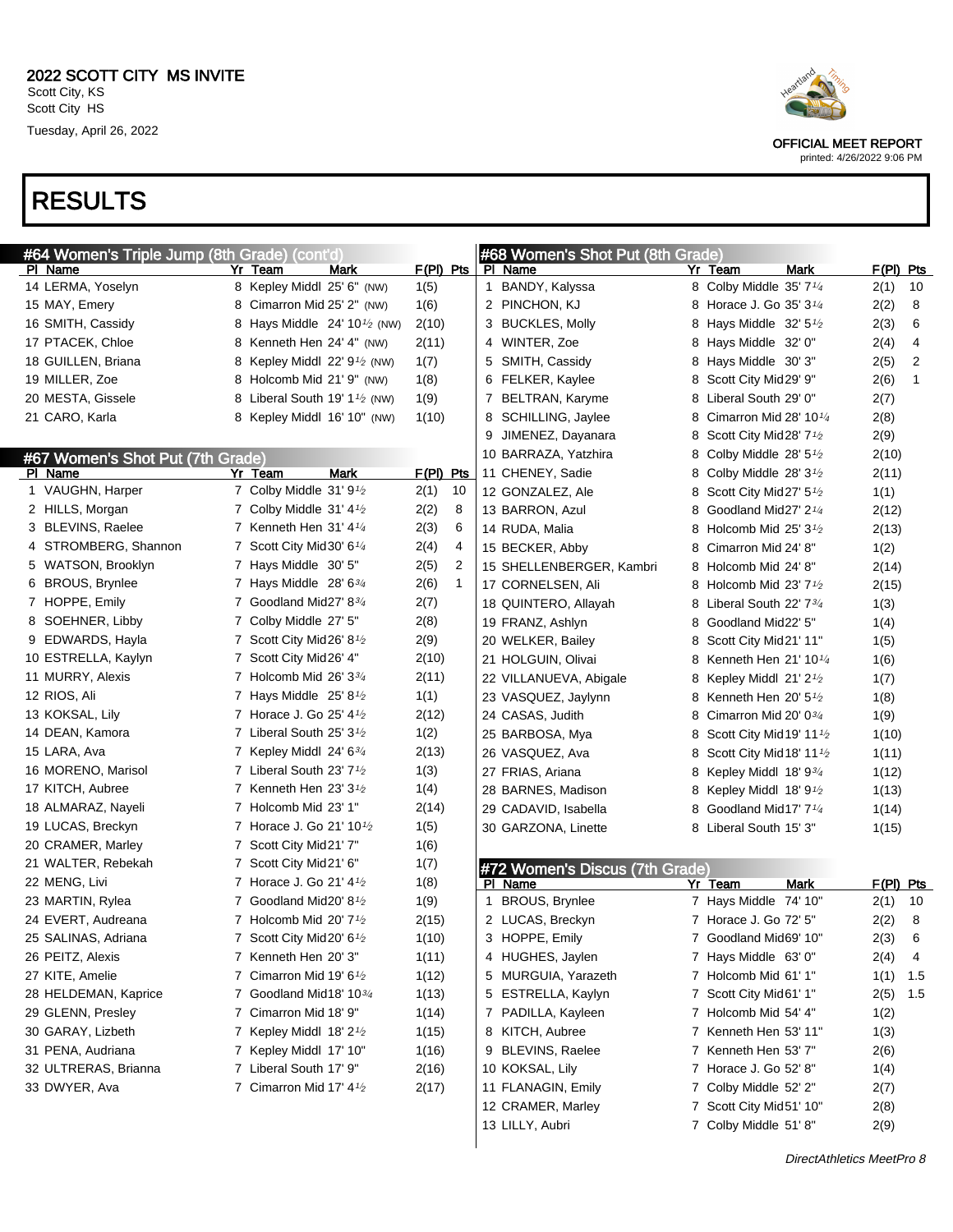| #72 Women's Discus (7th Grade) (cont'd) |    |                         |             |              | #71 Women's Discus (8th Grade) (cont'd) |   |                        |                |              |
|-----------------------------------------|----|-------------------------|-------------|--------------|-----------------------------------------|---|------------------------|----------------|--------------|
| <b>PI Name</b>                          | Yr | Team<br><b>Mark</b>     | $F(PI)$ Pts |              | <b>PI Name</b>                          |   | Yr Team<br>Mark        |                | F(PI) Pts    |
| 14 PENA, Audriana                       |    | 7 Kepley Middl 50' 6"   | 1(5)        |              | 24 RUSSELL, Autumn                      |   | 8 Goodland Mid43' 9"   | 2(15)          |              |
| 15 DEINES, Dayton                       |    | 7 Hays Middle 49' 9"    | 2(10)       |              | 25 QUINTERO, Allayah                    | 8 | Liberal South 42' 3"   | 1(10)          |              |
| 16 LARA, Ava                            |    | 7 Kepley Middl 48' 10"  | 1(6)        |              | 26 GREENE, Tigi                         | 8 | Cimarron Mid 42' 0"    | 1(11)          |              |
| 17 STROMBERG, Shannon                   |    | 7 Scott City Mid48' 0"  | 1(7)        |              | 27 HOLGUIN, Olivai                      | 8 | Kenneth Hen 40' 7"     | 1(12)          |              |
| 18 DEAN, Kamora                         |    | 7 Liberal South 46' 10" | 2(11)       |              | 28 BARBOSA, Mya                         | 8 | Scott City Mid40' 6"   | 1(13)          |              |
| 19 BERGSMA, Briley                      |    | 7 Goodland Mid45' 8"    | 1(8)        |              | 29 BARNES, Madison                      | 8 | Kepley Middl 36' 6"    | 1(14)          |              |
| 20 VAUGHN, Harper                       |    | 7 Colby Middle 45' 1"   | 2(12)       |              | 30 ARELL, Aroha                         | 8 | Cimarron Mid 30' 4"    | 1(15)          |              |
| 21 SALINAS, Adriana                     |    | 7 Scott City Mid44' 6"  | 1(9)        |              | 31 GARZONA, Linette                     | 8 | Liberal South 27' 9"   | 1(16)          |              |
| 22 EDWARDS, Hayla                       |    | 7 Scott City Mid43' 3"  | 2(13)       |              | SMITH, Cassidy                          | 8 | Hays Middle FOUL       | $\overline{c}$ |              |
| 23 PEITZ, Alexis                        |    | 7 Kenneth Hen 43' 1"    | 1(10)       |              |                                         |   |                        |                |              |
| 24 MURRY, Alexis                        |    | 7 Holcomb Mid 43' 0"    | 2(14)       |              | #75 Women's Javelin (7th Grade)         |   |                        |                |              |
| 25 POTTERF, Madelyn                     |    | 7 Goodland Mid42' 0"    | 2(15)       |              | PI Name                                 |   | Yr Team<br>Mark        |                | $F(PI)$ Pts  |
| 26 GLENN, Presley                       |    | 7 Cimarron Mid 40' 9"   | 2(16)       | 1            | SIMON, McKenzie                         |   | 7 Holcomb Mid 65' 9"   | 2(1)           | 10           |
| 27 MENG, Livi                           |    | 7 Horace J. Go 39' 1"   | 2(17)       |              | 2 ESTRELLA, Kaylyn                      |   | 7 Scott City Mid63' 8" | 2(2)           | 8            |
| 28 WALTER, Rebekah                      |    | 7 Scott City Mid37' 8"  | 1(11)       |              | 3 ANDERSON, Ailynn                      |   | 7 Horace J. Go 62' 5"  | 1(1)           | 6            |
| 29 ULTRERAS, Brianna                    |    | 7 Liberal South 37' 4"  | 1(12)       |              | 4 VAUGHN, Harper                        | 7 | Colby Middle 60' 8"    | 2(3)           | 4            |
| 30 KITE, Amelie                         |    | 7 Cimarron Mid 36' 3"   | 1(13)       |              | 5 BROUS, Brynlee                        | 7 | Hays Middle 59' 10"    | 2(4)           | 2            |
| 31 DWYER, Ava                           |    | 7 Cimarron Mid 34' 5"   | 1(14)       |              | 6 STROMBERG, Shannon                    | 7 | Scott City Mid59' 3"   | 2(5)           | $\mathbf{1}$ |
| 32 GARAY, Lizbeth                       |    | 7 Kepley Middl 33' 8"   | 1(15)       |              | 7 SHORT, Hayden                         | 7 | Goodland Mid57' 9"     | 2(6)           |              |
| 33 MEDINA, Yuliana                      |    | 7 Liberal South 29' 9"  | 1(16)       |              | 8 LARA, Ava                             | 7 | Kepley Middl 57' 2"    | 1(2)           |              |
|                                         |    |                         |             |              | 9 CARTER, Khloe                         | 7 | Kepley Middl 56' 5"    | 2(7)           |              |
| #71 Women's Discus (8th Grade)          |    |                         |             |              | 10 FLANAGIN, Emily                      | 7 | Colby Middle 55' 1"    | 2(8)           |              |
| PI Name                                 |    | Yr Team<br>Mark         | F(PI) Pts   |              | 11 HOPPE, Emily                         | 7 | Goodland Mid54' 2"     | 2(9)           |              |
| 1 SCHILLING, Jaylee                     |    | 8 Cimarron Mid 80' 8"   | 2(1)        | 10           | 12 DWYER, Ava                           | 7 | Cimarron Mid 52' 5"    | 1(3)           |              |
| 2 BUCKLES, Molly                        | 8  | Hays Middle 73'7"       | 2(2)        | 8            | 13 LEIJA, Janessa                       | 7 | Colby Middle 49' 3"    | 1(4)           |              |
| 3 SWARTZ, Brittany                      | 8  | Colby Middle 70' 7"     | 2(3)        | 6            | 14 MARTIN, Rylea                        | 7 | Goodland Mid48' 7"     | 1(5)           |              |
| 4 WINTER, Zoe                           | 8  | Hays Middle 69' 9"      | 2(4)        | 4            | 15 ESLINGER, Peytyn                     | 7 | Holcomb Mid 48' 6"     | 1(6)           |              |
| 5 PINCHON, KJ                           | 8  | Horace J. Go 69' 5"     | 2(5)        | 2            | 16 MACKEY, Peyton                       | 7 | Hays Middle 47' 5"     | 1(7)           |              |
| 6 GONZALEZ, Ale                         | 8  | Scott City Mid69' 4"    | 2(6)        | $\mathbf{1}$ | 16 HUGHES, Jaylen                       | 7 | Hays Middle 47' 5"     | 1(7)           |              |
| 7 BARRAZA, Yatzhira                     | 8  | Colby Middle 61' 10"    | 2(7)        |              | 18 LOPEZ, Brilynn                       | 7 | Scott City Mid44' 1"   | 2(10)          |              |
| 8 LEMONS, Alyssa                        | 8  | Kenneth Hen 61' 1"      | 1(1)        |              | 19 ALMARAZ, Nayeli                      | 7 | Holcomb Mid 40' 0"     | 2(11)          |              |
| 9 HEILI, Samantha                       | 7  | Scott City Mid59' 4"    | 2(8)        |              | 20 GLENN, Presley                       | 7 | Cimarron Mid 38' 10"   | 1(9)           |              |
| 10 FELKER, Kaylee                       | 8  | Scott City Mid57' 0"    | 1(2)        |              | 21 KITE, Amelie                         | 7 | Cimarron Mid 35' 1"    | 1(10)          |              |
| 11 WELKER, Bailey                       | 8  | Scott City Mid56' 5"    | 2(9)        |              | 22 GARAY, Lizbeth                       |   | 7 Kepley Middl 31'8"   | 1(11)          |              |
| 12 BANDY, Kalyssa                       | 8  | Colby Middle 53' 4"     | 2(10)       |              |                                         |   |                        |                |              |
| 13 RUDA, Malia                          |    | 8 Holcomb Mid 52' 7"    | 1(3)        |              | #76 Women's Javelin (8th Grade)         |   |                        |                |              |
| 14 CENICEROS, Gabriella                 |    | 8 Kepley Middl 51' 10"  | 1(4)        |              | PI Name                                 |   | Yr Team<br>Mark        |                | $F(PI)$ Pts  |
| 14 BARRON, Azul                         | 8  | Goodland Mid51' 10"     | 2(11)       |              | 1 TURNER, Kallyn                        |   | 8 Scott City Mid83' 7" | 2(1)           | 10           |
| 16 VILLANUEVA, Abigale                  | 8  | Kepley Middl 50' 6"     | 1(5)        |              | 2 IRVIN, Crissa                         |   | 8 Scott City Mid79' 0" | 2(2)           | 8            |
| 17 WILSON, Ashland                      |    | 8 Holcomb Mid 49' 4"    | 2(12)       |              | 3 CURE, Allison                         | 8 | Goodland Mid75' 8"     | 2(3)           | 6            |
| 18 JIMENEZ, Dayanara                    | 8  | Scott City Mid47' 1"    | 2(13)       |              | 4 RHYMER, Makenzi                       | 8 | Colby Middle 72' 5"    | 2(4)           | 4            |
| 19 DAVIS, Willow                        |    | 8 Horace J. Go 46' 11"  | 1(6)        |              | 5 WRIGHT, Bella                         | 8 | Goodland Mid71' 11"    | 2(5)           | 2            |
| 20 VASQUEZ, Ava                         | 8  | Scott City Mid45' 10"   | 1(7)        |              | 6 FELKER, Kaylee                        |   | 8 Scott City Mid71' 3" | 2(6)           | 1            |
| 20 BELTRAN, Karyme                      | 8  | Liberal South 45' 10"   | 2(14)       |              | 7 HILL, Cheyanne                        | 8 | Colby Middle 70' 5"    | 2(7)           |              |
| 22 WELCH, Kylee                         | 8  | Goodland Mid45' 8"      | 1(8)        |              | 8 BARNETT, Lexi                         |   | 8 Hays Middle 70'3"    | 2(8)           |              |
| 23 EISENBISE, Lindsey                   |    | 8 Holcomb Mid 44' 1"    | 1(9)        |              | 9 GERSTBERGER, Austin                   |   | 8 Colby Middle 64' 2"  | 2(9)           |              |
|                                         |    |                         |             |              |                                         |   |                        |                |              |



OFFICIAL MEET REPORT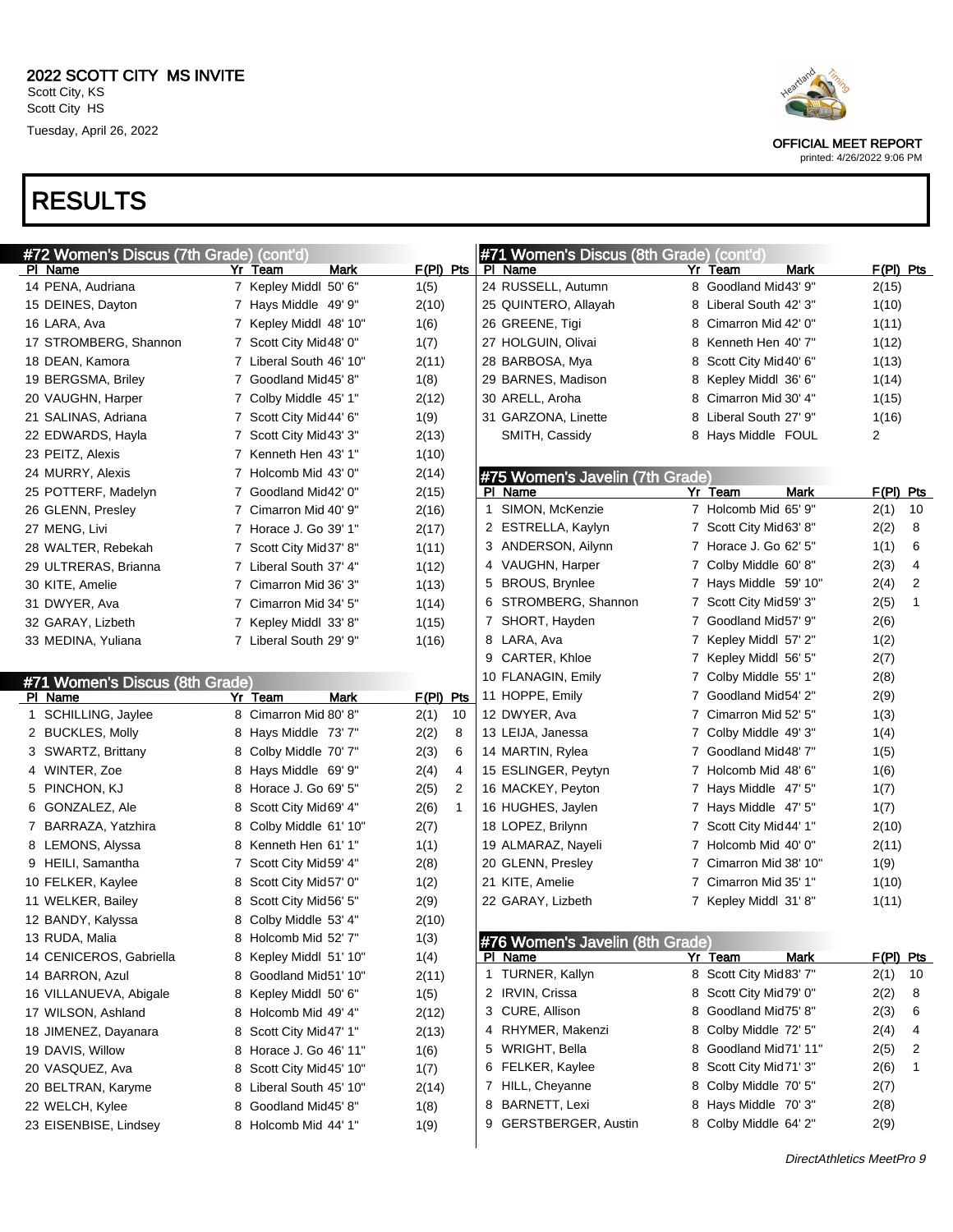| #76 Women's Javelin (8th Grade) (cont'd) |   |                             |             |             |    |   | #1 Men's 100 Meters (8th Grade) |   |                             |            |             |             |    |
|------------------------------------------|---|-----------------------------|-------------|-------------|----|---|---------------------------------|---|-----------------------------|------------|-------------|-------------|----|
| PI Name                                  |   | Yr Team                     | Mark        | $F(PI)$ Pts |    |   | PI Name                         |   | Yr Team                     |            | Time        | $H(PI)$ Pts |    |
| 10 WINTER, Zoe                           |   | 8 Hays Middle 62' 6"        |             | 2(10)       |    |   | 1 GOODWIN, Chayton              |   | 8 Goodland Mid 11.74 (NW)   |            |             | 4(1)        | 10 |
| 11 CORNELSEN, Ali                        |   | 8 Holcomb Mid 59' 7"        |             | 1(1)        |    |   | 2 PURDY, Jarek                  |   | 8 Hays Middle               | 12.01 (NW) |             | 4(2)        | 8  |
| 12 SMITH, Cassidy                        |   | 8 Hays Middle 58' 0"        |             | 1(2)        |    |   | 3 KUMMELL, Joshua               | 8 | Goodland Mid 12.02 (NW)     |            |             | 4(3)        | 6  |
| 13 RUDA, Malia                           | 8 | Holcomb Mid 55' 0"          |             | 1(3)        |    | 4 | JONES, Jordan                   | 8 | Colby Middle                | 12.06 (NW) |             | 4(4)        | 4  |
| 14 WILSON, Ashland                       | 8 | Holcomb Mid 54' 0"          |             | 1(4)        |    | 5 | MCDOWELL, John                  | 8 | Horace J. Go                | 12.07 (NW) |             | 4(5)        | 2  |
| 15 MOLINA, Catalina                      | 8 | Kepley Middl 52' 11"        |             | 1(5)        |    | 6 | <b>BUSCH, Oscar</b>             | 8 | Hays Middle                 | 12.44 (NW) |             | 4(6)        | 1  |
| 16 SCHILLING, Jaylee                     | 8 | Cimarron Mid 52' 5"         |             | 1(6)        |    |   | 7 MARTINEZ, Antonio             | 8 | Hays Middle                 | 12.50 (NW) |             | 4(7)        |    |
| 17 GARCIA, Roselyn                       | 8 | Cimarron Mid 40' 11"        |             | 2(11)       |    | 8 | JONES, Keedrin                  | 8 | Kepley Middl                | 12.61 (NW) |             | 3(1)        |    |
| 18 VAZQUEZ, Yuliana                      | 8 | Cimarron Mid 38' 11"        |             | 1(7)        |    |   | 9 DAVENPORT, Maverick           | 8 | Colby Middle                | 12.66 (NW) |             | 3(2)        |    |
| 19 FRIAS, Ariana                         | 8 | Kepley Middl 28' 4"         |             | 1(8)        |    |   | 10 MCVEY, Avery                 | 8 | Holcomb Mid                 | 12.66 (NW) |             | 2(1)        |    |
| 20 GARZA, Alex                           |   | 8 Kepley Middl 25' 6"       |             | 1(9)        |    |   | 11 HERNANDEZ, Omar              | 8 | Goodland Mid 12.71 (NW)     |            |             | 2(2)        |    |
|                                          |   |                             |             |             |    |   | 12 DELEON, Ryan                 | 8 | Horace J. Go                | 12.78 (NW) |             | 3(3)        |    |
| #2 Men's 100 Meters (7th Grade)          |   |                             |             |             |    |   | 13 GARCIA, Joshua               | 8 | Liberal South               | 12.83 (NW) |             | 4(8)        |    |
| PI Name                                  |   | Yr Team                     | <b>Time</b> | $H(PI)$ Pts |    |   | 14 MERAZ, Julian                | 8 | Kepley Middl                | 13.22 (NW) |             | 3(4)        |    |
| 1 LEYVA, Adrian                          |   | 7 Horace J. Go              | 12.22 (NW)  | 5(1)        | 10 |   | 15 PIETZ, Evan                  | 8 | Holcomb Mid                 | 13.36 (NW) |             | 3(5)        |    |
| 2 TABOR, Trevin                          |   | 7 Kenneth Hen               | 12.30 (NW)  | 5(2)        | 8  |   | 16 FAUBERT, Jariah              | 8 | Cimarron Mid                | 13.36 (NW) |             | 3(6)        |    |
| 3 PURMA, Martin                          |   | 7 Scott City Mid 12.67 (NW) |             | 5(3)        | 6  |   | 17 WALLACE, Ethan               | 8 | Horace J. Go                | 13.39 (NW) |             | 2(3)        |    |
| 4 BARRANCA, Isayah                       |   | 7 Cimarron Mid 12.74 (NW)   |             | 1(1)        | 4  |   | 18 CRUZ, Eduardo                | 8 | <b>Kepley Middl</b>         | 13.58 (NW) |             | 2(4)        |    |
| 5 NEUBURGER, Ace                         |   | 7 Hays Middle               | 12.78 (NW)  | 4(1)        | 2  |   | 19 GOSSMAN, Blaze               | 8 | Scott City Mid 13.60 (NW)   |            |             | 3(7)        |    |
| 6 BRUNSON, Dayton                        |   | 7 Horace J. Go              | 12.95 (NW)  | 4(2)        | 1  |   | 20 FRANK, Trenton               | 8 | Scott City Mid 13.88 (NW)   |            |             | 2(5)        |    |
| 7 DEMPEWOLF, Vance                       |   | 7 Colby Middle              | 12.96 (NW)  | 5(4)        |    |   | 21 HERNANDEZ, Taelor            | 8 | Kenneth Hen                 | 13.90 (NW) |             | 1(1)        |    |
| 8 CARR, Ryder                            |   | 7 Kenneth Hen               | 13.04 (NW)  | 5(5)        |    |   | 22 SHAW, Stryker                | 8 | Colby Middle                | 13.95 (NW) |             | 2(6)        |    |
| 9 MILLER, Jaxon                          |   | 7 Goodland Mid 13.11 (NW)   |             | 5(6)        |    |   | 23 MADER, Blake                 | 8 | Holcomb Mid                 | 14.04 (NW) |             | 1(2)        |    |
| 10 GORDON, Carter                        |   | 7 Colby Middle              | 13.14 (NW)  | 5(7)        |    |   | 24 ARCE, Jesus                  | 8 | Liberal South               | 14.26 (NW) |             | 1(3)        |    |
| 11 HERNANDEZ, Romeo                      |   | 7 Horace J. Go              | 13.28 (NW)  | 4(3)        |    |   | 25 NGUYEN, Bao                  | 8 | Kenneth Hen                 | 14.30 (NW) |             | 2(7)        |    |
| 12 WELLS, Hunter                         |   | 7 Scott City Mid 13.35 (NW) |             | 4(4)        |    |   | 26 GARCIA, Luis                 | 8 | Cimarron Mid                | 14.67 (NW) |             | 2(8)        |    |
| 13 ROBLES, Kris                          |   | 7 Cimarron Mid 13.53 (NW)   |             | 4(5)        |    |   | 27 SALTO PADILLA, Diego         |   | 8 Cimarron Mid 15.37 (NW)   |            |             | 1(4)        |    |
| 14 TAPIA, Emiliano                       |   | 7 Holcomb Mid               | 13.79 (NW)  | 5(8)        |    |   |                                 |   |                             |            |             |             |    |
| 15 DOHRMAN, Coulter                      |   | 7 Cimarron Mid              | 13.92 (NW)  | 4(6)        |    |   | #5 Men's 200 Meters (7th Grade) |   |                             |            |             |             |    |
| 16 BRAZDA, Keenan                        |   | 7 Hays Middle               | 14.31 (NW)  | 4(7)        |    |   | PI Name                         |   | Yr Team                     |            | <u>Time</u> | H(PI) Pts   |    |
| 17 DAY, Isaac                            |   | 7 Scott City Mid 14.32 (NW) |             | 3(1)        |    |   | 1 NEUBURGER, Ace                |   | 7 Hays Middle               | 26.70 (NW) |             | 5(1)        | 10 |
| 18 ALBERS, Brogan                        |   | 7 Hays Middle               | 14.96 (NW)  | 2(1)        |    |   | 2 LEYVA, Adrian                 |   | 7 Horace J. Go              | 26.70 (NW) |             | 5(2)        | 8  |
| 19 RIVAS, Marco                          |   | 7 Liberal South             | 15.11 (NW)  | 1(2)        |    |   | 3 BARRANCA, Isayah              |   | 7 Cimarron Mid 27.79 (NW)   |            |             | 5(3)        | 6  |
| 20 DANIELS, Kage                         |   | 7 Colby Middle              | 15.17 (NW)  | 3(2)        |    |   | 4 BRUNSON, Dayton               |   | 7 Horace J. Go              | 28.17 (NW) |             | 5(4)        | 4  |
| 21 GARZA, Dallas                         |   | 7 Kepley Middl              | 15.27 (NW)  | 2(2)        |    |   | 5 LARSON, Blake                 |   | 7 Hays Middle               | 28.27 (NW) |             | 5(5)        | 2  |
| 22 GARCIA, Alex                          |   | 7 Scott City Mid 15.28 (NW) |             | 2(3)        |    | 6 | MERCADO, Gerardo                |   | 7 Liberal South 28.35 (NW)  |            |             | 4(1)        |    |
| 23 KUNTZELMAN, Justin                    |   | 7 Holcomb Mid 15.28 (NW)    |             | 3(3)        |    |   | 7 DEMPEWOLF, Vance              |   | 7 Colby Middle 28.69 (NW)   |            |             | 4(2)        |    |
| 24 NUNEZ, Joshua                         |   | 7 Kepley Middl 15.49 (NW)   |             | 3(4)        |    |   | 8 MILLER, Jaxon                 |   | 7 Goodland Mid 28.92 (NW)   |            |             | 5(6)        |    |
| 25 BERRY, Chayston                       |   | 7 Scott City Mid 15.76 (NW) |             | 3(5)        |    |   | 9 WILLIAMS, Kaleb               |   | 7 Goodland Mid 28.94 (NW)   |            |             | 5(7)        |    |
| 26 FELKER, Reid                          |   | 7 Scott City Mid 15.78 (NW) |             | 2(4)        |    |   | 10 HERNANDEZ, Isaac             |   | 9 Cimarron Mid 28.95 (NW)   |            |             | 5(8)        |    |
| 27 CROSSMAN, Bennett                     |   | 7 Scott City Mid 16.06 (NW) |             | 2(5)        |    |   | 11 ORTIZ, Juan                  |   | 7 Kenneth Hen 29.39 (NW)    |            |             | 4(3)        |    |
| 28 BEYNA, Ayden                          |   | 7 Liberal South 16.38 (NW)  |             | 1(3)        |    |   | 12 LOUDEN, Boston               |   | 7 Scott City Mid 29.40 (NW) |            |             | 4(4)        |    |
| 29 BERLS, Metthew                        |   | 7 Goodland Mid 17.11 (NW)   |             | 2(6)        |    |   | 13 ORTEGA, Alexis               |   | 7 Horace J. Go 29.75 (NW)   |            |             | 4(5)        |    |
| 30 ROBINSON, Brayden                     |   | 7 Holcomb Mid 17.38 (NW)    |             | 2(7)        |    |   | 14 BAKER, Keeler                |   | 7 Kepley Middl 29.76 (NW)   |            |             | 4(6)        |    |
| 31 HOLGUIN, Hudson                       |   | 7 Kenneth Hen 17.40 (NW)    |             | 1(4)        |    |   | 15 WELLS, Hunter                |   | 7 Scott City Mid 29.80 (NW) |            |             | 4(7)        |    |
| WILLIAMS, Kaleb                          |   | 7 Goodland Mid              | FS (NW)     | 4           |    |   | 16 NACHTIGAL, Nash              |   | 7 Goodland Mid 30.35 (NW)   |            |             | 4(8)        |    |
|                                          |   |                             |             |             |    |   |                                 |   |                             |            |             |             |    |



OFFICIAL MEET REPORT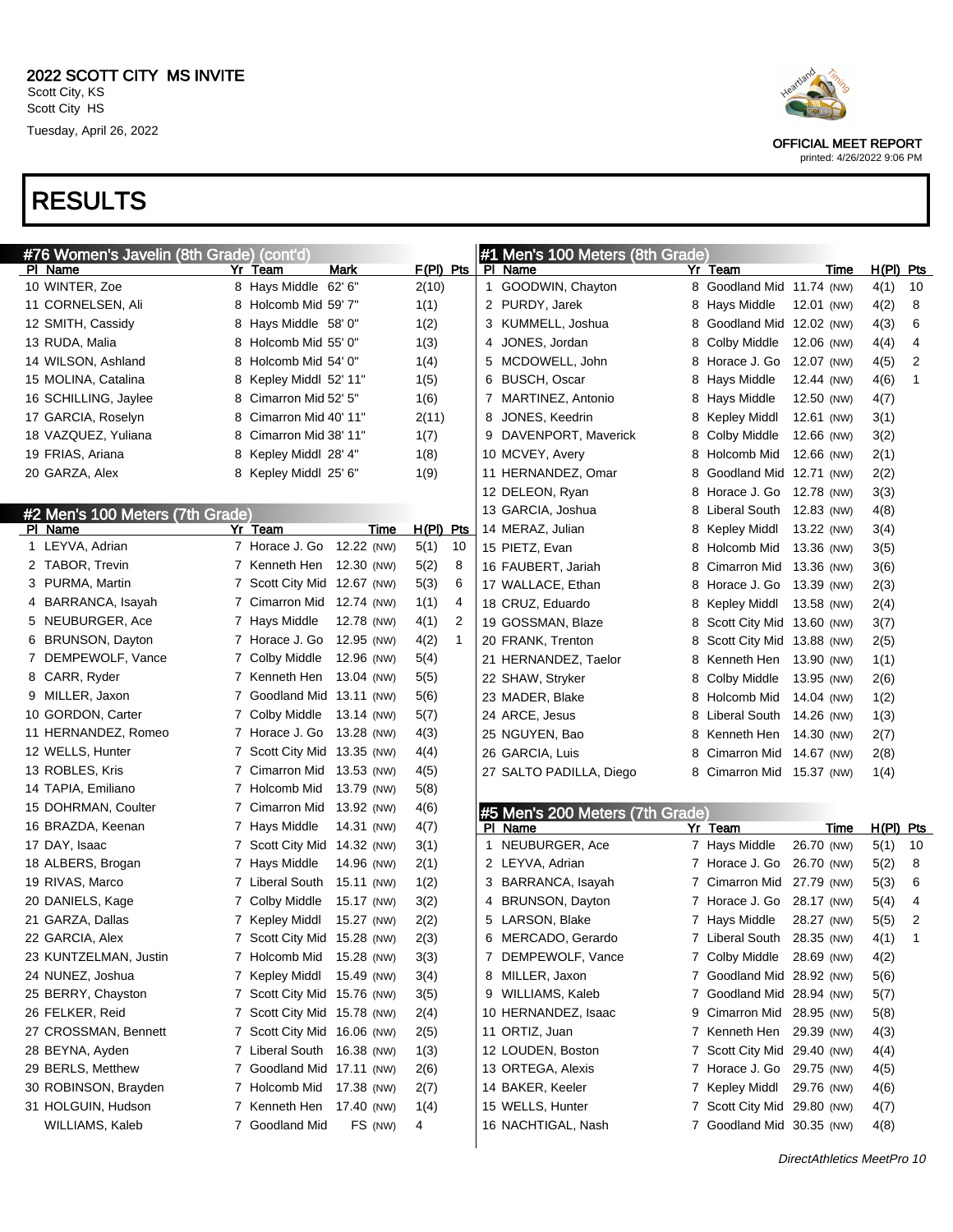|                     | #5 Men's 200 Meters (7th Grade) (cont'd) |                             |             |                        |   | #10 Men's 400 Meters (7th Grade)           |   |                       |         |             |    |
|---------------------|------------------------------------------|-----------------------------|-------------|------------------------|---|--------------------------------------------|---|-----------------------|---------|-------------|----|
| PI Name             |                                          | Yr Team                     | Time        | $H(PI)$ Pts            |   | PI Name                                    |   | Yr Team               | Time    | $H(PI)$ Pts |    |
| 17 DIRKS, Jaden     |                                          | 7 Scott City Mid 30.83 (NW) |             | 3(1)                   |   | 1 MERCADO, Gerardo                         |   | 7 Liberal South       | 1:01.81 | 4(1)        | 10 |
| 18 BARBER, Brady    |                                          | 7 Hays Middle               | 31.50 (NW)  | 3(2)                   |   | 2 NEUBURGER, Ace                           |   | 7 Hays Middle         | 1:02.56 | 4(2)        | 8  |
| 19 BANDY, Nathaniel |                                          | 7 Colby Middle              | 32.11 (NW)  | 3(3)                   |   | 3 LARSON, Blake                            | 7 | Hays Middle           | 1:03.47 | 4(3)        | 6  |
| 20 DAY, Isaac       |                                          | 7 Scott City Mid 32.27 (NW) |             | 2(1)                   |   | 4 CALDWELL, Jayce                          | 7 | <b>Kepley Middl</b>   | 1:03.76 | 3(1)        | 4  |
| 21 CATES, Nathan    |                                          | 7 Colby Middle              | 32.48 (NW)  | 3(4)                   | 5 | MILLER, Jaxon                              | 7 | Goodland Mid          | 1:04.15 | 4(4)        | 2  |
| 22 MEZA, Junior     |                                          | 7 Scott City Mid 33.29 (NW) |             | 1(1)                   |   | 6 CARR, Ryder                              | 7 | Kenneth Hen           | 1:05.62 | 4(5)        | 1  |
| 23 RIOS, Eric       |                                          | 7 Liberal South             | 33.43 (NW)  | 3(5)                   | 7 | <b>BACZKOWSKI, Brody</b>                   | 7 | Hays Middle           | 1:05.74 | 3(2)        |    |
|                     | 24 KUNTZELMAN, Justin                    | 7 Holcomb Mid               | 33.46 (NW)  | 3(6)                   |   | 8 BAKER, Keeler                            | 7 | <b>Kepley Middl</b>   | 1:05.90 | 4(6)        |    |
| 25 WILKINSON, Rylan |                                          | 7 Scott City Mid            | 33.65 (NW)  | 2(2)                   |   | 9 ROBLES, Kris                             | 7 | Cimarron Mid          | 1:05.94 | 3(3)        |    |
|                     | 26 GONZALEZ, Jeremiah                    | 7 Scott City Mid 34.08 (NW) |             | 2(3)                   |   | 10 DOHRMAN, Coulter                        | 7 | Cimarron Mid          | 1:06.01 | 4(7)        |    |
|                     | 27 LATTIMORE, Waylan                     | 7 Kepley Middl              | 34.21 (NW)  | 2(4)                   |   | 11 GOSSMAN, Mickey                         | 7 | <b>Scott City Mid</b> | 1:06.42 | 3(4)        |    |
| 28 MYERS, Jack      |                                          | 7 Holcomb Mid               | 34.35 (NW)  | 2(5)                   |   | 12 ORTEGA, Alexis                          | 7 | Horace J. Go          | 1:06.95 | 4(8)        |    |
| 29 GARZA, Dallas    |                                          | 7 Kepley Middl              | 34.50 (NW)  | 3(7)                   |   | 13 EITEL, Trey                             | 7 | <b>Scott City Mid</b> | 1:07.25 | 3(5)        |    |
| 30 MEDINA, Dominic  |                                          | 7 Kenneth Hen               | 34.59 (NW)  | 3(8)                   |   | 14 METZGER, Drew                           | 7 | Scott City Mid        | 1:08.82 | 3(6)        |    |
| 31 POWELSON, Brant  |                                          | 7 Scott City Mid            | 36.04 (NW)  | 1(2)                   |   | 15 PAXSON, Thane                           | 7 | Colby Middle          | 1:10.91 | 2(1)        |    |
| 32 CERVANTES, Alan  |                                          | 7 Cimarron Mid              | 38.97 (NW)  | 1(3)                   |   | 16 VON LINTEL, Joseph                      | 7 | Goodland Mid          | 1:11.67 | 3(7)        |    |
|                     | 33 ROBINSON, Brayden                     | 7 Holcomb Mid               | 39.46 (NW)  | 1(4)                   |   | 17 WILLIAMS, Spencer                       | 7 | Horace J. Go          | 1:12.36 | 2(2)        |    |
|                     |                                          |                             |             |                        |   | 18 MOQUETT, Landon                         | 7 | Horace J. Go          | 1:13.56 | 3(8)        |    |
|                     | #6 Men's 200 Meters (8th Grade)          |                             |             |                        |   | 19 MARTINEZ, Isaiah                        | 7 | <b>Scott City Mid</b> | 1:15.05 | 2(3)        |    |
| PI Name             |                                          | Yr Team                     | <u>Time</u> | $H(PI)$ Pts            |   | 20 SAUSEDA, Thomas                         | 7 | Holcomb Mid           | 1:15.68 | 2(4)        |    |
|                     | 1 GOODWIN, Chayton                       | 8 Goodland Mid 25.40 (NW)   |             | 3(1)<br>10             |   | 21 BENNETT, Carson                         | 7 | <b>Scott City Mid</b> | 1:17.06 | 1(1)        |    |
| 2 JONES, Jordan     |                                          | 8 Colby Middle              | 26.04 (NW)  | 3(2)<br>8              |   | 22 MCHONE, Kolby                           | 7 | Holcomb Mid           | 1:17.91 | 2(5)        |    |
|                     | 3 MCDOWELL, John                         | 8 Horace J. Go              | 26.30 (NW)  | 3(3)<br>6              |   | 23 GONZALEZ, Jeremiah                      | 7 | <b>Scott City Mid</b> | 1:18.00 | 2(6)        |    |
| 4 PURDY, Jarek      |                                          | 8 Hays Middle               | 26.72 (NW)  | 3(4)<br>4              |   | 24 NUNEZ, Joshua                           | 7 | <b>Kepley Middl</b>   | 1:20.28 | 1(2)        |    |
| 5 VIEGRA, Zane      |                                          | 8 Hays Middle               | 27.04 (NW)  | $\overline{2}$<br>3(5) |   | 25 SHANAHAN, Breylyn                       | 7 | Colby Middle          | 1:21.67 | 1(3)        |    |
| 6 CORRAL, Javid     |                                          | 8 Holcomb Mid               | 27.43 (NW)  | 3(6)<br>$\mathbf{1}$   |   | 26 WILSON, Braylon                         | 7 | Holcomb Mid           | 1:22.07 | 1(4)        |    |
| 7 GARCIA, Joshua    |                                          | 8 Liberal South             | 27.44 (NW)  | 3(7)                   |   | 27 KUMMEL, Logan                           | 7 | Goodland Mid          | 1:23.22 | 2(7)        |    |
| 8 SAUCEDO, Jesus    |                                          | 8 Goodland Mid 27.48 (NW)   |             | 3(8)                   |   | 28 POWELSON, Brant                         | 7 | Scott City Mid        | 1:23.99 | 1(5)        |    |
|                     | 9 THOMPSON, Caleb                        | 8 Hays Middle               | 27.50 (NW)  | 2(1)                   |   | 29 HAINES, Levi                            | 7 | Colby Middle          | 1:24.68 | 1(6)        |    |
|                     | 10 DAVENPORT, Maverick                   | 8 Colby Middle              | 28.00 (NW)  | 2(2)                   |   | 30 CERVANTES, Alan                         | 7 | Cimarron Mid          | 1:29.87 | 1(7)        |    |
| 11 CRUZ, Gamaliel   |                                          | 8 Horace J. Go              | 28.09 (NW)  | 2(3)                   |   | 31 KOUGH, Logan                            | 7 | <b>Scott City Mid</b> | 1:39.58 | 1(8)        |    |
| 12 DELEON, Ryan     |                                          | 8 Horace J. Go              | 28.23 (NW)  | 2(4)                   |   |                                            |   |                       |         |             |    |
| 13 AVILA, Mauricio  |                                          | 8 Kepley Middl              | 28.83 (NW)  | 2(5)                   |   |                                            |   |                       |         |             |    |
| 14 RADKE, Avery     |                                          | 8 Scott City Mid            | 28.96 (NW)  | 1(1)                   |   | #9 Men's 400 Meters (8th Grade)<br>PI Name |   | Yr Team               | Time    | H(PI) Pts   |    |
| 15 ESPINOZA, Fabian |                                          | 8 Colby Middle              | 29.18 (NW)  | 2(6)                   | 1 | GOODWIN, Chayton                           |   | 8 Goodland Mid        | 56.74   | 3(1)        | 10 |
| 16 WIEBE, Kevin     |                                          | 8 Scott City Mid 30.06 (NW) |             | 2(7)                   | 2 | PALMER, Preston                            |   | 8 Hays Middle         | 58.42   | 3(2)        | 8  |
| 17 FAUBERT, Jariah  |                                          | 8 Cimarron Mid 30.31 (NW)   |             | 2(8)                   |   | 3 VALLEJO, Pierce                          |   | 8 Scott City Mid      | 58.97   | 3(3)        | 6  |
|                     |                                          |                             |             |                        |   |                                            |   | 8 Goodland Mid        |         |             |    |
| 18 UNGER, Daniel    |                                          | 8 Scott City Mid 30.73 (NW) |             | 1(2)                   |   | 4 KUMMELL, Joshua                          |   | Holcomb Mid           | 59.02   | 2(1)        | 4  |
| 19 CRUZ, Victor     | 20 HERRADA, Christian                    | 8 Kepley Middl              | 30.87 (NW)  | 1(3)                   |   | 5 SALDANA, Cylis                           | 8 |                       | 59.04   | 3(4)        | 2  |
|                     |                                          | 8 Holcomb Mid               | 32.06 (NW)  | 1(4)                   |   | 6 SALINAS, Jaxsen                          |   | 8 Kepley Middl        | 59.71   | 3(5)        | 1  |
|                     | 21 SALTO PADILLA, Diego                  | 8 Cimarron Mid              | 35.17 (NW)  | 1(5)                   |   | 7 SOLIS, Julian                            |   | 8 Horace J. Go        | 1:00.24 | 3(6)        |    |
| 22 ROJAS, Eduardo   |                                          | 8 Kepley Middl              | 37.27 (NW)  | 1(6)                   |   | 8 ROMERO, Kado                             | 8 | <b>Goodland Mid</b>   | 1:00.69 | 3(7)        |    |
| 23 WALLACE, Ayden   |                                          | 8 Holcomb Mid               | 39.70 (NW)  | 1(7)                   |   | 9 LONG, Zachary                            |   | 8 Holcomb Mid         | 1:01.97 | 2(2)        |    |
|                     |                                          |                             |             |                        |   | 10 WASINGER, John                          |   | 8 Hays Middle         | 1:02.06 | 2(3)        |    |

 CRUZ, Gamaliel 8 Horace J. Go 1:02.47 2(4) COOK, Brendan 8 Scott City Mid 1:02.91 3(8)



OFFICIAL MEET REPORT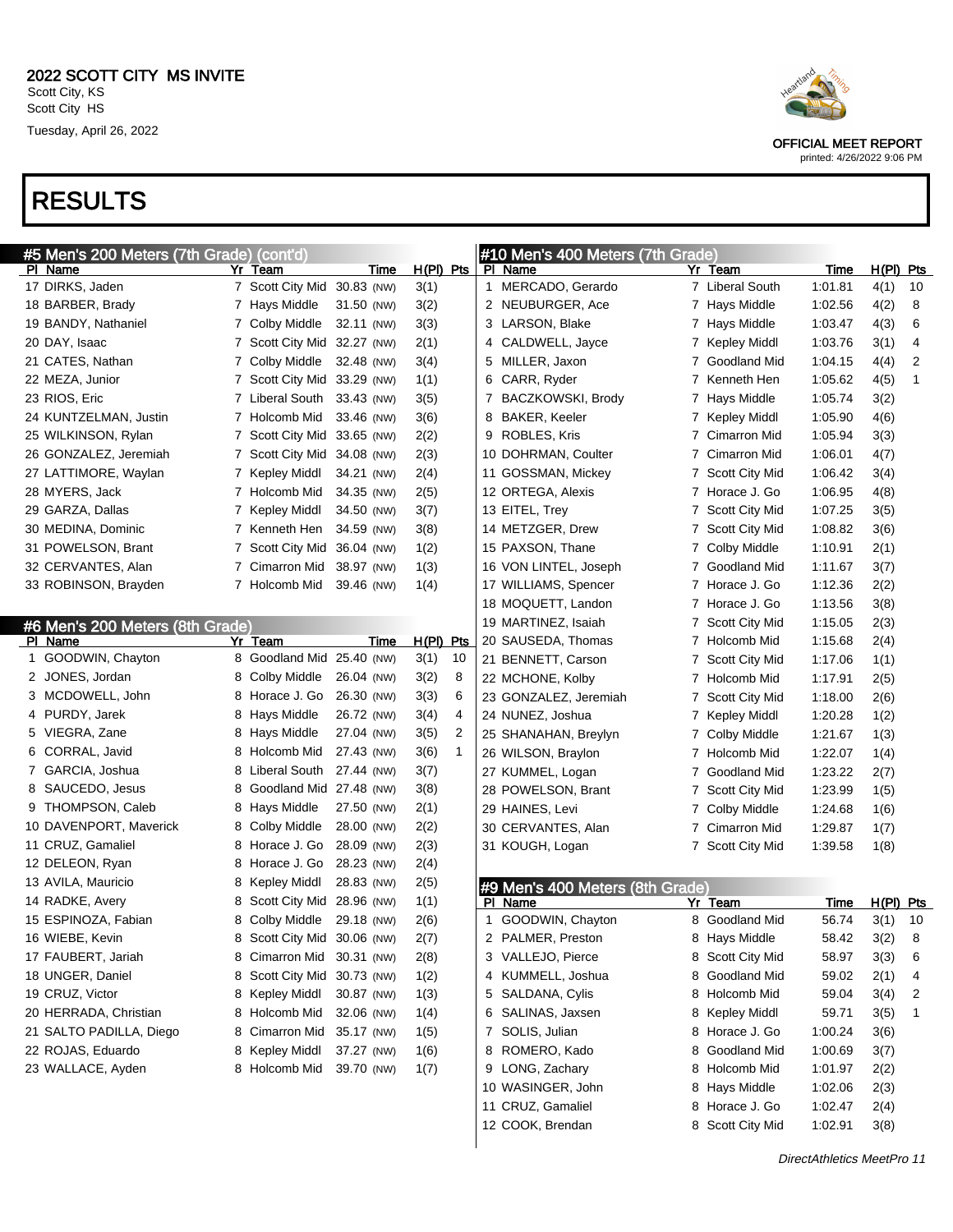|                        | #9 Men's 400 Meters (8th Grade) (cont'd) |                     |             |             | #13 Men's 800 Meters (8th Grade) (cont'd) |   |                     |             |            |
|------------------------|------------------------------------------|---------------------|-------------|-------------|-------------------------------------------|---|---------------------|-------------|------------|
| PI Name                |                                          | Yr Team             | <b>Time</b> | $H(PI)$ Pts | PI Name                                   |   | Yr Team             | <u>Time</u> | <u>Pts</u> |
| 13 NIBLOCK, Breck      |                                          | 8 Colby Middle      | 1:05.62     | 1(1)        | 11 CRUZ, Victor                           |   | 8 Kepley Middl      | 2:37.43     |            |
| 14 UNGER, Daniel       |                                          | 8 Scott City Mid    | 1:06.35     | 1(2)        | 12 WARK, Talon                            | 8 | Colby Middle        | 2:38.11     |            |
| 15 PLANKENHORN, Culden |                                          | 8 Horace J. Go      | 1:06.53     | 1(3)        | 13 GONZALES, Isaiah                       | 8 | Goodland Mid        | 2:40.20     |            |
| 16 MUNOZ, David        |                                          | 8 Holcomb Mid       | 1:06.74     | 2(5)        | 14 SCHMIDTBERGER, Deyton                  | 8 | Hays Middle         | 2:40.37     |            |
| 17 FLASKA, Karsen      |                                          | 8 Hays Middle       | 1:08.78     | 2(6)        | 15 STIEBEN, Brett                         |   | 8 Hays Middle       | 2:40.54     |            |
| 18 CRUZ, Victor        |                                          | 8 Kepley Middl      | 1:08.88     | 1(4)        | 16 JOHNSON, Michael                       | 8 | Goodland Mid        | 2:41.79     |            |
| 19 HERNANDEZ, Taelor   |                                          | 8 Kenneth Hen       | 1:09.67     | 2(7)        | 17 HERRERA, Damion                        | 8 | Kenneth Hen         | 2:43.23     |            |
| 20 COLE, Jordan        | 8                                        | Colby Middle        | 1:11.05     | 1(5)        | 18 BAKER, Trell                           | 8 | Horace J. Go        | 2:44.84     |            |
| 21 BROWN, lan          | 8                                        | <b>Kepley Middl</b> | 1:12.10     | 1(6)        | 19 CUSTER, Xander                         | 8 | Hays Middle         | 2:45.79     |            |
| 22 HERRERA, Damion     | 8                                        | Kenneth Hen         | 1:15.90     | 2(8)        | 20 HERNANDEZ, Omar                        | 8 | Goodland Mid        | 2:45.93     |            |
| 23 SHAW, Stryker       | 8.                                       | Colby Middle        | 1:16.51     | 1(7)        | 21 WITHINGTON, Braxton                    | 8 | <b>Colby Middle</b> | 2:47.10     |            |
|                        |                                          |                     |             |             | 22 BROWN, lan                             |   | 8 Kepley Middl      | 3:09.05     |            |
|                        | #14 Men's 800 Meters (7th Grade)         |                     |             |             |                                           |   |                     |             |            |
| <b>PI</b> Name         |                                          | Yr Team             | Time        | <b>Pts</b>  | #17 Men's 1600 Meters (7th Grade)         |   |                     |             |            |
| 1 WHEELER, Matthew     |                                          | 7 Scott City Mid    | 2:23.33     | 10          | PI Name                                   |   | Yr Team             | <b>Time</b> | <b>Pts</b> |
| 2 SMITH, Jayden        |                                          | 7 Horace J. Go      | 2:32.96     | 8           | 1 RUSH, Jayton                            |   | 7 Colby Middle      | 5:32.53     | 10         |
| 3 MORALES, Elias       |                                          | 7 Horace J. Go      | 2:34.10     | 6           | 2 LEIKER, Logan                           |   | 7 Hays Middle       | 5:39.83     | 8          |
| 4 LEIKER, Logan        |                                          | 7 Hays Middle       | 2:42.05     | 4           | 3 MORALES, Elias                          |   | 7 Horace J. Go      | 5:54.76     | 6          |
| 5 SLOAN, Layton        |                                          | 7 Hays Middle       | 2:45.26     | 2           | 4 SPOONER, Logan                          |   | 7 Kepley Middl      | 6:04.01     | 4          |
| 6 HARMON, lan          |                                          | 7 Cimarron Mid      | 2:46.55     | 1           | 5 DUMLER, Bryson                          |   | 7 Hays Middle       | 6:07.47     | 2          |
| 7 LEIKER, Channing     |                                          | 7 Hays Middle       | 2:50.01     |             | 6 DREILING, Eli                           |   | 7 Hays Middle       | 6:08.26     | 1          |
| 8 TORRES, Juan Carlos  |                                          | 7 Kepley Middl      | 2:53.05     |             | 7 SCHROEDER, Nathan                       |   | 7 Colby Middle      | 6:08.30     |            |
| 9 FREEMAN, Thaxton     |                                          | 7 Kepley Middl      | 2:58.69     |             | 8 BAIN, Isaac                             |   | 7 Scott City Mid    | 6:09.04     |            |
| 10 CROSSMAN, Bennett   |                                          | 7 Scott City Mid    | 3:00.93     |             | 9 BARRETT, Cameron                        |   | 7 Kenneth Hen       | 6:09.69     |            |
| 11 LATTIMORE, Waylan   |                                          | 7 Kepley Middl      | 3:05.71     |             | 10 GARCIA, Romeo                          |   | 7 Horace J. Go      | 6:11.75     |            |
| 12 MARTINEZ, Isaiah    |                                          | 7 Scott City Mid    | 3:10.53     |             | 11 DAY, Isaac                             |   | 7 Scott City Mid    | 6:17.48     |            |
| 13 VON LINTEL, Joseph  |                                          | 7 Goodland Mid      | 3:12.10     |             | 12 MEZA, Junior                           |   | 7 Scott City Mid    | 6:19.68     |            |
| 14 ALLEN-KERN, Braxton |                                          | 7 Colby Middle      | 3:12.86     |             | 13 RATHBUN, Jakobe                        |   | 7 Horace J. Go      | 6:26.67     |            |
| 15 MACIAS, Dominic     |                                          | 7 Holcomb Mid       | 3:14.01     |             | 14 OROSCO, Dominic                        |   | 7 Kepley Middl      | 6:29.60     |            |
| 16 KUMMEL, Logan       |                                          | 7 Goodland Mid      | 3:15.75     |             | 15 VON LINTEL, Joseph                     |   | 7 Goodland Mid      | 6:50.86     |            |
| 17 YEAGER, Fisher      |                                          | 7 Cimarron Mid      | 3:22.16     |             | 16 HOFF, Derrick                          |   | 7 Kenneth Hen       | 6:58.79     |            |
| 18 ACOSTA, Eduardo     |                                          | 7 Kenneth Hen       | 3:26.48     |             | 17 EISENHOWER, Easton                     |   | 7 Scott City Mid    | 7:00.28     |            |
| 19 ALARCON, Emilio     |                                          | 7 Scott City Mid    | 3:30.58     |             | 18 MACIAS, Dominic                        |   | 7 Holcomb Mid       | 7:01.16     |            |
|                        |                                          |                     |             |             | 19 WILLIAMS, Brayden                      |   | 7 Cimarron Mid      | 7:17.85     |            |
|                        | #13 Men's 800 Meters (8th Grade)         |                     |             |             | 20 GARCIA, Aram                           |   | 7 Goodland Mid      | 7:18.01     |            |
| <u>PIName</u>          | Υr                                       | <u>leam</u>         | <u>Time</u> | <u>Pts</u>  | 21 ACOSTA, Eduardo                        |   | 7 Kenneth Hen       | 7:19.09     |            |
| 1 DENISTON, Brody      |                                          | 8 Holcomb Mid       | 1:06.60     | 10          | 22 YEAGER, Fisher                         |   | 7 Cimarron Mid      | 7:36.21     |            |
| 2 FRY, Trevor          |                                          | 8 Horace J. Go      | 2:22.55     | 8           | 23 SMITH, Phoenix                         |   | 7 Cimarron Mid      | 7:38.55     |            |
| 3 HOLSTEIN, Brodie     |                                          | 8 Scott City Mid    | 2:22.72     | 6           | 24 MELENDEZ, Josue                        |   | 7 Kepley Middl      | 7:49.66     |            |
| 4 BURCH, Dylan         |                                          | 8 Holcomb Mid       | 2:23.03     | 4           | 25 LAZARO, Brayden                        |   | 7 Colby Middle      | 8:06.73     |            |
| 5 AYALA, Isaiah        |                                          | 8 Horace J. Go      | 2:24.21     | 2           |                                           |   |                     |             |            |
| 6 RUIZ, Adan           |                                          | 8 Holcomb Mid       | 2:32.34     |             | #18 Men's 1600 Meters (8th Grade)         |   |                     |             |            |
| 7 ORTIZ, Zahir         | 8                                        | Liberal South       | 2:33.99     |             | PI Name                                   |   | Yr Team             | Time        | <u>Pts</u> |
| 8 NELSON, Adion        |                                          | 8 Kepley Middl      | 2:34.91     |             | 1 DENISTON, Brody                         |   | 8 Holcomb Mid       | 4:58.95     | 10         |
| 9 FRANK, Trenton       | 8                                        | Scott City Mid      | 2:35.64     |             | 2 FRY, Trevor                             |   | 8 Horace J. Go      | 5:29.65     | 8          |
| 10 ENGLISH, ASHER      | 8                                        | Cimarron Mid        | 2:36.91     |             | 3 BERGNER, Peyton                         |   | 8 Scott City Mid    | 5:31.75     | 6          |

DirectAthletics MeetPro 12



OFFICIAL MEET REPORT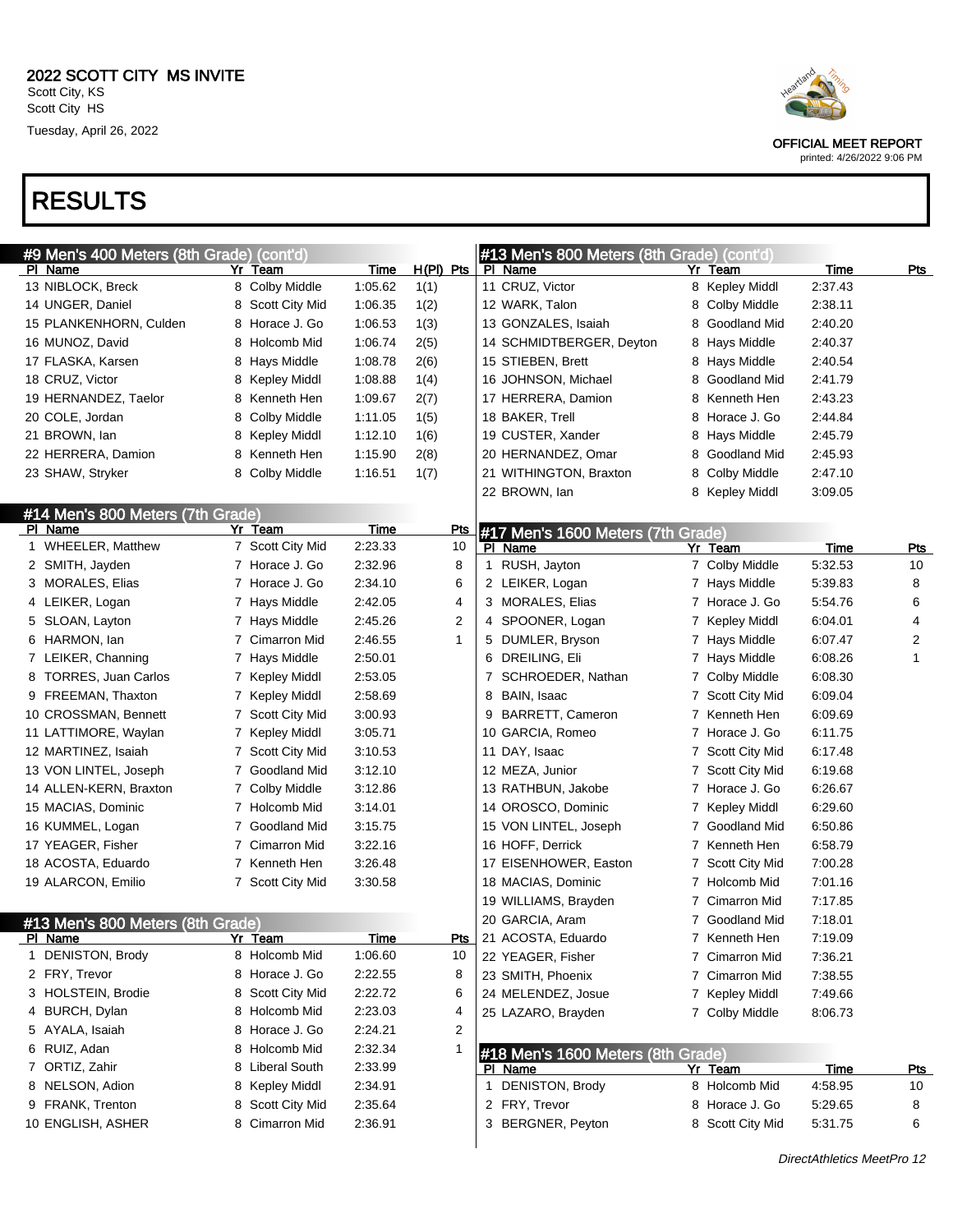|   | #18 Men's 1600 Meters (8th Grade) (cont'd) |    |                             |             |             |            |   | #26 Men's 100m Hurdles (7th Grade) (cont'd) |   |                             |            |      |                |
|---|--------------------------------------------|----|-----------------------------|-------------|-------------|------------|---|---------------------------------------------|---|-----------------------------|------------|------|----------------|
|   | PI Name                                    |    | Yr Team                     | <b>Time</b> |             | <u>Pts</u> |   | PI Name                                     |   | Yr Team                     | Time       |      | $H(PI)$ Pts    |
|   | 4 NELSON, Adion                            |    | 8 Kepley Middl              | 5:33.84     |             | 4          |   | 4 HARTMAN, Haegen                           |   | 7 Holcomb Mid               | 19.75 (NW) | 2(4) | 4              |
|   | 5 WREN, Kasten                             |    | 8 Scott City Mid            | 5:41.47     |             | 2          |   | 5 PRIETO, Kenn                              |   | 7 Holcomb Mid               | 19.83 (NW) | 2(5) | 2              |
|   | 6 RADKE, Avery                             |    | 8 Scott City Mid            | 5:43.06     |             | 1          |   | 6 STRICKERT, Sylas                          |   | 7 Holcomb Mid               | 20.29 (NW) | 1(1) | $\overline{1}$ |
| 7 | SULLIVAN, Brady                            |    | 8 Holcomb Mid               | 5:43.81     |             |            |   | 7 STORMONT, Dillon                          |   | 7 Cimarron Mid              | 20.65 (NW) | 1(2) |                |
| 8 | HERRERA, Damion                            |    | 8 Kenneth Hen               | 5:49.97     |             |            | 8 | RHYMER, Xander                              |   | 7 Colby Middle              | 20.71 (NW) | 1(3) |                |
| 9 | <b>VENTURA, Josue</b>                      |    | 8 Horace J. Go              | 5:50.74     |             |            | 9 | MAI, Tresten                                |   | 7 Goodland Mid 20.91 (NW)   |            | 2(6) |                |
|   | 10 GONZALES, Isaiah                        |    | 8 Goodland Mid              | 5:55.40     |             |            |   | 10 YOST, Carter                             |   | 7 Goodland Mid 21.21 (NW)   |            | 1(4) |                |
|   | 11 BARRAZA, Derek                          | 8  | Colby Middle                | 6:00.88     |             |            |   | 11 GUERRERO, Isaac                          |   | 7 Kenneth Hen 21.31 (NW)    |            | 2(7) |                |
|   | 12 SCHROEDER, Eric                         |    | 8 Colby Middle              | 6:02.36     |             |            |   | 12 SEBA, Jace                               |   | 7 Kenneth Hen               | 21.63 (NW) | 2(8) |                |
|   | 13 MONARREZ, Daniel                        |    | 8 Horace J. Go              | 6:04.13     |             |            |   | 13 DUARTE, Aiden                            |   | 7 Kenneth Hen               | 21.74 (NW) | 1(5) |                |
|   | 14 DAVIS, Vicente                          |    | 8 Holcomb Mid               | 6:07.93     |             |            |   | 14 HAINES, Levi                             |   | 7 Colby Middle              | 21.93 (NW) | 1(6) |                |
|   | 15 PAMMENTER, Jacob                        |    | 8 Kenneth Hen               | 6:22.05     |             |            |   | 15 MARQUEZ, Valente                         |   | 7 Kepley Middl              | 22.05 (NW) | 1(7) |                |
|   | 16 DEMPEWOLF, Ryder                        | 8. | Colby Middle                | 6:33.89     |             |            |   | 16 LAZARO, Brayden                          |   | 7 Colby Middle              | 27.67 (NW) | 1(8) |                |
|   | 17 BROWN, lan                              |    | 8 Kepley Middl              | 6:58.04     |             |            |   |                                             |   |                             |            |      |                |
|   | 18 DOUGLASS, Isaiah                        |    | 8 Goodland Mid              | 7:10.69     |             |            |   | #25 Men's 100m Hurdles (8th Grade)          |   |                             |            |      |                |
|   |                                            |    |                             |             |             |            |   | PI Name                                     |   | Yr Team                     | Time       |      | $H(PI)$ Pts    |
|   | #22 Men's 3200 Meters (7th Grade)          |    |                             |             |             |            | 1 | ANDERSEN, Kade                              |   | 8 Horace J. Go              | 15.87 (NW) | 3(1) | 10             |
|   | PI Name                                    |    | Yr Team                     | Time        |             | <b>Pts</b> |   | 2 THYNE, Luke                               |   | 8 Holcomb Mid               | 16.27 (NW) | 3(2) | 8              |
|   | 1 TORRES, Juan Carlos                      |    | 7 Kepley Middl              | 12:43.07    |             | 10         |   | 3 PALMER, Preston                           |   | 8 Hays Middle               | 16.85 (NW) | 3(3) | 6              |
|   | 2 HARMON, lan                              |    | 7 Cimarron Mid              | 12:44.51    |             | 8          |   | 4 SALDANA, Cylis                            |   | 8 Holcomb Mid               | 17.08 (NW) | 3(4) | 4              |
|   | 3 DUMLER, Bryson                           |    | 7 Hays Middle               | 12:56.22    |             | 6          |   | 5 SMITH, Dax                                | 8 | Cimarron Mid                | 17.16 (NW) | 3(5) | 2              |
| 4 | GARCIA, Adrian                             |    | 7 Scott City Mid            | 13:52.14    |             | 4          |   | 6 LAMM, Braydon                             | 8 | Holcomb Mid                 | 17.55 (NW) | 2(1) | 1              |
|   | 5 HOFF, Derrick                            |    | 7 Kenneth Hen               | 13:54.06    |             | 2          |   | 7 COUCHMAN, Cayden                          | 8 | Scott City Mid 17.74 (NW)   |            | 3(6) |                |
| 6 | RIVAS, Marco                               |    | 7 Liberal South             | 15:47.68    |             | 1          |   | 8 MULL, Braylon                             | 8 | Goodland Mid 17.92 (NW)     |            | 3(7) |                |
| 7 | JAEGER, Tony                               |    | 7 Colby Middle              | 15:49.20    |             |            |   | 9 HILEMAN, Jude                             | 8 | Hays Middle                 | 18.24 (NW) | 2(2) |                |
| 8 | GARCIA, Aram                               |    | 7 Goodland Mid              | 16:15.65    |             |            |   | 10 DIXON, Bryton                            | 8 | Colby Middle                | 18.29 (NW) | 2(3) |                |
|   | 9 ALARCON, Emilio                          |    | 7 Scott City Mid            | 16:35.01    |             |            |   | 11 CORWIN, Drew                             | 8 | Goodland Mid 18.92 (NW)     |            | 2(4) |                |
|   |                                            |    |                             |             |             |            |   | 12 DEMPEWOLF, Ryder                         | 8 | Colby Middle                | 19.12 (NW) | 2(5) |                |
|   | #21 Men's 3200 Meters (8th Grade)          |    |                             |             |             |            |   | 13 MCCOTTRY, Timothy                        |   | 8 Hays Middle               | 19.17 (NW) | 2(6) |                |
|   | PI Name                                    |    | Yr_Team                     | Time        |             | Pts        |   | 14 MARTIN, Achilles                         |   | 8 Horace J. Go              | 19.18 (NW) | 2(7) |                |
|   | 1 WREN, Kasten                             |    | 8 Scott City Mid            | 11:49.09    |             | 10         |   | 15 BIERA, Simon                             |   | 8 Horace J. Go              | 19.23 (NW) | 1(1) |                |
|   | 2 STOPPEL, Jeb                             |    | 8 Holcomb Mid               | 11:56.27    |             | 8          |   | 16 FEELY, Teagan                            | 8 | Scott City Mid              | 19.75 (NW) | 1(2) |                |
|   | SMITH-TITUS, Christian                     |    | 8 Colby Middle              | 12:25.51    |             | 6          |   | 17 PORRAS, Edgar                            | 8 | Kepley Middl                | 20.13 (NW) | 1(3) |                |
|   | 4 ENGLISH, ASHER                           |    | 8 Cimarron Mid              | 12:26.03    |             | 4          |   | 18 AVILA, Mauricio                          | 8 | Kepley Middl                | 20.76 (NW) | 2(8) |                |
|   | 5 SULLIVAN, Austin                         |    | 8 Holcomb Mid               | 12:32.37    |             | 2          |   | 19 ARCE, Jesus                              |   | 8 Liberal South             | 21.10 (NW) | 3(8) |                |
|   | 6 MARTINEZ, Luis                           |    | 8 Horace J. Go              | 12:40.84    |             | 1          |   | 20 BURNT, Payton                            |   | Kenneth Hen 21.81 (NW)      |            | 1(4) |                |
|   | 7 PAMMENTER, Jacob                         |    | 8 Kenneth Hen               | 13:05.52    |             |            |   | 21 JACKSON, Tennyson                        |   | 8 Colby Middle 22.47 (NW)   |            | 1(5) |                |
|   | 8 BAKER, Trell                             |    | 8 Horace J. Go              | 13:05.56    |             |            |   |                                             |   |                             |            |      |                |
|   | 9 KRAUS, Reece                             |    | 8 Horace J. Go              | 13:38.96    |             |            |   | #29 Men's 200m Hurdles (7th Grade)          |   |                             |            |      |                |
|   | 10 CORRALES, Alan                          |    | 8 Holcomb Mid               | 14:40.49    |             |            |   | PI Name                                     |   | Yr Team                     | Time       |      | H(PI) Pts      |
|   | 11 TALLEY, Joshua                          |    | 8 Liberal South             | 17:45.67    |             |            |   | 1 HERNANDEZ, Isaac                          |   | 9 Cimarron Mid              | 31.79 (NW) | 3(1) | 10             |
|   |                                            |    |                             |             |             |            |   | 2 PRIETO, Kenn                              |   | 7 Holcomb Mid               | 31.89 (NW) | 3(2) | 8              |
|   | #26 Men's 100m Hurdles (7th Grade)         |    |                             |             |             |            |   | 3 BROWNING, Parker                          |   | 7 Kepley Middl              | 32.79 (NW) | 2(1) | 6              |
|   | PI Name<br>1 BROWNING, Parker              |    | Yr Team                     | Time        | $H(PI)$ Pts |            |   | 4 BAKER, Keeler                             |   | 7 Kepley Middl              | 33.97 (NW) | 3(3) | 4              |
|   |                                            |    | 7 Kepley Middl              | 18.56 (NW)  | 2(1)        | 10         |   | 5 SMITH, Jayden                             |   | 7 Horace J. Go              | 34.72 (NW) | 3(4) | 2              |
|   | 2 METZGER, Drew                            |    | 7 Scott City Mid 18.68 (NW) |             | 2(2)        | 8          |   | 6 METZGER, Drew                             |   | 7 Scott City Mid 34.77 (NW) |            | 3(5) | $\overline{1}$ |
|   | 3 CONGER, Trayven                          |    | 7 Goodland Mid 19.74 (NW)   |             | 2(3)        | 6          |   |                                             |   |                             |            |      |                |



OFFICIAL MEET REPORT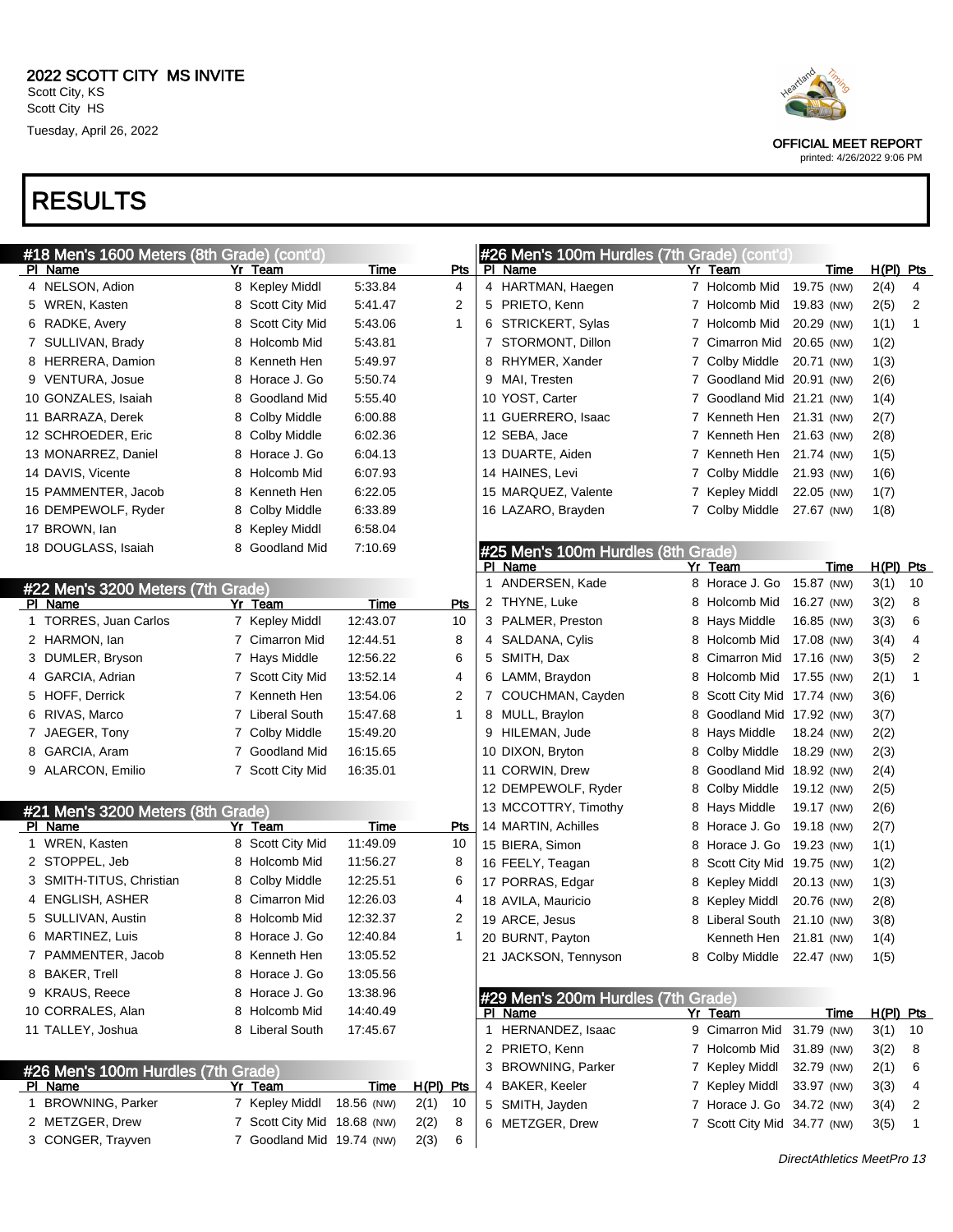|    | #29 Men's 200m Hurdles (7th Grade) (cont'd) |   |                         |            |              |
|----|---------------------------------------------|---|-------------------------|------------|--------------|
| ΡI | Name                                        |   | Yr Team                 | Time       | H(PI)<br>Pts |
| 7  | MAI, Tresten                                | 7 | Goodland Mid 34.92 (NW) |            | 3(6)         |
| 8  | STORMONT, Dillon                            | 7 | Cimarron Mid            | 36.11 (NW) | 2(2)         |
| 9  | HARTMAN, Haegen                             |   | 7 Holcomb Mid           | 37.10 (NW) | 2(3)         |
|    | 10 CONGER, Trayven                          | 7 | Goodland Mid            | 37.58 (NW) | 3(7)         |
|    | 11 STRICKERT, Sylas                         |   | 7 Holcomb Mid           | 37.66 (NW) | 2(4)         |
|    | 12 SEBA, Jace                               |   | 7 Kenneth Hen           | 38.11 (NW) | 2(5)         |
|    | 13 BETTS, Everett                           |   | 7 Liberal South         | 38.18 (NW) | 2(6)         |
|    | 14 YOST, Carter                             | 7 | Goodland Mid            | 39.06 (NW) | 2(7)         |
|    | 15 GEORGE, Garett                           |   | 7 Horace J. Go          | 39.15 (NW) | 3(8)         |
|    | 16 DUARTE, Aiden                            |   | 7 Kenneth Hen           | 39.22 (NW) | 1(1)         |
|    | 17 HAINES, Levi                             |   | 7 Colby Middle          | 40.22 (NW) | 1(2)         |
|    | 18 GUERRERO, Isaac                          | 7 | Kenneth Hen             | 40.53 (NW) | 2(8)         |
|    | 19 RHYMER, Xander                           |   | Colby Middle            | 41.66 (NW) | 1(3)         |
|    |                                             |   |                         |            |              |

|                         |                                                                                                                                                                                                                     | #30 Men's 200m Hurdles (8th Grade) |            |                |            |
|-------------------------|---------------------------------------------------------------------------------------------------------------------------------------------------------------------------------------------------------------------|------------------------------------|------------|----------------|------------|
|                         |                                                                                                                                                                                                                     |                                    | Time       | H(PI)          | <b>Pts</b> |
| SALDANA, Cylis          | 8                                                                                                                                                                                                                   | Holcomb Mid                        | 28.52 (NW) | 3(1)           | 10         |
| PALMER, Preston         | 8                                                                                                                                                                                                                   | Hays Middle                        | 28.59 (NW) | 3(2)           | 8          |
| MULL, Braylon           | 8                                                                                                                                                                                                                   | Goodland Mid                       | 30.06 (NW) | 3(3)           | 6          |
| SMITH, Dax              | 8                                                                                                                                                                                                                   | Cimarron Mid                       | 30.20 (NW) | 3(4)           | 4          |
| THYNE, Luke             | 8                                                                                                                                                                                                                   | Holcomb Mid                        | 31.30 (NW) | 3(5)           | 2          |
| ANDERSEN, Kade          | 8                                                                                                                                                                                                                   | Horace J. Go                       | 31.37 (NW) | 3(6)           | 1          |
| LAMM, Braydon           | 8                                                                                                                                                                                                                   | Holcomb Mid                        | 31.51 (NW) | 3(7)           |            |
| <b>MARTIN, Achilles</b> | 8                                                                                                                                                                                                                   | Horace J. Go                       | 31.65 (NW) | 3(8)           |            |
| HITTLE, Preston         | 8                                                                                                                                                                                                                   | Kepley Middl                       | 32.15 (NW) | 1(1)           |            |
|                         | 8                                                                                                                                                                                                                   |                                    | 32.22 (NW) | 2(1)           |            |
|                         | 8                                                                                                                                                                                                                   | Hays Middle                        | 33.48 (NW) | 2(2)           |            |
|                         | 8                                                                                                                                                                                                                   | Colby Middle                       | 33.53 (NW) | 2(3)           |            |
|                         |                                                                                                                                                                                                                     | Kenneth Hen                        | 34.12 (NW) | 1(2)           |            |
|                         | 8                                                                                                                                                                                                                   | Goodland Mid                       | 34.22 (NW) | 2(4)           |            |
|                         | 8                                                                                                                                                                                                                   | Liberal South                      | 34.32 (NW) | 1(3)           |            |
|                         | 8                                                                                                                                                                                                                   | Horace J. Go                       | 34.42 (NW) | 2(5)           |            |
|                         | 8                                                                                                                                                                                                                   | Liberal South                      | 35.16 (NW) | 2(6)           |            |
|                         | 8                                                                                                                                                                                                                   | Scott City Mid                     | 35.96 (NW) | 1(4)           |            |
|                         | 8                                                                                                                                                                                                                   | Hays Middle                        | 36.16 (NW) | 1(5)           |            |
|                         | Name<br>10 COUCHMAN, Cayden<br>11 HILEMAN, Jude<br>12 DEMPEWOLF, Ryder<br>13 BURNT, Payton<br>14 CORWIN, Drew<br>15 ARCE, Jesus<br>16 BIERA, Simon<br>17 HERNANDEZ, Nathan<br>18 FEELY, Teagan<br>19 COVENEY, Dylan |                                    | Yr Team    | Scott City Mid |            |

#### #33 Men's 4 x 100m Relay (8th Grade) PI Team Time H(PI) Pts

| PI learn                               | ı ıme   | H(PI) PIS |    |  |
|----------------------------------------|---------|-----------|----|--|
| 1 Goodland Middle School (A)           | 48.04   | 2(1)      | 10 |  |
| 2 Holcomb Middle School (A)            | 50.65   | 2(2)      | 8  |  |
| 3 Colby Middle School (A)              | 50.89   | 2(3)      | 6  |  |
| 4 Kepley Middle School (A)             | 52.35   | 2(4)      | 4  |  |
| 5 Cimarron Middle School (A)           | 52.44   | 1(1)      | 2  |  |
| 6 Horace J. Good Middle School (A)     | 53.07   | 1(2)      | 1  |  |
| 7 Scott City Middle School (A)         | 53.88   | 2(5)      |    |  |
| 8 Liberal South Middle School - Se (A) | 56.75   | 1(3)      |    |  |
| 9 Kenneth Henderson Middle School (A)  | 1:02.07 | 1(4)      |    |  |
| Hays Middle School (A)                 | DNF     | 2         |    |  |

#### #37 Men's 4 x 200m Relay (7th Grade)

| ΡI | Team                                   | Time    | H (PI) | Pts |
|----|----------------------------------------|---------|--------|-----|
|    | 1 Hays Middle School (A)               | 1:59.26 | 2(1)   | 10  |
|    | 2 Colby Middle School (A)              | 2:00.18 | 2(2)   | 8   |
|    | 3 Liberal South Middle School - Se (A) | 2:01.42 | 2(3)   | 6   |
|    | 4 Kepley Middle School (A)             | 2:02.74 | 2(4)   | 4   |
|    | 5 Holcomb Middle School (A)            | 2:03.12 | 2(5)   | 2   |
|    | 6 Scott City Middle School (A)         | 2:03.76 | 1(1)   | 1   |
|    | 7 Horace J. Good Middle School (A)     | 2:06.17 | 1(2)   |     |
| 8  | Goodland Middle School (A)             | 2:09.46 | 1(3)   |     |
|    | 9 Kenneth Henderson Middle School (A)  | 2:14.24 | 1(4)   |     |

### #38 Men's 4 x 200m Relay (8th Grade)

| PI | Team                                   | Time    | H(Pl | Pts |
|----|----------------------------------------|---------|------|-----|
| 1  | Hays Middle School (A)                 | 1:45.74 | 2(1) | 10  |
|    | 2 Holcomb Middle School (A)            | 1:48.00 | 2(2) | 8   |
|    | 3 Goodland Middle School (A)           | 1:48.68 | 2(3) | 6   |
|    | 4 Scott City Middle School (A)         | 1:52.29 | 2(4) | 4   |
|    | 5 Liberal South Middle School - Se (A) | 1.53.34 | 1(1) | 2   |
| 6  | Kepley Middle School (A)               | 1:55.55 | 2(5) | 1   |
| 7  | Colby Middle School (A)                | 1:56.32 | 2(6) |     |
| 8  | Horace J. Good Middle School (A)       | 1:58.07 | 1(2) |     |
| 9  | Cimarron Middle School (A)             | 2:03.37 | 1(3) |     |
|    | 10 Kenneth Henderson Middle School (A) | 2:18.59 | 1(4) |     |

| #34 Men's 4 x 100m Relay (7th Grade)  |         |           |     | $  $ #42 Men's 4 x 400m Relay (7th Grade) |         |             |      |
|---------------------------------------|---------|-----------|-----|-------------------------------------------|---------|-------------|------|
| PI Team                               | Time    | H(PI) Pts |     | PI Team                                   | Time    | $H(PI)$ Pts |      |
| 1 Scott City Middle School (A)        | 53.37   | 1(1)      | -10 | Scott City Middle School (A)              | 4:19.05 | 2(1)        | - 10 |
| 2 Cimarron Middle School (A)          | 53.97   | 1(2)      | -8  | 2 Colby Middle School (A)                 | 4:25.69 | 2(2)        | - 8  |
| 3 Colby Middle School (A)             | 54.10   | 2(1)      | 6   | 3 Kenneth Henderson Middle School (A)     | 4:31.42 | 1(1) 6      |      |
| 4 Kepley Middle School (A)            | 54.93   | 2(2)      | 4   | 4 Hays Middle School (A)                  | 4:44.00 | 2(3)        | - 4  |
| 5 Holcomb Middle School (A)           | 57.39   | 2(3)      | 2   | 5 Horace J. Good Middle School (A)        | 4:55.47 | $2(4)$ 2    |      |
| 6 Horace J. Good Middle School (A)    | 1:00.47 | 2(4)      |     | 6 Goodland Middle School (A)              | 4:55.61 | 1(2)        |      |
| 7 Kenneth Henderson Middle School (A) | 1:05.30 | 1(3)      |     | Kepley Middle School (A)                  | 4:59.05 | 1(3)        |      |
| Goodland Middle School (A)            | DQ.     |           |     | 8 Cimarron Middle School (A)              | 5:00.33 | 2(5)        |      |
|                                       |         |           |     | 9 Liberal South Middle School - Se (A)    | 5:04.90 | 1(4)        |      |

DirectAthletics MeetPro 14



OFFICIAL MEET REPORT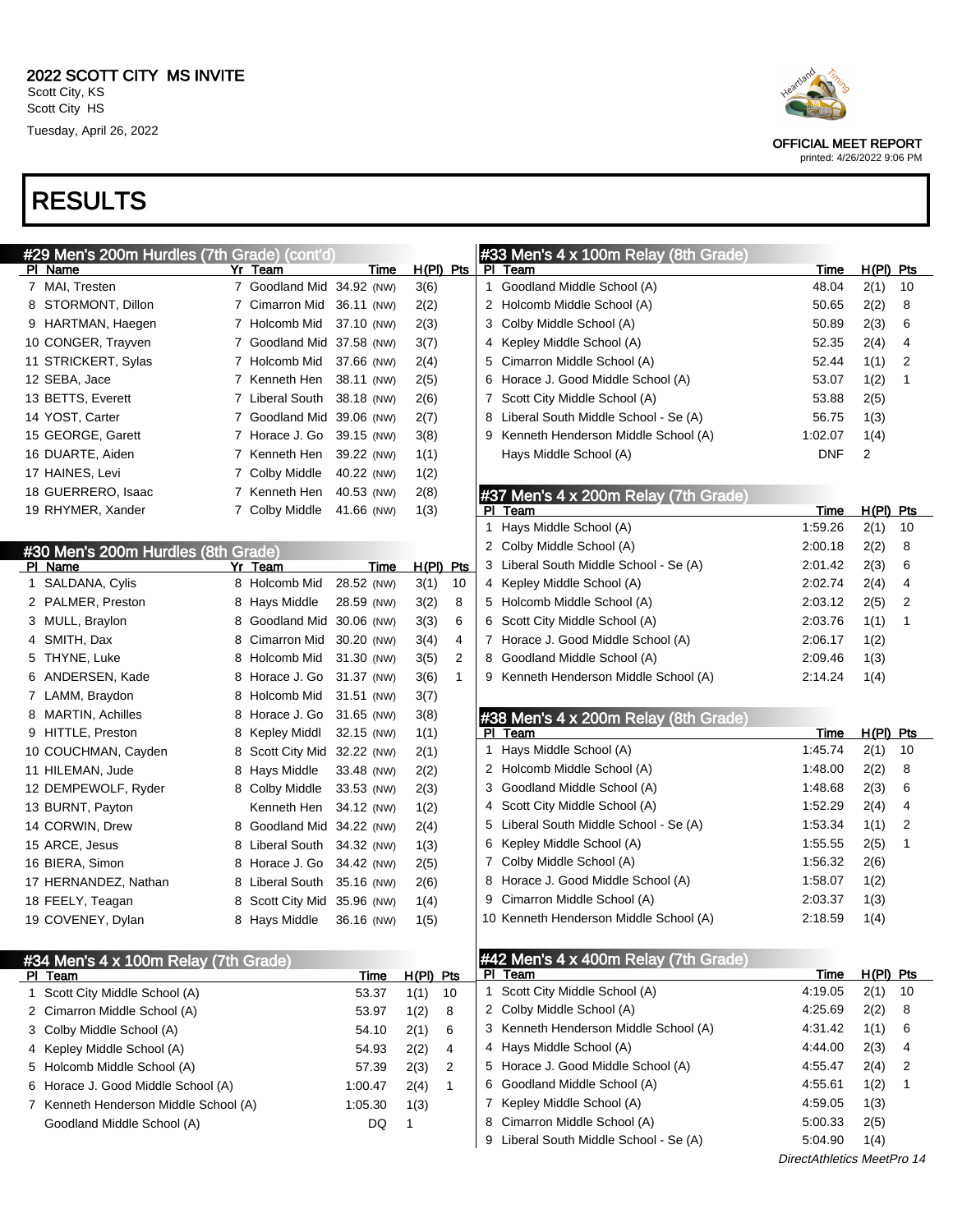Tuesday, April 26, 2022



OFFICIAL MEET REPORT

printed: 4/26/2022 9:06 PM

### RESULTS

|   | #42 Men's 4 x 400m Relay (7th Grade) (cont'd)     |                        |             |                |              | #49 Men's High Jump (7th Grade) (cont'd) |    |                         |             |            |
|---|---------------------------------------------------|------------------------|-------------|----------------|--------------|------------------------------------------|----|-------------------------|-------------|------------|
|   | PI Team                                           | <b>Time</b>            | $H(PI)$ Pts |                |              | PI Name                                  |    | Yr Team                 | Mark        | Pts        |
|   | 10 Holcomb Middle School (A)                      | 5:09.50                | 2(6)        |                |              | THOMAS, Bretton                          |    | 7 Colby Middle NH       |             |            |
|   |                                                   |                        |             |                |              | MEZA, Junior                             |    | 7 Scott City MidNH      |             |            |
|   | #41 Men's 4 x 400m Relay (8th Grade)              |                        |             |                |              | STRICKERT, Sylas                         |    | 7 Holcomb Mid NH        |             |            |
|   | PI Team                                           | Time                   | H(PI) Pts   |                |              | MCHONE, Kolby                            |    | 7 Holcomb Mid NH        |             |            |
|   | 1 Holcomb Middle School (A)                       | 3:58.57                | 2(1)        | 10             |              | FAUROT, Ethan                            |    | 7 Scott City MidNH      |             |            |
|   | 2 Scott City Middle School (A)                    | 4:02.11                | 2(2)        | 8              |              | CALDWELL, Jayce                          |    | 7 Kepley Middl NH       |             |            |
|   | 3 Hays Middle School (A)                          | 4:13.15                | 2(3)        | 6              |              |                                          |    |                         |             |            |
|   | 4 Colby Middle School (A)                         | 4:14.05                | 2(4)        | 4              |              | #50 Men's High Jump (8th Grade)          |    |                         |             |            |
|   | 5 Goodland Middle School (A)                      | 4:14.06                | 2(5)        | $\overline{2}$ |              | PI Name                                  |    | Yr Team                 | <b>Mark</b> | <u>Pts</u> |
|   | 6 Horace J. Good Middle School (A)                | 4:15.37                | 2(6)        | $\mathbf{1}$   |              | 1 COOK, Brendan                          |    | 8 Scott City Mid5' 4"   |             | 10         |
|   | 7 Kepley Middle School (A)                        | 4:19.17                | 1(1)        |                |              | 2 ROMERO, Kado                           |    | 8 Goodland Mid5' 4"     |             | 8          |
|   | 8 Cimarron Middle School (A)                      | 4:19.56                | 1(2)        |                |              | 3 HERNANDEZ, Omar                        |    | 8 Goodland Mid5' 2"     |             | 6          |
|   | 9 Kenneth Henderson Middle School (A)             | 4:38.85                | 1(3)        |                |              | 4 MCDOWELL, John                         |    | 8 Horace J. Go 5' 0"    |             | 4          |
|   | 10 Liberal South Middle School - Se (A)           | 4:39.37                | 1(4)        |                |              | 5 FRY, Trevor                            |    | 8 Horace J. Go 4' 10"   |             | 1.5        |
|   |                                                   |                        |             |                |              | 5 JOHN, Kade                             |    | 8 Scott City Mid4' 10"  |             | 1.5        |
|   | #45 Men's 4 x 800m Relay (7th Grade)              |                        |             |                |              | 7 NELSON, Adion                          | 8  | Kepley Middl 4' 10"     |             |            |
|   | PI Team                                           | Time                   |             | Pts            |              | 8 PURDY, Jarek                           |    | 8 Hays Middle 4' 10"    |             |            |
|   | 1 Scott City Middle School (A)                    | 10:54.76               |             | 10             |              | 9 CERSOVSKY, Caleb                       |    | 8 Colby Middle 4'8"     |             |            |
|   | 2 Liberal South Middle School - Se (A)            | 11:28.93               |             | 8              |              | 9 LAMM, Braydon                          |    | 8 Holcomb Mid 4'8"      |             |            |
|   | 3 Hays Middle School (A)                          | 11:29.70               |             | 6              |              | 9 NGUYEN, Bao                            | 8  | Kenneth Hen 4'8"        |             |            |
|   | 4 Horace J. Good Middle School (A)                | 11:41.94               |             | 4              |              | 9 THOMPSON, Aidyn                        | 8. | Liberal South 4' 8"     |             |            |
|   | 5 Kepley Middle School (A)                        | 11:52.52               |             | 2              |              | 9 WASINGER, John                         |    | 8 Hays Middle 4'8"      |             |            |
|   | 6 Colby Middle School (A)                         | 11:53.58               |             | $\mathbf{1}$   | 9            | JONES, Keedrin                           |    | 8 Kepley Middl 4'8"     |             |            |
|   | 7 Cimarron Middle School (A)                      | 12:48.18               |             |                |              | 9 HAMILTON, Tanner                       |    | 8 Cimarron Mid 4' 8"    |             |            |
|   |                                                   |                        |             |                |              | UNGER, Daniel                            |    | 8 Scott City MidNH      |             |            |
|   |                                                   |                        |             |                |              |                                          |    |                         |             |            |
|   | #46 Men's 4 x 800m Relay (8th Grade)<br>PI Team   | Time                   |             | <u>Pts</u>     |              | NIBLOCK, Breck                           | 8. | Colby Middle NH         |             |            |
|   | 1 Scott City Middle School (A)                    | 9:43.99                |             | 10             |              | HERNANDEZ, Taelor                        | 8. | Kenneth Hen NH          |             |            |
|   | 2 Holcomb Middle School (A)                       | 10:31.07               |             | 8              |              | BROWN, Ayden                             | 8. | Holcomb Mid NH          |             |            |
|   | 3 Liberal South Middle School - Se (A)            | 10:38.27               |             | 6              |              | FEELY, Teagan                            | 8. | <b>Scott City MidNH</b> |             |            |
|   | 4 Horace J. Good Middle School (A)                | 10:52.11               |             | 4              |              | JOHNSON, Michael                         | 8  | <b>Goodland MidNH</b>   |             |            |
|   | 5 Colby Middle School (A)                         | 10:54.19               |             | $\overline{c}$ |              | SMITH-TITUS, Christian                   |    | 8 Colby Middle NH       |             |            |
|   | 6 Hays Middle School (A)                          | 11:03.56               |             | 1              |              | VIEGRA, Zane                             |    | 8 Hays Middle NH        |             |            |
|   | 7 Goodland Middle School (A)                      | 11:16.98               |             |                |              | DELEON, Ryan                             |    | 8 Horace J. Go NH       |             |            |
|   |                                                   |                        |             |                |              |                                          |    |                         |             |            |
|   |                                                   |                        |             |                |              | #54 Men's Pole Vault (7th Grade)         |    |                         |             |            |
|   | #49 Men's High Jump (7th Grade)<br><b>PI Name</b> | <b>Mark</b><br>Yr Team |             | <u>Pts</u>     |              | PI Name                                  |    | Yr Team                 | Mark        | Pts        |
| 1 | ORTEGA, Alexis                                    | 7 Horace J. Go 4' 10"  |             | 10             | $\mathbf{1}$ | SCHROEDER, Nathan                        |    | 7 Colby Middle 8' 0"    |             | 10         |
|   | 2 MOQUETT, Landon                                 | 7 Horace J. Go 4'8"    |             | 8              |              | 2 SMITH, Jayden                          |    | 7 Horace J. Go 7' 6"    |             | 8          |
|   | 3 WEDERSKI, Sean                                  | 7 Colby Middle 4' 6"   |             | 6              |              | 3 DANIELS, Kage                          |    | 7 Colby Middle 7' 6"    |             | 6          |
| 4 | <b>BROWNING, Parker</b>                           | 7 Kepley Middl 4' 6"   |             | 3              |              | 4 SPOONER, Logan                         |    | 7 Kepley Middl 7' 0"    |             | 3          |
|   | 4 DAY, Isaac                                      | 7 Scott City Mid4' 6"  |             | 3              |              | 4 WILKINSON, Rylan                       |    | 7 Scott City Mid7' 0"   |             | 3          |
|   |                                                   |                        |             |                |              | 6 GARCIA, Aram                           |    | 7 Goodland Mid7' 0"     |             | 1          |
|   | 6 DIRKS, Jaden                                    | 7 Scott City Mid4' 4"  |             | 1              |              | 7 BAIN, Isaac                            |    | 7 Scott City Mid6' 6"   |             |            |
|   | 7 MORALES, Elias                                  | 7 Horace J. Go 4' 4"   |             |                |              | 7 METZGER, Drew                          |    | 7 Scott City Mid6' 6"   |             |            |
|   | ALLEN-KERN, Braxton                               | 7 Colby Middle NH      |             |                |              | 9 FAUROT, Ethan                          |    | 7 Scott City Mid6' 6"   |             |            |
|   | GUERRERO, Isaac                                   | 7 Kenneth Hen NH       |             |                |              | 9 BACZKOWSKI, Brody                      |    | 7 Hays Middle 6'6"      |             |            |
|   | DOHRMAN, Coulter                                  | 7 Cimarron Mid NH      |             |                |              |                                          |    |                         |             |            |

DirectAthletics MeetPro 15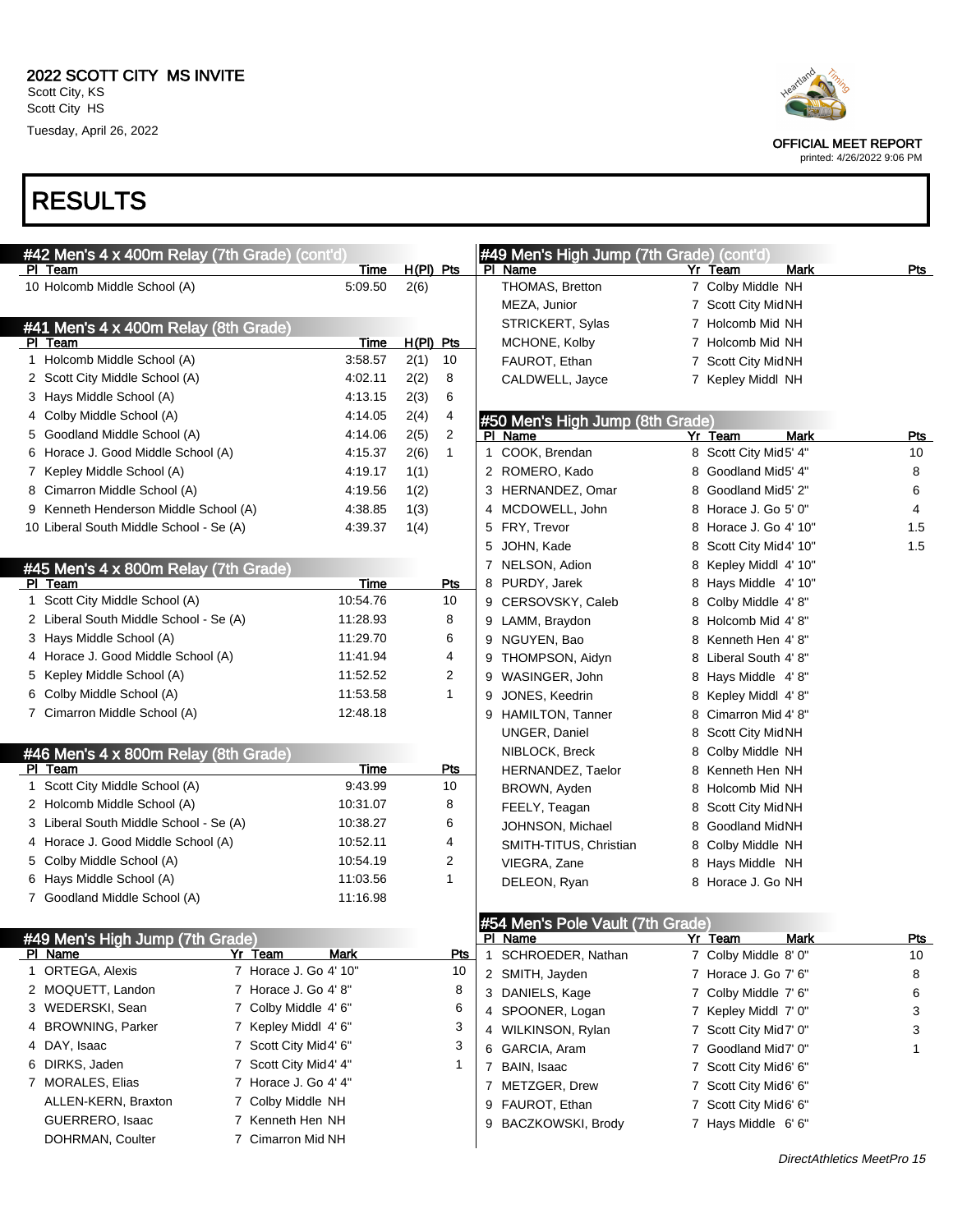| #54 Men's Pole Vault (7th Grade) (cont'd) |   |                                                          |           |                         |              | #58 Men's Long Jump (7th Grade) (cont'd) |                                                         |             |              |
|-------------------------------------------|---|----------------------------------------------------------|-----------|-------------------------|--------------|------------------------------------------|---------------------------------------------------------|-------------|--------------|
| PI Name                                   |   | Mark<br>Yr Team                                          |           | <b>Pts</b>              |              | PI Name                                  | Yr Team<br>Mark                                         | $F(PI)$ Pts |              |
| 11 WHEELER, Matthew                       |   | 7 Scott City Mid6' 6"                                    |           |                         |              | 19 STOECKLEIN, Brody                     | 7 Scott City Mid 12' 9 <sup>1</sup> / <sub>2</sub> (NW) | 1(5)        |              |
| GUERRERO, Isaac                           |   | 7 Kenneth Hen NH                                         |           |                         |              | 20 BARRETT, Cameron                      | 7 Kenneth Hen 12' 7" (NW)                               | 1(6)        |              |
| ORTIZ, Juan                               |   | 7 Kenneth Hen NH                                         |           |                         |              | 21 WATSON, Michael                       | 7 Hays Middle 12' 3" (NW)                               | 1(7)        |              |
| LATTIMORE, Waylan                         |   | 7 Kepley Middl NH                                        |           |                         |              | 22 GARCIA, Adrian                        | 7 Scott City Mid 12' $2\frac{1}{2}$ (NW)                | 2(15)       |              |
| GARCIA, Romeo                             |   | 7 Horace J. Go NH                                        |           |                         |              | 23 MYERS, Jack                           | 7 Holcomb Mid 11' 6 $\frac{1}{2}$ (NW)                  | 1(8)        |              |
| KOUGH, Logan                              |   | 7 Scott City MidNH                                       |           |                         |              | 24 CROSSMAN, Bennett                     | 7 Scott City Mid 10' 11" (NW)                           | 1(9)        |              |
| PFANNENSTIEL, Brant                       |   | 7 Hays Middle NH                                         |           |                         |              | 25 NUNEZ, Joshua                         | 7 Kepley Middl 10'8" (NW)                               | 1(10)       |              |
|                                           |   |                                                          |           |                         |              | 26 BEYNA, Ayden                          | 7 Liberal South 10' $4\frac{1}{2}$ (NW)                 | 1(11)       |              |
| #53 Men's Pole Vault (8th Grade)          |   |                                                          |           |                         |              | 27 MELENDEZ, Josue                       | 7 Kepley Middl 10' 1" (NW)                              | 1(12)       |              |
| PI Name                                   |   | <b>Mark</b><br>Yr Team                                   |           | <b>Pts</b>              |              | 28 RIVAS, Marco                          | 7 Liberal South 10' $0\frac{1}{2}$ (NW)                 | 1(13)       |              |
| 1 HITTLE, Preston                         |   | 8 Kepley Middl 10' 0"                                    |           | 10                      |              |                                          |                                                         |             |              |
| 2 SCHROEDER, Eric                         |   | 8 Colby Middle 9' 6"                                     |           | 8                       |              | #57 Men's Long Jump (8th Grade)          |                                                         |             |              |
| 3 WIEBE, Kevin                            |   | 8 Scott City Mid8' 6"                                    |           | 5                       |              | PI Name                                  | <b>Mark</b><br>Yr Team                                  | F(PI) Pts   |              |
| 3 DIXON, Bryton                           |   | 8 Colby Middle 8' 6"                                     |           | 5                       | $\mathbf{1}$ | BARRAZA, Derek                           | 8 Colby Middle 17' 8" (NW)                              | 2(1)        | 10           |
| 5 FLASKA, Karsen                          |   | 8 Hays Middle 8'6"                                       |           | $\overline{\mathbf{c}}$ |              | 2 SAUCEDO, Jesus                         | 8 Goodland Mid17' 1 <sup>1/2</sup> (NW)                 | 2(2)        | 8            |
| 6 GOSSMAN, Blaze                          |   | 8 Scott City Mid8' 0"                                    |           | 1                       |              | 3 DELEON, Ryan                           | 8 Horace J. Go 17' 0 <sup>1</sup> / <sub>2</sub> (NW)   | 2(3)        | 6            |
| 7 LIND, Holden                            |   | 8 Hays Middle 8'0"                                       |           |                         |              | 4 FRY, Trevor                            | 8 Horace J. Go 16' 11 <sup>1</sup> / <sub>2</sub> (NW)  | 2(4)        | 4            |
| 7 HARRIS, Finn                            |   | 8 Horace J. Go 8' 0"                                     |           |                         |              | 5 VALLEJO, Pierce                        | 8 Scott City Mid 16' 7 <sup>1</sup> / <sub>2</sub> (NW) | 2(5)        | 2            |
| 9 ORTIZ, Anthony                          |   | 8 Horace J. Go 8' 0"                                     |           |                         |              | 6 CERSOVSKY, Caleb                       | 8 Colby Middle 16' 4 <sup>1</sup> / <sub>2</sub> (NW)   | 2(6)        | 1            |
| 10 SALINAS, Jaxsen                        |   | 8 Kepley Middl 8'0"                                      |           |                         |              | 7 WILSON, Colby                          | 8 Cimarron Mid 16' 2" (NW)                              | 2(7)        |              |
| 11 FEELY, Teagan                          |   | 8 Scott City Mid7' 0"                                    |           |                         |              | 8 THYNE, Luke                            | 8 Holcomb Mid 16' 1 $\frac{1}{2}$ (NW)                  | 2(8)        |              |
| 11 UNGER, Daniel                          |   | 8 Scott City Mid7' 0"                                    |           |                         |              | 9 WIEBE, Kevin                           | 8 Scott City Mid 15' 9" (NW)                            | 2(9)        |              |
| 11 FRANK, Trenton                         |   | 8 Scott City Mid7' 0"                                    |           |                         |              | 10 BUSCH, Oscar                          | 8 Hays Middle $15'8'$ (NW)                              | 2(10)       |              |
| DOUGLASS, Isaiah                          | 8 | <b>Goodland MidNH</b>                                    |           |                         |              | 11 MERAZ, Julian                         | 8 Kepley Middl $15'7'$ (NW)                             | 1(1)        |              |
| COUCHMAN, Cayden                          |   | 8 Scott City MidNH                                       |           |                         |              | 12 DAVENPORT, Maverick                   | 8 Colby Middle 15' 5" (NW)                              | 2(11)       |              |
|                                           |   |                                                          |           |                         |              | 13 FAUBERT, Jariah                       | 8 Cimarron Mid 15' 2" (NW)                              | 2(12)       |              |
| #58 Men's Long Jump (7th Grade)           |   |                                                          |           |                         |              | 14 LIND, Holden                          | 8 Hays Middle $15'0\frac{1}{2}$ (NW)                    | 2(13)       |              |
| PI Name                                   |   | Yr Team<br>Mark                                          | F(PI) Pts |                         |              | 15 THOMPSON, Aidyn                       | 8 Liberal South 14' 6" (NW)                             | 1(2)        |              |
| 1 GORDON, Carter                          |   | 7 Colby Middle 16' 3" (NW)                               | 2(1)      | 10                      |              | 16 OTERO, Angelo                         | 8 Holcomb Mid 14' 2" (NW)                               | 1(3)        |              |
| 2 BARRANCA, Isayah                        |   | 7 Cimarron Mid 16' 2" (NW)                               | 2(2)      | 8                       |              | 17 PLANKENHORN, Culden                   | 8 Horace J. Go 13' 10" (NW)                             | 1(4)        |              |
| 3 MILLER, Jaxon                           |   | 7 Goodland Mid16' 2" (NW)                                | 2(2)      | 6                       |              | 18 CRUZ, Eduardo                         | 8 Kepley Middl 13' $7\frac{1}{2}$ (NW)                  | 1(5)        |              |
| 4 CATES, Nathan                           |   | 7 Colby Middle $15'3'$ (NW)                              | 2(4)      | 4                       |              | 19 HERNANDEZ, Nathan                     | 8 Liberal South 13' 6" (NW)                             | 1(6)        |              |
| 5 HERNANDEZ, Isaac                        | 9 | Cimarron Mid 15' 1 $\frac{1}{2}$ (NW)                    | 2(5)      | 2                       |              | 20 MARTINEZ, Antonio                     | 8 Hays Middle 13'5" (NW)                                | 1(7)        |              |
| 6 TABOR, Trevin                           |   | 7 Kenneth Hen $14' 8\frac{1}{2}$ (NW)                    | 2(6)      | $\mathbf{1}$            |              | 21 GARCIA, Angel                         | 8 Scott City Mid 13' 3 <sup>1</sup> / <sub>2</sub> (NW) | 1(8)        |              |
| 7 WILLIAMS, Kaleb                         |   | 7 Goodland Mid14' $7\frac{1}{2}$ (NW)                    | 2(7)      |                         |              | 22 COLLINS, Craig                        | 8 Holcomb Mid 10' 11" (NW)                              | 1(9)        |              |
| 8 MORALES, Elias                          |   | 7 Horace J. Go 14' $6\frac{1}{2}$ (NW)                   | 2(8)      |                         |              | 23 SALTO PADILLA, Diego                  | 8 Cimarron Mid 10' 10 <sup>1</sup> / <sub>2</sub> (NW)  | 1(10)       |              |
| 9 LOUDEN, Boston                          |   | 7 Scott City Mid 14' 5 <sup>1</sup> / <sub>2</sub> (NW)  | 1(1)      |                         |              | 24 AGUILAR, Jorge                        | 8 Kepley Middl 9' 7" (NW)                               | 1(11)       |              |
| 10 ORTEGA, Alexis                         |   | 7 Horace J. Go 14' 3" (NW)                               | 2(9)      |                         |              |                                          |                                                         |             |              |
| 11 DIRKS, Jaden                           |   | 7 Scott City Mid 13' 11 <sup>1</sup> / <sub>2</sub> (NW) | 2(10)     |                         |              | #62 Men's Triple Jump (7th Grade)        |                                                         |             |              |
| 12 PRIETO, Kenn                           |   | 7 Holcomb Mid 13' 10 <sup>1</sup> / <sub>2</sub> (NW)    | 2(11)     |                         |              | PI Name                                  | Yr Team<br>Mark                                         | F(PI) Pts   |              |
| 13 QUACH, Devin                           |   | 7 Hays Middle 13' 10" (NW)                               | 1(2)      |                         |              | 1 DOHRMAN, Coulter                       | 7 Cimarron Mid 32' 2 <sup>1/2</sup> (NW)                | 2(1)        | 10           |
| 14 CARR, Ryder                            |   | 7 Kenneth Hen 13' $8\frac{1}{2}$ (NW)                    | 2(12)     |                         |              | 2 LOUDEN, Boston                         | 7 Scott City Mid 31' $4\frac{1}{2}$ (NW)                | 2(2)        | 8            |
| 15 DEVORA, Devon                          |   | 7 Kepley Middl $13' 6'$ (NW)                             | 1(3)      |                         |              | 3 SMITH, Jayden                          | 7 Horace J. Go 30' 1 <sup>1</sup> / <sub>2</sub> (NW)   | 2(3)        | 6            |
| 16 TUBBS, Cash                            |   | 7 Colby Middle 13' 6" (NW)                               | 2(13)     |                         |              | 4 RATHBUN, Jakobe                        | 7 Horace J. Go 29' 11 <sup>1</sup> / <sub>2</sub> (NW)  | 2(4)        | 4            |
| 17 AILON, Brandon                         |   | 7 Liberal South 13' $2\frac{1}{2}$ (NW)                  | 1(4)      |                         |              | 5 GARCIA, Adrian                         | 7 Scott City Mid 29' 2 <sup>1</sup> / <sub>2</sub> (NW) | 2(5)        | 2            |
| 18 HERNANDEZ, Romeo                       |   | 7 Horace J. Go 13' 1" (NW)                               | 2(14)     |                         |              | 6 BRAZDA, Keenan                         | 7 Hays Middle 28' 8" (NW)                               | 1(1)        | $\mathbf{1}$ |
|                                           |   |                                                          |           |                         |              |                                          |                                                         |             |              |



OFFICIAL MEET REPORT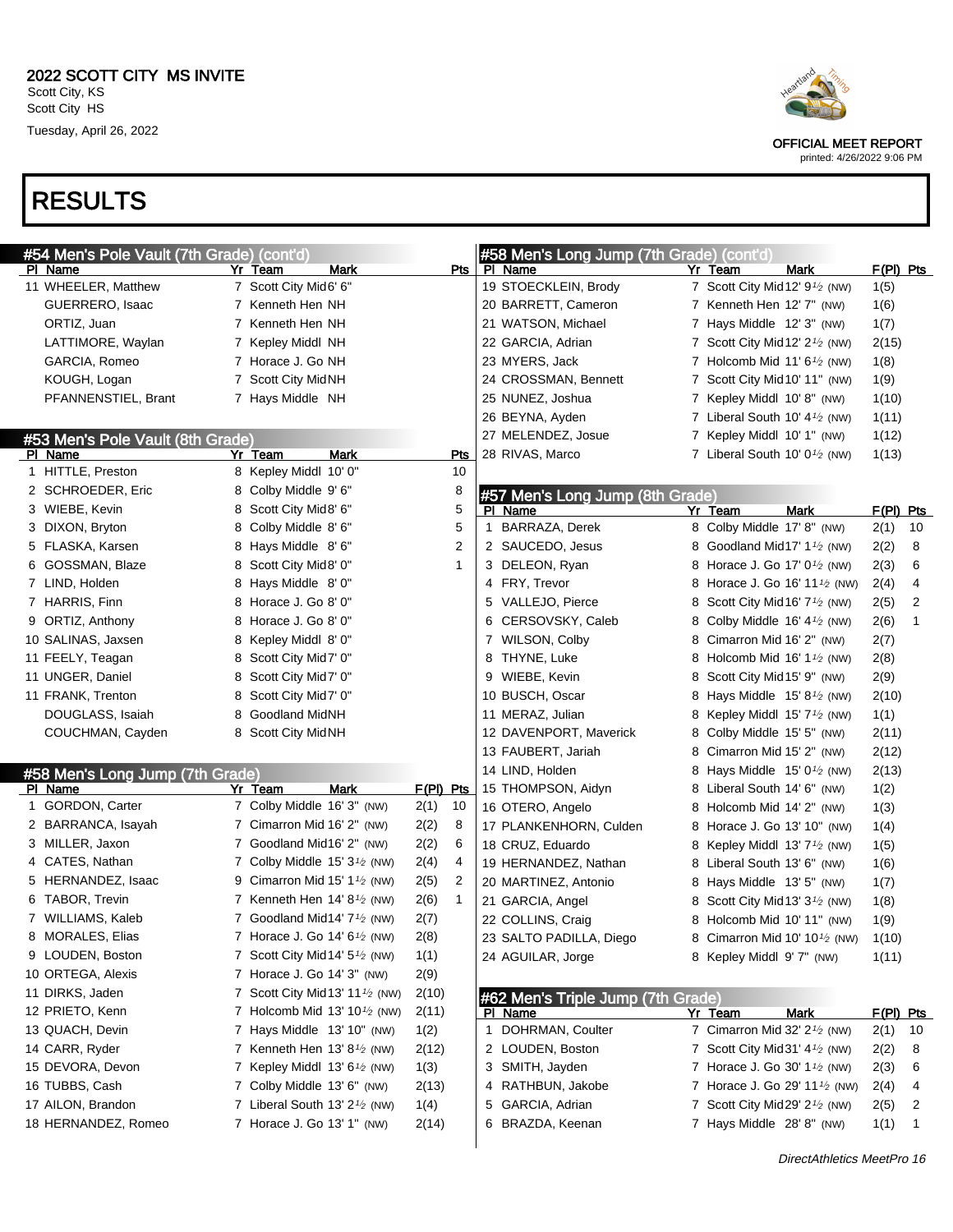|   | #62 Men's Triple Jump (7th Grade) (cont'd) |   |                                                       |             |              |             | #66 Men's Shot Put (7th Grade) (cont'd) |    |                                                 |             |                |
|---|--------------------------------------------|---|-------------------------------------------------------|-------------|--------------|-------------|-----------------------------------------|----|-------------------------------------------------|-------------|----------------|
|   | PI Name                                    |   | Mark<br><u>Yr Team</u>                                | F(PI) Pts   |              |             | PI Name                                 | Yr | Mark<br><u>Team</u>                             | $F(PI)$ Pts |                |
|   | 7 EITEL, Trey                              |   | 7 Scott City Mid28' 5 <sup>1</sup> /2 (NW)            | 2(6)        |              |             | 11 WRIGHT, McCager                      |    | 7 Colby Middle 29' 4"                           | 2(11)       |                |
|   | 8 RANDLE, Cyran                            |   | 7 Hays Middle 28' 4" (NW)                             | 1(2)        |              |             | 12 LEYVA, Austin                        |    | 7 Kepley Middl 28' 10"                          | 2(12)       |                |
|   | 8 YOST, Carter                             |   | 7 Goodland Mid28' 4" (NW)                             | 1(2)        |              |             | 13 BROCHERS, Alan                       |    | 7 Hays Middle 28' 6"                            | 1(1)        |                |
|   | 10 RUSH, Jayton                            |   | 7 Colby Middle 28' 3" (NW)                            | 1(4)        |              |             | 14 ANGLESEY, Jaden                      |    | 7 Holcomb Mid 27' 10"                           | 2(13)       |                |
|   | 10 STOECKLEIN, Brody                       |   | 7 Scott City Mid28' 3" (NW)                           | 2(7)        |              |             | 15 STRECKER, Drew                       |    | 7 Horace J. Go 26' 10"                          | 2(14)       |                |
|   | 12 WATSON, Michael                         |   | 7 Hays Middle 28' 2" (NW)                             | 2(8)        |              |             | 16 BISHOP, James                        |    | 7 Holcomb Mid 26' 6"                            | 2(15)       |                |
|   | 13 TABOR, Trevin                           |   | 7 Kenneth Hen 28' 1" (NW)                             | 2(9)        |              |             | 17 EISENHOWER, Easton                   | 7. | Scott City Mid25' $10\frac{1}{2}$               | 1(2)        |                |
|   | 14 DEVORA, Devon                           |   | 7 Kepley Middl $27' 8'$ (NW)                          | 2(10)       |              |             | 18 GARCIA, Alex                         |    | 7 Scott City Mid25' 10"                         | 1(3)        |                |
|   | 15 BARRETT, Cameron                        |   | 7 Kenneth Hen 27' 7" (NW)                             | 1(5)        |              |             | 19 WELLS, Hunter                        | 7  | Scott City Mid25' 7 <sup>1</sup> /2             | 1(4)        |                |
|   | 16 BANDY, Nathaniel                        |   | 7 Colby Middle $25' 01/2$ (NW)                        | 1(6)        |              |             | 20 TATRO, Evan                          |    | 7 Cimarron Mid 25' 3"                           | 1(5)        |                |
|   | 17 MAI, Tresten                            |   | 7 Goodland Mid24' 10 $\frac{1}{2}$ (NW)               | 1(7)        |              |             | 21 JOSLYN, Ayden                        | 7. | Colby Middle 24' $7\frac{1}{2}$                 | 1(6)        |                |
|   | 18 PAXSON, Thane                           |   | 7 Colby Middle 24' 4" (NW)                            | 1(8)        |              |             | 22 HOLGUIN, Hudson                      |    | 7 Kenneth Hen 24' 4"                            | 1(7)        |                |
|   | 19 BEYNA, Ayden                            |   | 7 Liberal South 23' 4" (NW)                           | 1(9)        |              |             | 23 BROWN, Keaton                        | 7. | Hays Middle 24' 3"                              | 1(8)        |                |
|   |                                            |   |                                                       |             |              |             | 24 QUENZER, Michael                     |    | 7 Colby Middle 22' $4\frac{1}{2}$               | 1(9)        |                |
|   | #61 Men's Triple Jump (8th Grade)          |   |                                                       |             |              |             | 25 BERRY, Chayston                      | 7. | Scott City Mid20' 3 <sup>1</sup> / <sub>2</sub> | 1(10)       |                |
|   | PI Name                                    |   | Yr Team<br>Mark                                       | $F(PI)$ Pts |              |             | 26 WILLIAMS, Brayden                    | 7  | Cimarron Mid 19' 10"                            | 1(11)       |                |
|   | 1 WILSON, Colby                            |   | 8 Cimarron Mid 36' 1 <sup>1</sup> / <sub>2</sub> (NW) | 2(1)        | 10           |             | 27 SOTO, Daniel                         | 7. | Kepley Middl 19' 0"                             | 1(12)       |                |
|   | 2 DENISTON, Brody                          | 8 | Holcomb Mid 34' 11 $\frac{1}{2}$ (NW)                 | 2(2)        | 8            |             | 28 ACOSTA, Eduardo                      |    | 7 Kenneth Hen 18'7"                             | 1(13)       |                |
|   | 3 CRUZ, Gamaliel                           | 8 | Horace J. Go 34' $1\frac{1}{2}$ (NW)                  | 2(3)        | 6            |             | 29 MARTINEZ, Jesus                      | 7  | Cimarron Mid 17' 11"                            | 1(14)       |                |
|   | 4 PIETZ, Evan                              | 8 | Holcomb Mid 33' 7" (NW)                               | 2(4)        | 3            |             | 30 COFFEY, Blain                        | 7  | Kepley Middl $16'6'$                            | 1(15)       |                |
|   | 4 SOLIS, Julian                            | 8 | Horace J. Go 33' 7" (NW)                              | 2(4)        | 3            |             | 31 ALARCON, Emilio                      | 7  | Scott City Mid 15' 1"                           | 1(16)       |                |
|   | 6 CERSOVSKY, Caleb                         | 8 | Colby Middle 33' 1" (NW)                              | 2(6)        | 1            |             | 32 BENNETT, Carson                      |    | 7 Scott City Mid 14' 7 <sup>1</sup> /2          | 1(17)       |                |
|   | 7 HAMILTON, Tanner                         | 8 | Cimarron Mid 32' 2" (NW)                              | 2(7)        |              |             |                                         |    |                                                 |             |                |
|   | 8 CURRY, Cobin                             | 8 | Colby Middle $31'7'$ (NW)                             | 1(1)        |              |             | #65 Men's Shot Put (8th Grade)          |    |                                                 |             |                |
|   | 9 ZADINA, Chase                            | 8 | Hays Middle $31' 4\frac{1}{2}$ (NW)                   | 2(8)        |              |             | PI Name                                 |    | Yr Team<br>Mark                                 | $F(PI)$ Pts |                |
|   | 10 LEMUS, Manuel                           | 8 | Liberal South 30' 11 $\frac{1}{2}$ (NW)               | 1(2)        |              | $\mathbf 1$ | JONES, Jordan                           | 8  | Colby Middle 39' 2"                             | 2(1)        | 10             |
|   | 11 PLANKENHORN, Culden                     | 8 | Horace J. Go 30' 8" (NW)                              | 1(3)        |              |             | 2 CHARTIER, Jaxson                      | 8  | Hays Middle 36' 11"                             | 2(2)        | 8              |
|   | 12 SULLIVAN, Austin                        | 8 | Holcomb Mid 30' 1" (NW)                               | 1(4)        |              | 3           | JOHNSON, Korbin                         | 8  | Holcomb Mid 36' 8"                              | 2(3)        | 6              |
|   | 12 CUSTER, Xander                          | 8 | Hays Middle 30' 1" (NW)                               | 1(4)        |              |             | 4 BIERA, Simon                          | 8  | Horace J. Go 35' 3"                             | 2(4)        | 4              |
|   | 14 GARCIA, Angel                           | 8 | Scott City Mid29' $4\frac{1}{2}$ (NW)                 | 1(6)        |              |             | 5 RUDER, Dawson                         | 8  | Hays Middle 35' 1"                              | 2(5)        | $\overline{2}$ |
|   | 15 SCHMIDTBERGER, Ryker                    | 8 | Colby Middle 23' 8" (NW)                              | 1(7)        |              |             | 6 WEBER, Canon                          | 8  | Hays Middle 34' 6"                              | 2(6)        | 1              |
|   | 16 AGUILAR, Jorge                          | 8 | Kepley Middl 23' 5" (NW)                              | 1(8)        |              |             | 7 GOUGH, Beau                           | 8  | Scott City Mid 33' 8 <sup>1/2</sup>             | 2(7)        |                |
|   | ROJAS, Eduardo                             |   | 8 Kepley Middl FOUL (NW)                              | 1           |              |             | 8 KITCH, Zac                            | 8  | Horace J. Go 33' 5 <sup>1</sup> / <sub>2</sub>  | 2(8)        |                |
|   |                                            |   |                                                       |             |              | 9           | CONTRERAS, Emilio                       | 8  | Scott City Mid 33' $3\frac{1}{2}$               | 2(9)        |                |
|   | #66 Men's Shot Put (7th Grade)             |   |                                                       |             |              |             | 10 SONDAY, Cade                         | 8  | Cimarron Mid 33' 1"                             | 2(10)       |                |
|   | PI Name                                    |   | Yr Team<br>Mark                                       | $F(PI)$ Pts |              |             | 11 RYAN, Reid                           | 8. | Colby Middle 32' 2"                             | 2(11)       |                |
| 1 | <b>ENGLERT, Caleb</b>                      |   | 7 Hays Middle 40' 2"                                  | 2(1)        | 10           |             | 12 VOGEL, Ben                           |    | 8 Cimarron Mid 31' 9 $\frac{1}{2}$              | 1(1)        |                |
|   | 2 LEYVA, Adrian                            |   | 7 Horace J. Go 35' 6"                                 | 2(2)        | 8            |             | 13 FIERRO, Emilio                       |    | 8 Horace J. Go 31' 3"                           | 1(2)        |                |
|   | 3 HORINEK, Ethan                           |   | 7 Goodland Mid34' 6"                                  | 2(3)        | 6            |             | 14 ROSALES, Saven                       | 8. | Kepley Middl 30' 11"                            | 2(12)       |                |
|   | 4 HERNANDEZ, Romeo                         |   | 7 Horace J. Go 32' 7"                                 | 2(4)        | 4            |             | 15 WIEDEMAN, Brady                      |    | 8 Colby Middle 30' 8 <sup>1</sup> /2            | 2(13)       |                |
|   | 5 GONZALEZ, Issac                          |   | 7 Liberal South 31' 111/2                             | 2(5)        | 2            |             | 16 VITAL, Saul                          | 8. | Kenneth Hen 30' 3"                              | 2(14)       |                |
|   | 6 RENDON, Alejandro                        |   | 7 Liberal South 30' 1"                                | 2(6)        | $\mathbf{1}$ |             | 17 BATTERTON, Reed                      |    | 8 Scott City Mid29' 91⁄2                        | 1(3)        |                |
|   | 7 DOUGLAS, Tate                            |   | 7 Goodland Mid29' 11"                                 | 2(7)        |              |             | 18 YANES, Jose                          |    | 8 Kenneth Hen 29' 41/2                          | 1(4)        |                |
|   | 8 FELKER, Reid                             |   | 7 Scott City Mid29' 71/2                              | 2(8)        |              |             | 19 RODRIGUEZ, Marcus                    |    | 8 Kenneth Hen 28' 7 <sup>1</sup> /2             | 1(5)        |                |
|   | 9 TAPIA, Emiliano                          |   | 7 Holcomb Mid 29' $5\frac{1}{2}$                      | 2(9)        |              |             | 20 BRITTON, Brody                       | 8. | Kepley Middl 28' 5"                             | 1(6)        |                |
|   | 10 FISHER, Braden                          |   | 7 Goodland Mid29' 41/2                                | 2(10)       |              |             | 21 MOYA, Alvaro                         |    | 8 Kepley Middl 27' 3 <sup>1</sup> /2            | 1(7)        |                |
|   |                                            |   |                                                       |             |              |             |                                         |    |                                                 |             |                |



OFFICIAL MEET REPORT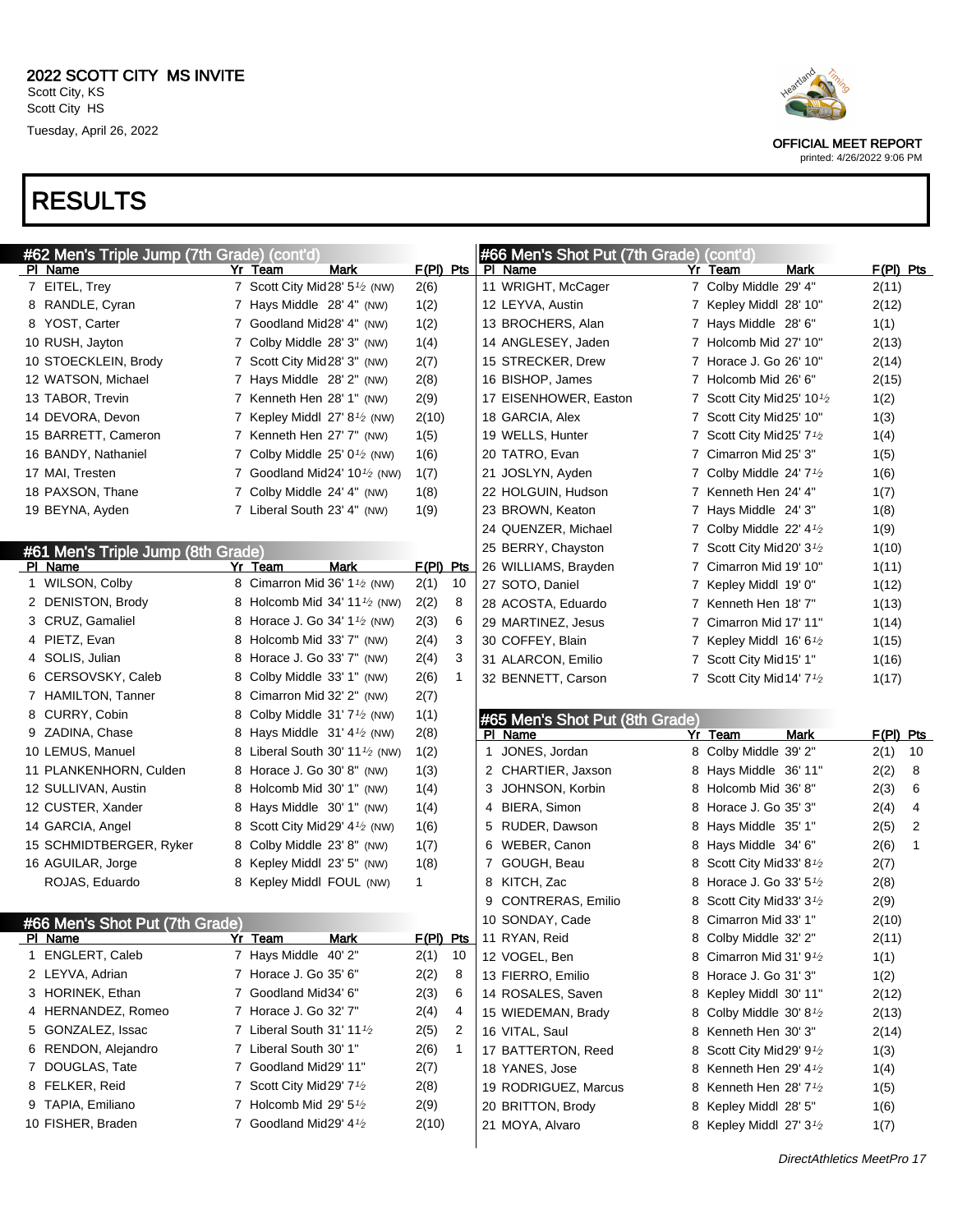

OFFICIAL MEET REPORT

printed: 4/26/2022 9:06 PM

### RESULTS

| #65 Men's Shot Put (8th Grade) (cont'd) |                                                  |                      | #69 Men's Discus (8th Grade) (cont'd) |                           |             |
|-----------------------------------------|--------------------------------------------------|----------------------|---------------------------------------|---------------------------|-------------|
| PI Name                                 | Yr<br>Team<br>Mark                               | $F(PI)$ Pts          | PI Name                               | Yr Team<br>Mark           | $F(PI)$ Pts |
| 22 GARCIA, Luis                         | 8 Cimarron Mid 26' 9 <sup>1</sup> / <sub>2</sub> | 1(8)                 | 5 JOHNSON, Korbin                     | 8 Holcomb Mid 119' 2"     | 2(5)<br>2   |
| 23 ALMARAZ, Keven                       | 8 Holcomb Mid 26' 8"                             | 1(9)                 | 6 KUMMELL, Joshua                     | Goodland Mid118' 9"<br>8  | 2(6)<br>1   |
| 24 ALANIZ, Gerson                       | 8 Liberal South 26' 1"                           | 1(10)                | 7 WIEDEMAN, Brady                     | 8<br>Colby Middle 110' 9" | 2(7)        |
| 25 ALMARAZ, Jasinto                     | 8 Holcomb Mid 25' $3\frac{1}{2}$                 | 1(11)                | 8 RENZELMAN, Remmington               | Cimarron Mid 109' 8"<br>8 | 2(8)        |
| 26 EMIG, Jackson                        | 8 Goodland Mid24' 10"                            | 1(12)                | 9 RYAN, Reid                          | Colby Middle 109' 6"<br>8 | 2(9)        |
|                                         |                                                  |                      | 10 GOUGH, Beau                        | Scott City Mid97' 9"<br>8 | 2(10)       |
| #70 Men's Discus (7th Grade)            |                                                  |                      | 11 MCGUIRE, Parker                    | Hays Middle 96'8"<br>8    | 2(11)       |
| PI Name                                 | <b>Mark</b><br>Yr Team                           | $F(PI)$ Pts          | 12 FIERRO, Emilio                     | Horace J. Go 96' 6"<br>8  | 1(1)        |
| 1 ENGLERT, Caleb                        | 7 Hays Middle 107' 3"                            | 2(1)<br>10           | 13 OBREGON, Colton                    | Holcomb Mid 93' 1"<br>8   | 1(2)        |
| 2 PURMA, Martin                         | 7 Scott City Mid94' 7"                           | 2(2)<br>8            | 14 ALMARAZ, Keven                     | Holcomb Mid 91' 6"<br>8   | 1(3)        |
| 3 LEYVA, Adrian                         | 7 Horace J. Go 89' 11"                           | 2(3)<br>6            | 15 VOGEL, Ben                         | Cimarron Mid 90' 10"<br>8 | 1(4)        |
| 4 GONZALEZ, Issac                       | 7 Liberal South 85' 3"                           | 2(4)<br>4            | 16 RITTER, Landon                     | Colby Middle 89' 9"<br>8  | 2(12)       |
| 5 ANGLESEY, Jaden                       | 7 Holcomb Mid 85' 0"                             | 1(1)<br>2            | 17 ROSALES, Saven                     | Kepley Middl 89' 6"<br>8  | 2(13)       |
| 6 HORINEK, Ethan                        | 7 Goodland Mid83' 2"                             | 2(5)<br>$\mathbf{1}$ | 18 RUIZ, Daniel                       | Liberal South 88' 2"<br>8 | 1(5)        |
| 7 DANIELS, Kage                         | 7 Colby Middle 82' 9"                            | 2(6)                 | 19 RODRIGUEZ, Marcus                  | Kenneth Hen 86' 5"<br>8   | 1(6)        |
| 8 FELKER, Reid                          | 7 Scott City Mid81' 6"                           | 2(7)                 | 20 VITAL, Saul                        | Kenneth Hen 84' 6"<br>8   | 1(7)        |
| 9 RENDON, Alejandro                     | 7 Liberal South 80' 4"                           | 2(8)                 | 21 CONTRERAS, Emilio                  | Scott City Mid84' 0"<br>8 | 1(8)        |
| 10 HERNANDEZ, Romeo                     | 7 Horace J. Go 78' 7"                            | 2(9)                 | 22 MOYA, Alvaro                       | Kepley Middl 83' 4"<br>8  | 2(14)       |
| 11 STRECKER, Drew                       | 7 Horace J. Go 78' 5"                            | 2(10)                | 23 FAFARDO, Rev                       | Horace J. Go 80' 5"<br>8  | 2(15)       |
| 12 BARBER, Brady                        | 7 Hays Middle 77' 4"                             | 2(11)                | 24 FIERRO, Orlando                    | Kepley Middl 79' 9"<br>8  | 1(9)        |
| 13 LEYVA, Austin                        | 7 Kepley Middl 77' 0"                            | 1(2)                 | 25 ROSALES, Cesar                     | Liberal South 78' 7"<br>8 | 1(10)       |
| 14 ROME, Reese                          | 7 Holcomb Mid 72' 8"                             | 1(3)                 | 26 BATTERTON, Reed                    | Scott City Mid76' 1"<br>8 | 1(11)       |
| 15 JOSLYN, Ayden                        | 7 Colby Middle 72' 0"                            | 1(4)                 | 27 RODRIGUEZ, Luis                    | Kenneth Hen 67' 7"<br>8   | 1(12)       |
| 16 KEELER, Justin                       | 7 Cimarron Mid 71' 9"                            | 1(5)                 | 28 EMIG, Jackson                      | 8<br>Goodland Mid57' 8"   | 1(13)       |
| 17 BROCHERS, Alan                       | 7 Hays Middle 71'8"                              | 2(12)                | 29 ALANIZ, Gerson                     | 8 Liberal South 51' 0"    | 1(14)       |
| 18 POWELSON, Brant                      | 7 Scott City Mid65' 6"                           | 1(6)                 |                                       |                           |             |
| 19 NACHTIGAL, Nash                      | 7 Goodland Mid64' 8"                             | 2(13)                | #73 Men's Javelin (7th Grade)         |                           |             |
| 20 HOLGUIN, Hudson                      | 7 Kenneth Hen 60' 9"                             | 1(7)                 | PI Name                               | <b>Mark</b><br>Yr Team    | F(PI) Pts   |
| 20 BENNETT, Carson                      | 7 Scott City Mid60' 9"                           | 1(7)                 | 1 HORINEK, Ethan                      | 7 Goodland Mid111' 10"    | 2(1)<br>10  |
| 22 COFFEY, Blain                        | 7 Kepley Middl 60' 5"                            | 1(9)                 | 2 GARCIA, Alex                        | 7 Scott City Mid 96' 8"   | 2(2)<br>8   |
| 23 BISHOP, James                        | 7 Holcomb Mid 57' 8"                             | 2(14)                | 3 ENGLERT, Caleb                      | 7 Hays Middle 95' 9"      | 2(3)<br>6   |
| 24 MARTINEZ, Jesus                      | 7 Cimarron Mid 55' 4"                            | 1(10)                | 4 KEELER, Justin                      | Cimarron Mid 88' 1"<br>7  | 2(4)<br>4   |
| 25 SMADES, Jaron                        | 7 Goodland Mid53' 10"                            | 1(11)                | 5 BISHOP, James                       | Holcomb Mid 84' 0"<br>7   | 2(5)<br>2   |
| 26 GONZALEZ, Jeremiah                   | 7 Scott City Mid50' 10"                          | 1(12)                | 6 WRIGHT, McCager                     | 7 Colby Middle 83' 4"     | 2(6)<br>1   |
| 27 WRIGHT, McCager                      | 7 Colby Middle 48' 5"                            | 2(15)                | 7 FELKER, Reid                        | 7 Scott City Mid78' 8"    | 1(1)        |
| 28 TATRO, Evan                          | 7 Cimarron Mid 47' 2"                            | 1(13)                | 8 AGOKA, Senam                        | 7 Goodland Mid77' 6"      | 2(7)        |
| 29 ACOSTA, Eduardo                      | 7 Kenneth Hen 45' 9"                             | 1(14)                | 9 EISENHOWER, Easton                  | 7 Scott City Mid74' 5"    | 2(8)        |
| 30 BERRY, Chayston                      | 7 Scott City Mid44' 7"                           | 1(15)                | 10 MARTINEZ, Jesus                    | 7 Cimarron Mid 74' 3"     | 2(9)        |
| 31 SOTO, Daniel                         | 7 Kepley Middl 41' 6"                            | 1(16)                | 11 DOUGLAS, Tate                      | 7 Goodland Mid70' 0"      | 2(10)       |
|                                         |                                                  |                      | 12 BERRY, Chayston                    | 7 Scott City Mid66' 8"    | 1(2)        |
|                                         |                                                  |                      | 13 GOSSMAN, Mickey                    | 7 Scott City Mid61' 8"    | 2(11)       |
| #69 Men's Discus (8th Grade)<br>PI Name | Yr Team<br>Mark                                  | F(PI) Pts            | 14 ROME, Reese                        | 7 Holcomb Mid 60' 8"      | 1(3)        |
| 1 KITCH, Zac                            | 8 Horace J. Go 131' 6"                           | 2(1)<br>10           | 15 DREILING, Eli                      | 7 Hays Middle 58'8"       | 1(4)        |
| 2 CHARTIER, Jaxson                      | 8 Hays Middle 129'7"                             | 2(2)<br>8            | 16 LEIKER, Logan                      | 7 Hays Middle 58' 3"      | 1(5)        |
| 3 WEBER, Canon                          | 8 Hays Middle 128' 4"                            | 2(3)<br>6            | 17 GARZA, Dallas                      | 7 Kepley Middl 57' 8"     | 1(6)        |
| 4 SONDAY, Cade                          | 8 Cimarron Mid 123' 8"                           | 2(4)<br>4            | 18 ANGLESEY, Jaden                    | 7 Holcomb Mid 56' 8"      | 1(7)        |
|                                         |                                                  |                      |                                       |                           |             |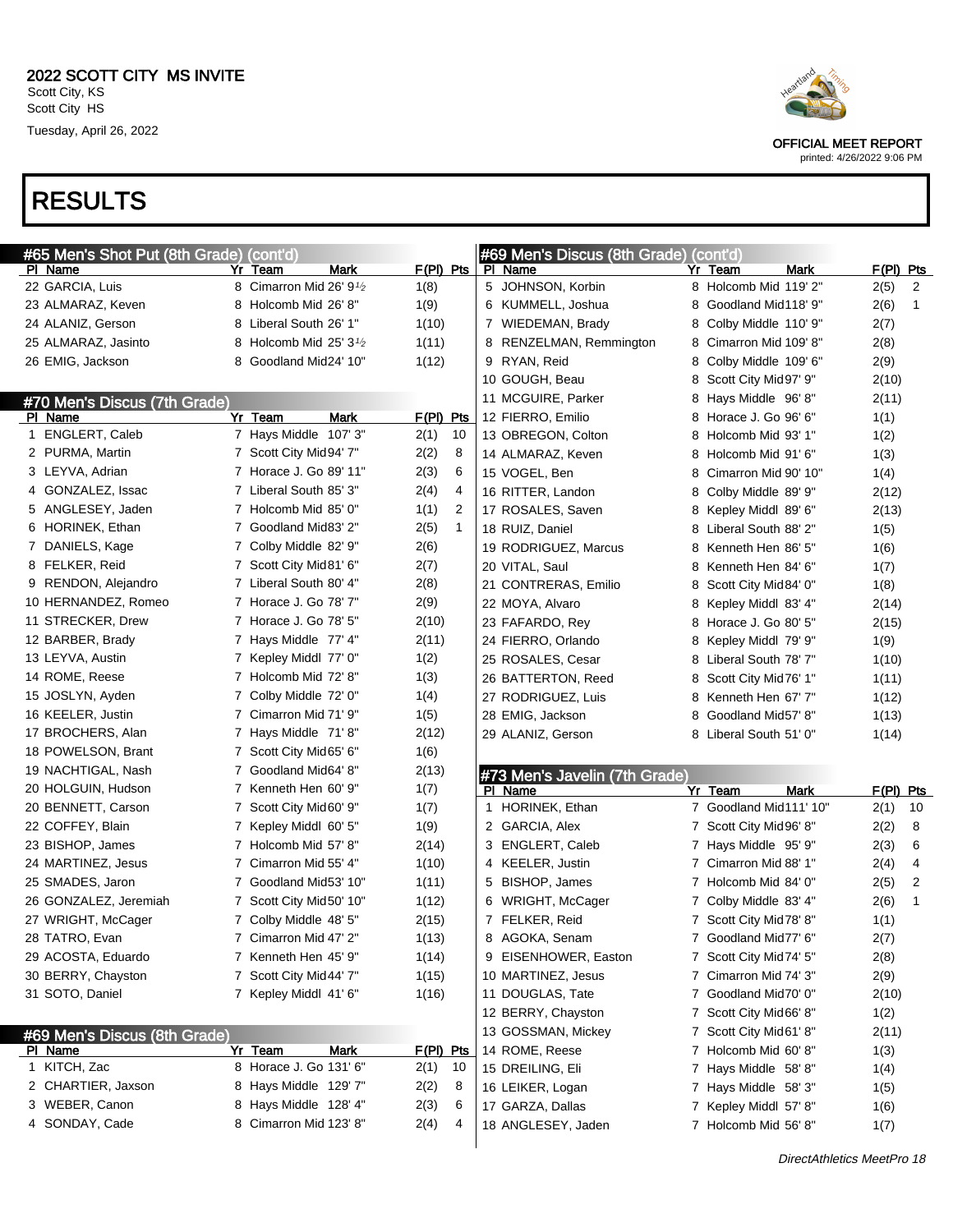|    | #73 Men's Javelin (7th Grade)    | (cont'd)                 |       |             |                         |                | 7th Grade Women's Scores         |             |        |  |
|----|----------------------------------|--------------------------|-------|-------------|-------------------------|----------------|----------------------------------|-------------|--------|--|
|    | PI Name                          | Yr Team                  | Mark  | $F(PI)$ Pts |                         | PI             | Team                             | Code        | Score  |  |
|    | 19 STORMONT, Dillon              | 7 Cimarron Mid 53' 8"    |       | 2(12)       |                         | 1              | Hays Middle School               | <b>HAYS</b> | 145.33 |  |
|    | 20 WEDERSKI, Sean                | 7 Colby Middle 53' 4"    |       | 1(8)        |                         | $\overline{c}$ | Scott City Middle School         | <b>SCMS</b> | 133.83 |  |
|    | 21 LEYVA, Austin                 | 7 Kepley Middl 50' 10"   |       | 1(9)        |                         | 3              | Colby Middle School              | <b>COLM</b> | 99     |  |
|    | 22 GONZALEZ, Jeremiah            | 7 Scott City Mid50' 2"   |       | 1(10)       |                         | 4              | Holcomb Middle School            | HLCM        | 72.5   |  |
|    | 23 WOOFTER, Boston               | 7 Colby Middle 47' 0"    |       | 1(11)       |                         | 5              | Horace J. Good Middle School     | HJGM        | 43     |  |
|    | 24 COFFEY, Blain                 | 7 Kepley Middl 35' 7"    |       | 1(12)       |                         | 6              | Kenneth Henderson Middle School  | KENH        | 32     |  |
|    |                                  |                          |       |             |                         | 7              | Kepley Middle School             | KEPL        | 23.33  |  |
|    | #74 Men's Javelin (8th Grade)    |                          |       |             |                         | 8              | Scott City Middle School B       | 4F23        | 12     |  |
|    | PI Name                          | Yr Team                  | Mark  | F(PI) Pts   |                         | 9              | Cimarron Middle School           | <b>CMMS</b> | 9      |  |
|    | 1 CRAMER, Spencer                | 8 Scott City Mid111' 5"  |       | 1(1)        | 10                      | 9              | Goodland Middle School           | <b>GMS</b>  | 9      |  |
|    | 2 PRICE, Gavin                   | 8 Goodland Mid110' 4"    |       | 2(1)        | 8                       | 11             | Liberal South Middle School - Se | LISM        | 3      |  |
|    | 3 WREN, Kasten                   | 8 Scott City Mid108' 5"  |       | 2(2)        | 6                       |                |                                  |             |        |  |
|    | 4 ALMARAZ, Keven                 | 8 Holcomb Mid 106' 10"   |       | 2(3)        | $\overline{\mathbf{4}}$ |                | <b>8th Grade Men's Scores</b>    |             |        |  |
|    | 5 WITHINGTON, Braxton            | 8 Colby Middle 105' 8"   |       | 2(4)        | $\overline{\mathbf{c}}$ | PI             | Team                             | Code        | Score  |  |
|    | 6 GOSSMAN, Blaze                 | 8 Scott City Mid 103' 1" |       | 2(5)        | $\mathbf{1}$            | 1              | Holcomb Middle School            | <b>HLCM</b> | 120    |  |
|    | 7 RADKE, Avery                   | 8 Scott City Mid102' 8"  |       | 2(6)        |                         | 2              | Goodland Middle School           | <b>GMS</b>  | 95     |  |
|    | 8 JOHNSON, Korbin                | 8 Holcomb Mid 101'6"     |       | 2(7)        |                         | 3              | Horace J. Good Middle School     | HJGM        | 82.5   |  |
|    | 9 SONDAY, Cade                   | 8 Cimarron Mid 101' 0"   |       |             |                         | 4              | Hays Middle School               | HAYS        | 81     |  |
|    |                                  |                          |       | 2(8)        |                         | 5              | Scott City Middle School         | <b>SCMS</b> | 78.5   |  |
|    | 10 WEBER, Canon                  | 8 Hays Middle 97' 10"    |       | 1(2)        |                         | 6              | Colby Middle School              | <b>COLM</b> | 67     |  |
|    | 11 DIXON, Kaleb                  | 8 Colby Middle 91' 11"   |       | 2(9)        |                         | 7              | Cimarron Middle School           | <b>CMMS</b> | 26     |  |
|    | 12 MCGUIRE, Parker               | 8 Hays Middle 88' 9"     |       | 1(3)        |                         | 8              | Kepley Middle School             | <b>KEPL</b> | 20     |  |
|    | 13 MULL, Braylon                 | 8 Goodland Mid88' 5"     |       | 2(10)       |                         | 9              | Scott City Middle School B       | 4F23        | 11     |  |
|    | 14 RENZELMAN, Remmington         | 8 Cimarron Mid 85' 8"    |       | 2(11)       |                         | 10             | Liberal South Middle School - Se | LISM        | 8      |  |
|    | 15 HEDDLESTEN, Logan             | 8 Cimarron Mid 85' 5"    |       | 1(4)        |                         |                |                                  |             |        |  |
|    | 16 ALEXANDER, Jacob              | 8 Colby Middle 82' 9"    |       | 1(5)        |                         |                | 8th Grade Women's Scores         |             |        |  |
|    | 17 BRITTON, Brody                | 8 Kepley Middl 81' 3"    |       | 1(6)        |                         | PI             | Team                             | Code        | Score  |  |
|    | 18 ROSALES, Saven                | 8 Kepley Middl 80' 3"    |       | 1(7)        |                         | 1              | Hays Middle School               | HAYS        | 124    |  |
|    | 19 SALAS, Ismael                 | 8 Kepley Middl 75' 4"    |       | 1(8)        |                         | 2              | Colby Middle School              | <b>COLM</b> | 113    |  |
|    | 20 STIEBEN, Brett                | 8 Hays Middle 69' 2"     |       | 1(9)        |                         | 3              | Goodland Middle School           | <b>GMS</b>  | 95     |  |
|    | 21 OBREGON, Colton               | 8 Holcomb Mid 66' 2"     |       | 1(10)       |                         | 4              | Scott City Middle School         | <b>SCMS</b> | 84     |  |
|    | 22 EMIG, Jackson                 | 8 Goodland Mid64' 6"     |       | 1(11)       |                         | 5              | Horace J. Good Middle School     | <b>HJGM</b> | 54     |  |
|    |                                  |                          |       |             |                         | 6              | Cimarron Middle School           | <b>CMMS</b> | 43     |  |
|    | <b>7th Grade Men's Scores</b>    |                          |       |             |                         | $\overline{7}$ | Holcomb Middle School            | <b>HLCM</b> | 38     |  |
| PI | Team                             | Code                     | Score |             |                         | 8              | Kenneth Henderson Middle School  | KENH        | 22     |  |
| 1  | Horace J. Good Middle School     | <b>HJGM</b>              | 106   |             |                         | 9              | Liberal South Middle School - Se | LISM        | 16     |  |
| 2  | Hays Middle School               | <b>HAYS</b>              | 98    |             |                         |                | <b>Men's Scores</b>              |             |        |  |
| 3  | Scott City Middle School         | <b>SCMS</b>              | 82    |             |                         | P <sub>1</sub> | Team                             | Code        | Score  |  |
| 4  | Colby Middle School              | COLM                     | 70    |             |                         | 1              | Horace J. Good Middle School     | <b>HJGM</b> | 188.5  |  |
| 5  | Cimarron Middle School           | <b>CMMS</b>              | 61    |             |                         | 2              | Hays Middle School               | <b>HAYS</b> | 179    |  |
| 6  | Kepley Middle School             | <b>KEPL</b>              | 54    |             |                         | 3              | Scott City Middle School         | <b>SCMS</b> | 160.5  |  |
|    | Goodland Middle School           | <b>GMS</b>               |       |             |                         | 4              | Holcomb Middle School            | <b>HLCM</b> | 143    |  |
| 7  |                                  |                          | 33    |             |                         | 5              | Colby Middle School              | <b>COLM</b> | 137    |  |
| 7  | Liberal South Middle School - Se | <b>LISM</b>              | 33    |             |                         |                |                                  |             |        |  |
| 9  | Holcomb Middle School            | <b>HLCM</b>              | 23    |             |                         | 6              | Goodland Middle School           | <b>GMS</b>  | 128    |  |
| 10 | Kenneth Henderson Middle School  | KENH                     | 18    |             |                         | 7              | Cimarron Middle School           | <b>CMMS</b> | 87     |  |
| 11 | Scott City Middle School B       | 4F23                     | 11    |             |                         | 8              | Kepley Middle School             | <b>KEPL</b> | 74     |  |
|    |                                  |                          |       |             |                         | 9              | Liberal South Middle School - Se | <b>LISM</b> | 41     |  |
|    |                                  |                          |       |             |                         |                |                                  |             |        |  |



OFFICIAL MEET REPORT printed: 4/26/2022 9:06 PM